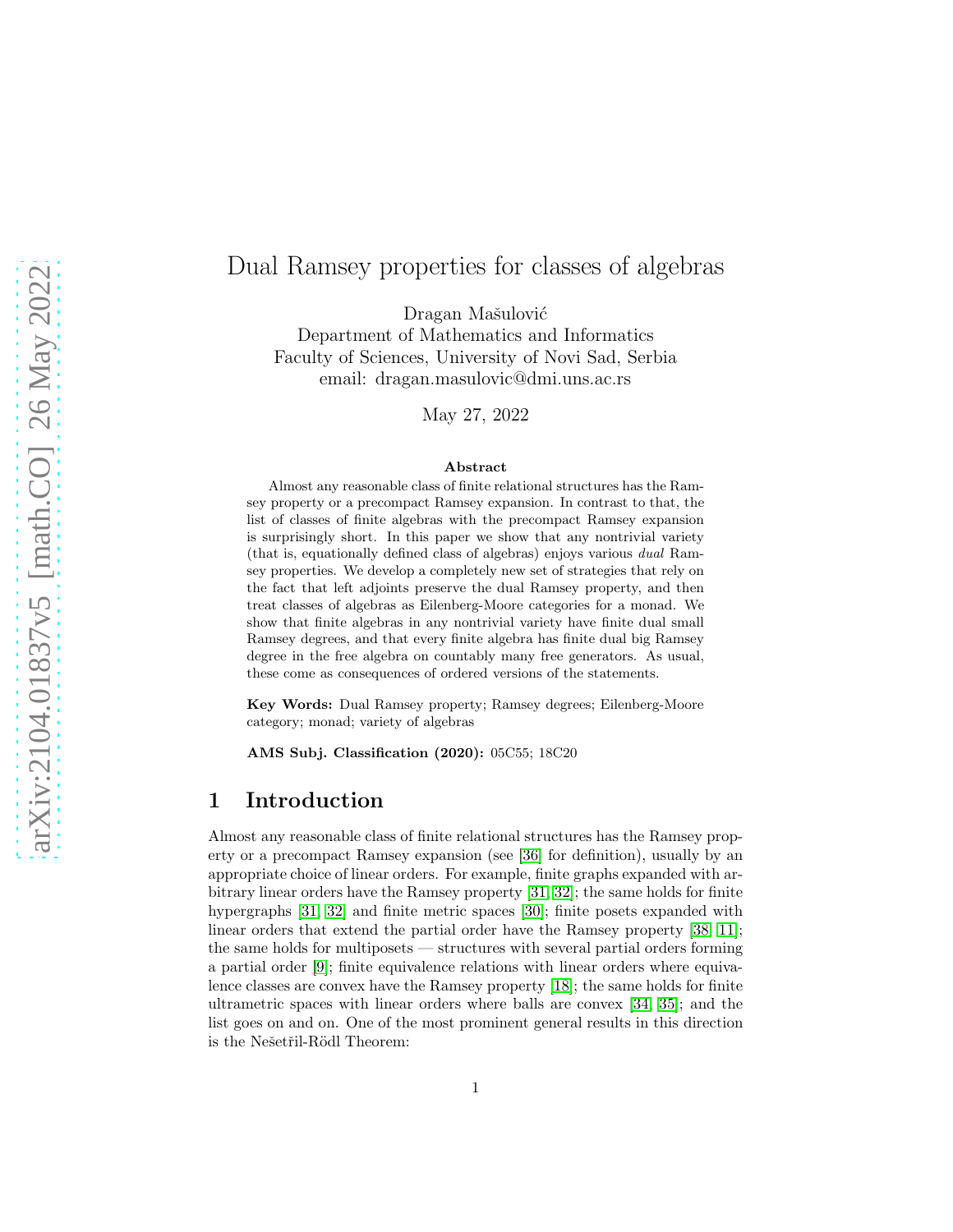<span id="page-1-1"></span>**Theorem 1.1** (The Nešetřil-Rödl Theorem [\[31,](#page-30-0) [32\]](#page-30-1)). Consider a finite rela*tional language with a distinguished binary relational symbol* < *which is always interpreted as a linear order. Let* F *be a set of finite ordered irreducible*[1](#page-1-0) *relational structures over the language and let* K *be the class of all the finite ordered relational structures that embed no finite structure from* F*. Then* K *has the Ramsey property.*

The Ramsey property imposes severe restrictions on the classes of objects enjoying the property. One of those restrictions is the requirement that all the objects in such classes be rigid. This was observed for structures in [\[29,](#page-30-5) [46\]](#page-31-2) and generalized to categorical setting in [\[27\]](#page-30-6) (see Theorem [3.3](#page-10-0) below). Hence, natural classes of structures such as finite graphs and finite posets usually do not have the Ramsey property. Nevertheless, many of these classes enjoy the weaker property of having finite (small) Ramsey degrees, which was first observed by Fouché in  $[11, 12, 13]$  $[11, 12, 13]$  $[11, 12, 13]$ . Zucker recently proved (see  $[46]$ ) that a class of finite structures has small Ramsey degrees if and only if it has a precompact Ramsey expansion. The phenomenon of having a precompact Ramsey expansion (or, equivalently, finite small Ramsey degrees) is so ubiquitous that it is generally believed that every reasonable class of finite relational structures has a precompact Ramsey expansion, though not necessarily by linear orders (see [\[36\]](#page-31-0)).

In contrast to that, the list of classes of finite algebras with a precompact Ramsey expansion is surprisingly short. The Ramsey property has been established for the following classes of finite algebras: finite Boolean algebras [\[16\]](#page-29-5); finite vector spaces over a fixed finite field [\[17\]](#page-29-6); finite Boolean lattices [\[39\]](#page-31-3); finite unary algebras over a finite language [\[43\]](#page-31-4); finite G-sets for a finite group  $G$  [\[43\]](#page-31-4); and finite semilattices [\[42\]](#page-31-5). One of the most prominent general results in this direction, the Theorem of Evans, Hubička and Nešetřil, treats the operations in the language as special relations requiring, thus, that we allow for partial operations.

**Theorem 1.2** (The Evans-Hubička-Nešetřil Theorem [\[10\]](#page-29-7)). Every free amalga*mation class of ordered first-order structures over the same first-order language has the Ramsey property (where functional symbols in the language are interpreted as partial operations).*

A closer inspection reveals that there are not many natural (equationally defined) classes of algebras among the classes of algebras where we have identified the Ramsey property. For example, it was shown in [\[19\]](#page-29-8) that no expansion of the class of finite distributive lattices by linear orders satisfies the Ramsey property (although there is an expansion using ternary relations, see [\[19\]](#page-29-8)). Motivated by this result in [\[24\]](#page-30-7) we show that for an arbitrary nontrivial locally finite variety  $V$  of lattices distinct from the variety of all lattices and the variety of distributive lattices, no reasonable expansion of  $V^{fin}$  (= the class of

<span id="page-1-0"></span><sup>&</sup>lt;sup>1</sup>An ordered relational structure is *irreducible* if every pair of distinct elements of the structure appears in some tuple of some relation in the language distinct from the distinguished binary relation.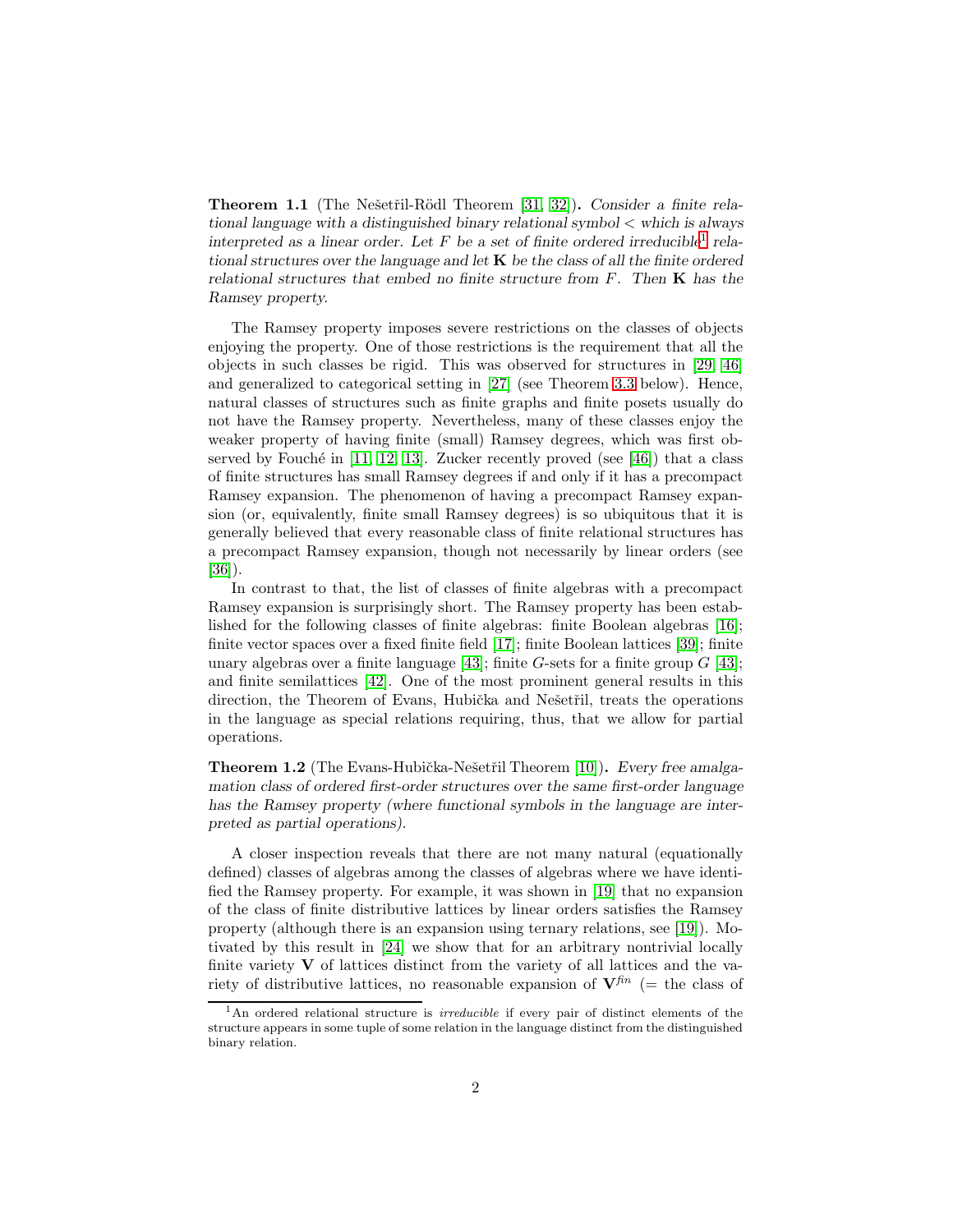all the finite lattices in  $V$ ) has the Ramsey property. However, if we consider lattices as partially ordered sets (and thus switch from the lattices as algebras to their relational alter ego) we show in [\[24\]](#page-30-7) that every variety of lattices gives rise to a class of linearly ordered posets having both the Ramsey property and the ordering property (see [\[29\]](#page-30-5) for definition). It seems that structural Ramsey theory is at odds with natural (equationally defined) classes of finite algebras.

This point of view is further supported by the following question which, despite a long history [\[4,](#page-28-0) [37,](#page-31-6) [45\]](#page-31-7), is still open:

#### Open problem. *Is it true that the class of finite groups has a precompact Ramsey expansion?*

In this paper we show that nontrivial varieties of algebras enjoy various dual Ramsey properties. The search for dual Ramsey statements has been an important research direction in the past 50 years not only because dual Ramsey results are relatively rare in comparison to the vast number of "direct" Ramsey results, but also because they require intricate proof strategies and are usually more powerful than their "direct" analogues. It turns out that classes of algebras are a gold mine of dual Ramsey results, and one of the first papers to point in this direction is [\[44\]](#page-31-8).

In contrast to most mainstream Ramsey-related results where the context is that of model theory (see for example [\[44\]](#page-31-8)), all our results are spelled out using the categorical reinterpretation of the Ramsey property as proposed in [\[27\]](#page-30-6). Actually, it was Leeb who pointed out already in early 1970's that the use of category theory can be quite helpful both in the formulation and in the proofs of results pertaining to structural Ramsey theory [\[21\]](#page-30-8). We strongly believe that this is even more the case when dealing with the dual Ramsey property.

In order to prove various dual Ramsey statements for classes of algebras we develop a completely new set of strategies that rely on the fact that right adjoints preserve the Ramsey property while left adjoints preserve the dual Ramsey property. We then consider varieties (that is, equationally defined classes) of algebras as Eilenberg-Moore categories for a monad and show the following:

Theorem (see Theorem [4.11](#page-23-0) below and also [\[44\]](#page-31-8)). *Let* V *be a nontrivial variety of algebras over the same algebraic language and* K *the class of all ordered finite algebras from* V*. Then* K *has the dual Ramsey property with respect to rigid epimorphisms (that is, epimorphisms that are at the same time rigid surjections).*

A proof of the same result that relies on model-theoretic strategies can be found in [\[44\]](#page-31-8). Using further categorical properties of small Ramsey degrees we can then get rid of linear orders to derive the following more natural statement:

Theorem (see Corollary [4.12](#page-24-0) below). *For every nontrivial variety* V *of algebras over the same algebraic language, finite algebras in* V *have finite dual small Ramsey degrees with respect to epimorphisms.*

In comparison to the Nešetřil-Rödl Theorem (Theorem [1.1\)](#page-1-1) which tells us that every structured class of finite ordered relational structures has the Ramsey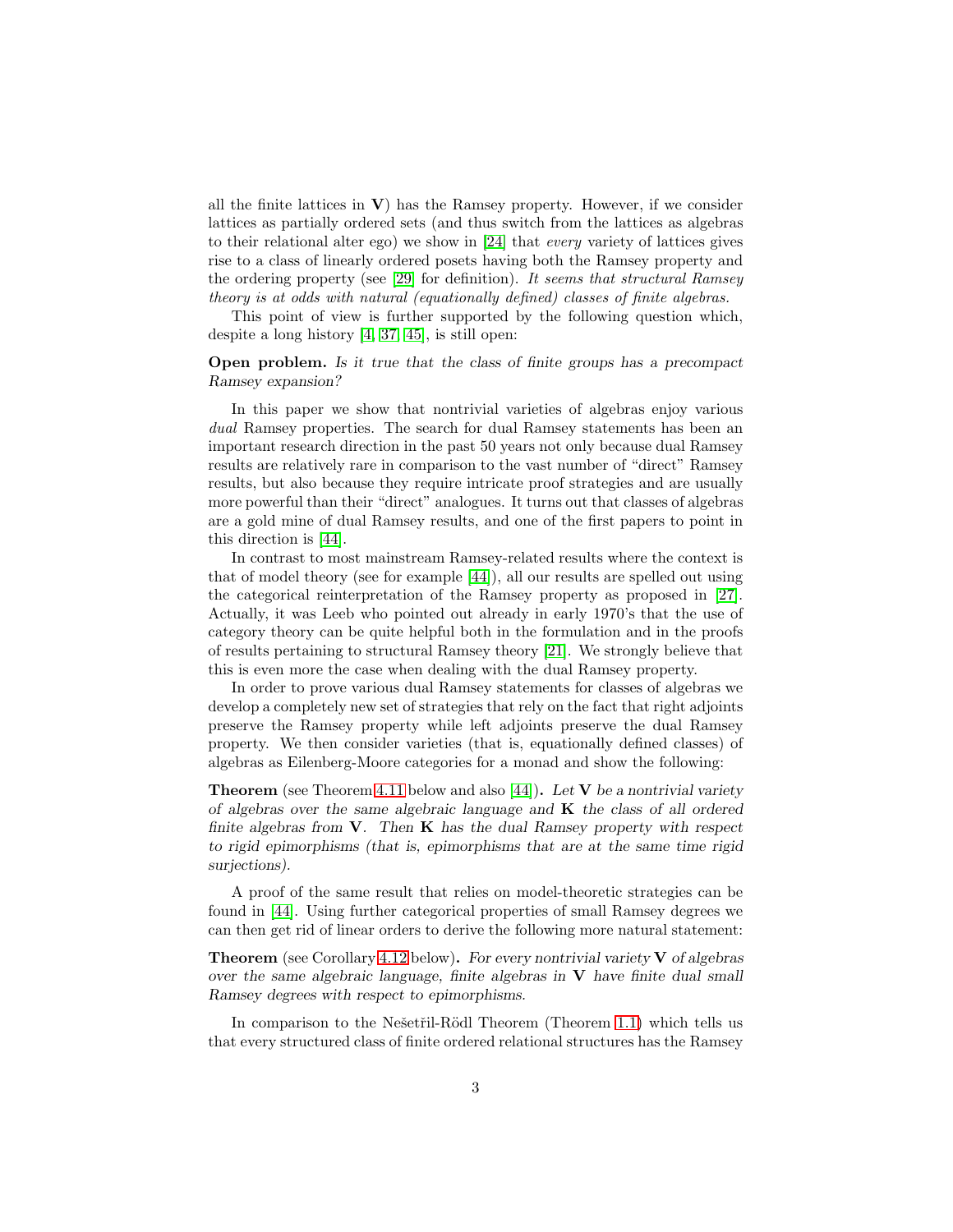property, the above result can be thought as a "result through the lookingglass": every structured class of finite ordered algebras has the dual Ramsey property. In particular, by specializing to groups the following conclusion is straightforward:

Corollary (see Corollary [4.13](#page-24-1) below). *The class of all finite ordered groups has the dual Ramsey property. Moreover, for every nontrivial variety of groups (abelian groups, for example), the class of ordered finite groups from the variety has the dual Ramsey property with respect to rigid epimorphisms.*

*Consequently, for every nontrivial variety* V *of groups, finite groups in* V *have finite dual small Ramsey degrees with respect to epimorphisms.*

As the language of small Ramsey degrees enables us to talk about the Ramsey property in the context of finite structures that are not rigid, the language of big Ramsey degrees makes it possible to consider the Ramsey property of finite non-rigid structures with respect to an infinite universal structure. The infinite version of Ramsey's Theorem [\[40\]](#page-31-9) can be understood as the first result in this direction: every finite chain has finite big Ramsey degree in  $\omega$  (and that the degree is 1; note that  $\omega$  is universal for the class of all finite chains).

The study of big Ramsey degrees was explicitly suggested for the first time in [\[18\]](#page-29-2), although founding ideas date back to the work of Galvin in late 1960's [\[14,](#page-29-9) [15\]](#page-29-10). Big Ramsey degrees of finite chains in Q were computed by Devlin in [\[5\]](#page-29-11). Sauer proved in [\[41\]](#page-31-10) that every finite graph has finite big Ramsey degree in the  $\text{Rado graph}$  — the Fraïssé limit of the class of all the finite graphs. Nugyen Van Thé proved in [\[33\]](#page-30-9) that for every nonempty finite set  $S$  of non-negative reals, every finite  $S$ -ultrametric space has finite big Ramsey degree in the Fraïssé limit of the class of all the finite S-ultrametric spaces. Laflamme, Nugyen Van Thé and Sauer proved in [\[20\]](#page-30-10) that every finite local order has finite big Ramsey degree in the dense local order  $S(2)$ . A suite of remarkable results of Dobrinen [\[6,](#page-29-12) [7,](#page-29-13) [8\]](#page-29-14) shows that every finite  $K_n$ -free graph has finite big Ramsey degree in the Henson graph  $\mathcal{H}_n$ , and in some cases the exact numbers can be produced. Finally, let us recall a result due to Zucker which is analogous to the Nesteriil-Rödl Theorem (Theorem [1.1\)](#page-1-1):

Theorem 1.3 (Zucker's Theorem [\[47\]](#page-31-11)). *Fix a finite binary relational language. Let* F *be a finite set of finite irreducible relational structures over the language and let* K *be the class of all finite relational structures that embed no structure from* F*. Then every structure from* K *has finite big Ramsey degree in the Fraïssé limit of* **K***. (Note that* **K** *is obviously an amalgamation class.)* 

The final result of the paper is a "looking-glass" analogue of Zucker's Theorem. At the very end of the paper we prove the following:

Theorem (see Theorem [4.14](#page-25-0) and Corollary [4.15](#page-27-0) below). *Let* V *be a nontrivial variety of algebras over a countable algebraic language. Then every finite* V *algebra has a finite big dual Ramsey degree in the free*  $\bf{V}$  *algebra on*  $\omega$  *generators with respect to Borel colorings. Moreover, the big Ramsey degree of an algebra* with *n* elements does not exceed  $n \cdot n!$ .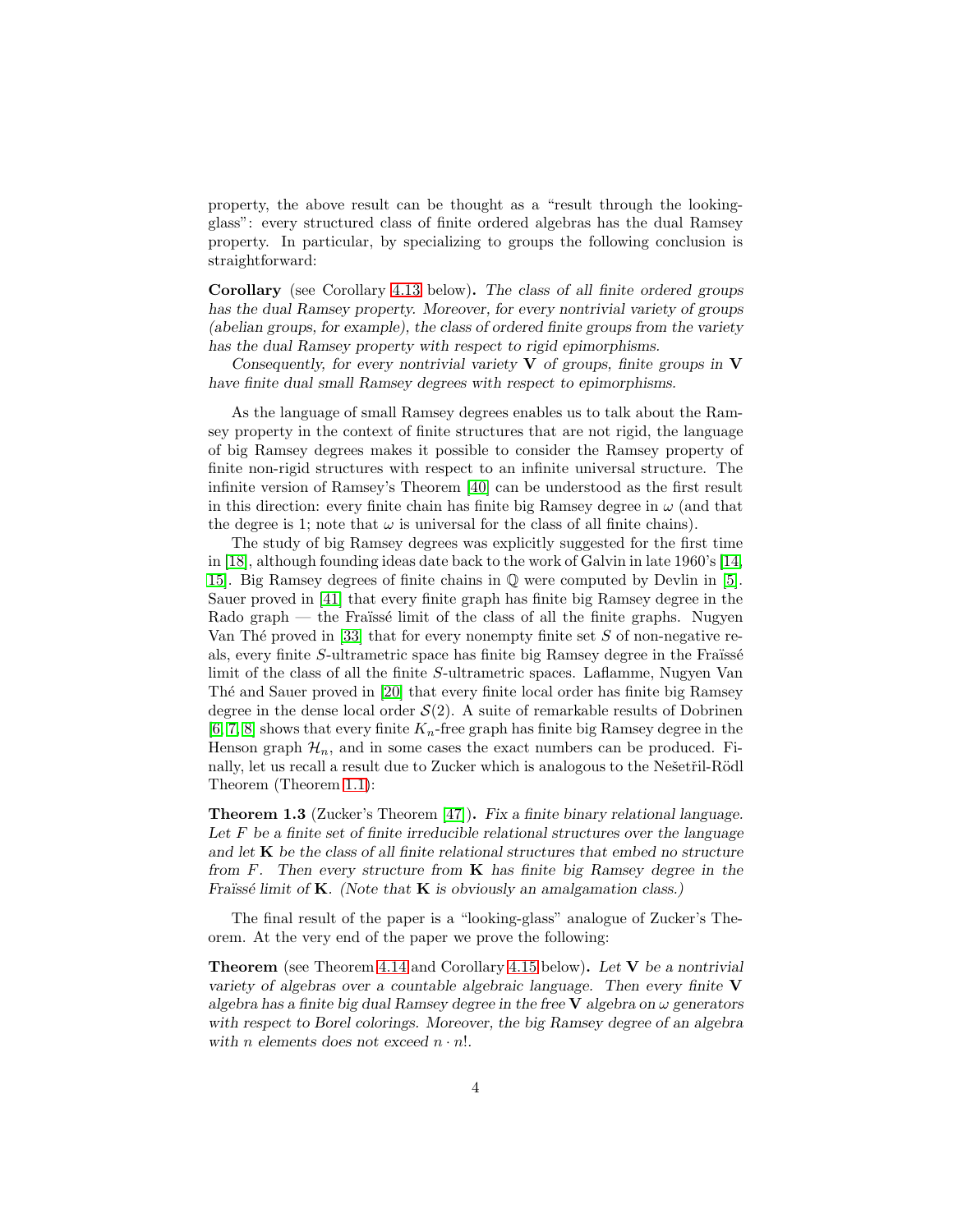Although out main results strongly resemble their "looking-glass" analogues, the tools we need for their proofs are of a completely different nature. After fixing standard notions and notation in Section [2,](#page-4-0) we present our proof strategies in Section [3.](#page-9-0) Our starting point is the observation from [\[27\]](#page-30-6) that right adjoints preserve the Ramsey property while left adjoints preserve the dual Ramsey property. We then show that if  $T$  is a monad on a category with the dual Ramsey property, both the Kleisli category and the Eilenberg-Moore category for the monad have the dual Ramsey property. Unfortunately, these two simple results are not very useful: for the categorical treatment of the dual Ramsey property it is essential to restrict the attention to categories where the morphisms are epi, and units for monads that produce constructions we are interested in seldom enjoy the property. Therefore, we relax the context by proving that the dual Ramsey property carries over from a category to the category of weak Eilenberg-Moore algebras defined for functors with multiplication, which are straightforward weakenings of monads. Finally, in Section [4](#page-16-0) we prove the main results of the paper. We show that for every algebraic language  $\Omega$  and every nontrivial variety **V** of  $\Omega$ -algebras the class of finite ordered **V** algebras taken with rigid epimorphisms (that is, epimorphisms of algebras that are at the same time rigid surjections) has the dual Ramsey property. The unordered version then follows immediately: for every algebraic language  $\Omega$  and every nontrivial variety V of Ω-algebras, finite V algebras have finite small dual Ramsey degrees with respect to epimorphisms. We then prove that for every countable algebraic language  $\Omega$  and every nontrivial variety **V** of  $\Omega$ -algebras finite **V** algebras have finite big Ramsey degrees in the free **V** algebra  $\mathcal{F}_{\mathbf{V}}(\omega)$  on  $\omega$  generators with respect to Borel colorings. As usual, this comes as a consequence of the ordered version of the statement.

### <span id="page-4-0"></span>2 Preliminaries

Chains and rigid surjections. A *chain* is a linearly ordered set  $(A, \leq)$ . Finite or countably infinite chains will sometimes be denoted as  $\{a_1 \lt \cdots \lt \}$  $a_n < \dots$ . For example,  $\omega = \{0 < 1 < 2 < \dots\}$ . Every strict linear order  $\lt$ induces the reflexive version  $\leq$  in the obvious way. We assume the Axiom of Choice so that every set can be well-ordered.

Let  $\alpha$  be an ordinal and let  $(A_{\xi}, \langle \rangle_{\xi \langle \alpha}, \xi)$  be a family of chains indexed by  $\alpha$ . The *ordinal sum* of the family  $(A_{\xi}, <)_{\xi < \alpha}$ , is a new chain  $\bigoplus_{\xi < \alpha} (A_{\xi}, <)$  constructed on a disjoint union  $\bigcup_{\xi<\alpha} (\{\xi\}\times A_{\xi})$  so that  $(\xi, a)<(\eta, b)$  if  $\xi<\eta$ , or  $\xi = \eta$  and  $a < b$ . The lexicographic product of the family  $(A_{\xi}, <)_{\xi < \alpha}$  is a new chain  $\bigotimes_{\xi<\alpha}(A_{\xi},<)$  constructed on the product  $\prod_{\xi<\alpha}A_{\xi}$  where the ordering relation is constructed as follows. For a pair of distinct elements  $(a_{\xi})_{\xi<\alpha}\neq (b_{\xi})_{\xi<\alpha}$ from the product let  $\eta = \min\{\xi < \alpha : a_{\xi} \neq b_{\xi}\}\$ . Then put  $(a_{\xi})_{\xi < \alpha} <_{lex} (b_{\xi})_{\xi < \alpha}\}$  $\bigotimes_{\xi<\alpha}(A_{\xi},<)$  is well-ordered. In particular, for every chain  $(A,<)$  and every if and only if  $a_{\eta} < b_{\eta}$ . Note that if all the chains  $(A_{\xi}, <)$  are finite then well-ordered chain  $(S, <)$  the set  $A<sup>S</sup>$  can be ordered lexicographically and the corresponding lexicographic ordering on  $A^S$  will be denoted by  $\langle A_{lex}^A$ . For every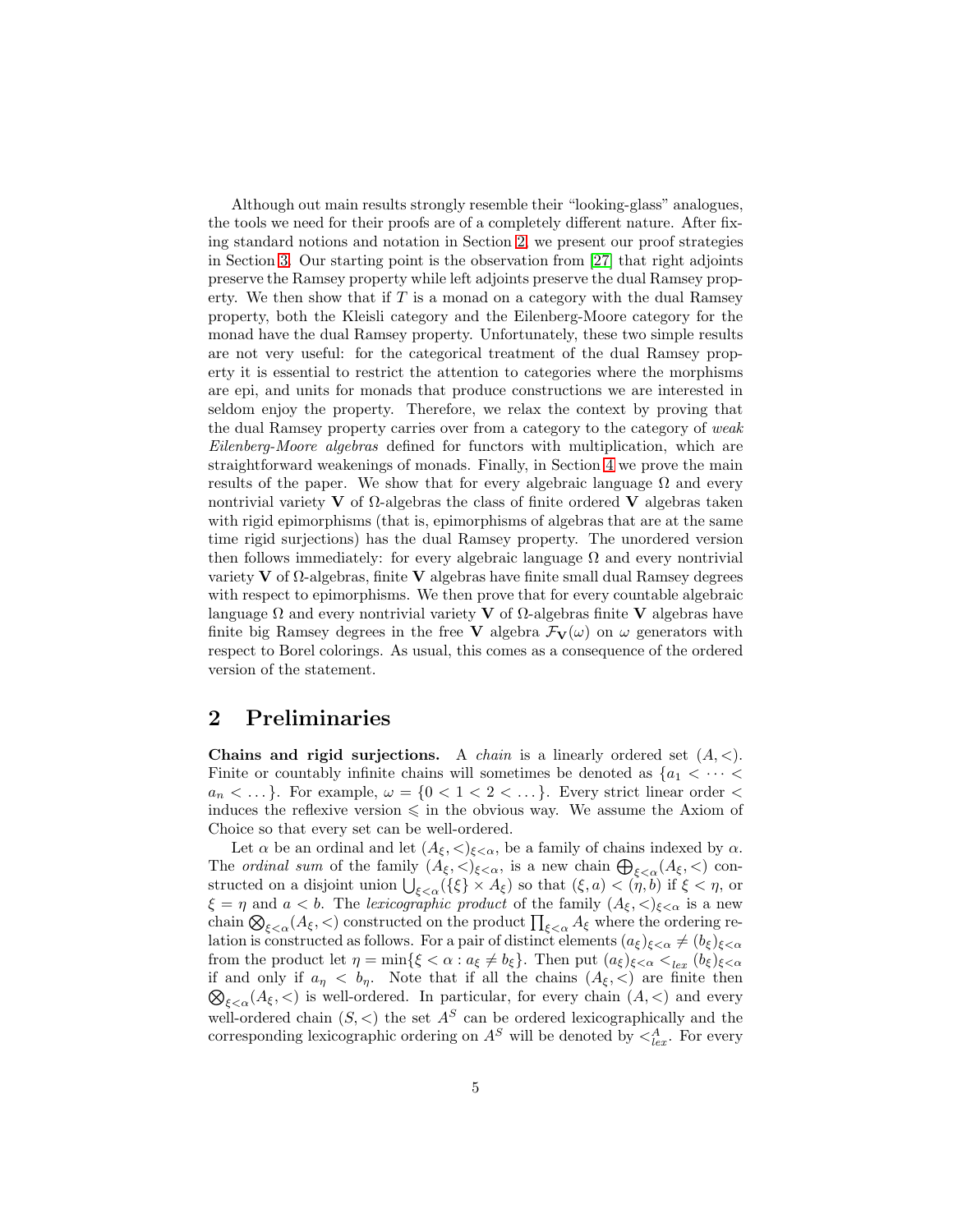finite ordinal n and every well-ordered chain  $(A, \le)$  the chain  $(A^n, \leq_{lex}^A)$  is also well-ordered.

Let  $(A, \leq)$  and  $(B, \leq)$  be well-ordered chains. A surjective map  $f : A \to B$ is a *rigid surjection* from  $(A, <)$  onto  $(B, <)$  if  $b_1 < b_2$  implies  $\min f^{-1}(b_1)$  $\min f^{-1}(b_2)$  for all  $b_1, b_2 \in B$ .

Algebras and varieties. Let  $\Omega$  be an algebraic language, that is, the set of constant and functional symbols. A  $\Omega$ -algebra is a structure  $(A, \Omega^A)$  where  $\Omega^A = \{f^A : f \in \Omega\}$  is a set of operations on A such that the arity of each operation  $f^A$  coincides with the arity of the corresponding functional symbol  $f \in \Omega$ . For a class **K** of  $\Omega$ -algebras let  $\mathbf{K}^{fin}$  denote the class of all finite members of K.

Given an algebraic language  $\Omega$  and a nonempty set of variables X let  $T(X)$ denote the set of all the  $\Omega$ -terms over the set of variables X. It is the carrier of the absolutely free algebra  $\mathcal{F}(X) = (T(X), \Omega^{T(X)})$ . In any algebra  $\mathcal{A} = (A, \Omega^A)$ each term  $t \in T(X)$  in *n* variables determines a function  $t^A : A^n \to A$ . Let  $t_1, t_2 \in T(X)$  be terms in the same number of variables. An algebra A satisfies an *identity*  $t_1 \approx t_2$ , in symbols  $\mathcal{A} \models t_1 \approx t_2$ , if  $t_1^A = t_2^A$ . A class of algebras **K** satisfies the identity  $t_1 \approx t_2$ , in symbols  $\mathbf{K} \models t_1 \approx t_2$ , if  $\mathcal{A} \models t_1 \approx t_2$  for all  $\mathcal{A} \in \mathbf{K}$ .

Let  $\Sigma = \{t_1^i \approx t_2^i : i \in I\}$  be a set of  $\Omega$ -identities over a set of variables X. A variety axiomatized by  $\Sigma$  is the class of all the  $\Omega$ -algebras A such that  $\mathcal{A} \models t_1^i \approx t_2^i$  for all  $i \in I$ . A variety **V** is *nontrivial* if there exists an algebra  $\mathcal{A} = (A, \Omega^A) \in \mathbf{V}$  such that  $|A| \geq 2$ .

Given a variety **V** of  $\Omega$ -algebras and a set of variables X let  $\Theta_{\mathbf{V}}(X)$  =  $\{(t_1, t_2) \in T(X)^2 : V \models t_1 \approx t_2\}$ . Clearly,  $\Theta_{\mathbf{V}}(X)$  is a congruence of the term algebra  $T(X)$  and  $T_{\mathbf{V}}(X) = T(X)/\Theta_{\mathbf{V}}(X)$  is the carrier of the free V algebra  $\mathcal{F}_{\mathbf{V}}(X)$  with free generators  $X/\Theta_{\mathbf{V}}(X)$ . Let  $\nu_{\mathbf{V},X} : \mathcal{F}(X) \to \mathcal{F}_{\mathbf{V}}(X)$  be the natural epimorphism that takes x to its equivalence class  $x/\Theta_{\mathbf{V}}(X)$ .

Categories and functors. Let us quickly fix some basic category-theoretic notions and notation. For a detailed account of category theory we refer the reader to [\[1\]](#page-28-1).

In order to specify a *category* **C** one has to specify a class of objects  $Ob(C)$ , a class of morphisms hom<sub>c</sub> $(A, B)$  for all  $A, B \in Ob(C)$ , the identity morphism id<sub>A</sub> for all  $A \in Ob(\mathbf{C})$ , and the composition of morphisms  $\cdot$  so that id<sub>B</sub>  $\cdot$  f = f =  $f \cdot id_A$  for all  $f \in \text{hom}_\mathbf{C}(A, B)$ , and  $(f \cdot g) \cdot h = f \cdot (g \cdot h)$  whenever the compositions are defined. We write  $A \xrightarrow{\mathbf{C}} B$  as a shorthand for  $hom_{\mathbf{C}}(A, B) \neq \emptyset$ . As usual,  $\mathbf{C}^{op}$  denotes the opposite category.

A category **C** is *locally small* if  $hom_{\mathbf{C}}(A, B)$  is a set for all  $A, B \in Ob(\mathbf{C})$ . Sets of the form hom<sub>C</sub>(A, B) are then referred to as *hom-sets*. Hom-sets in C will be denoted by hom<sub>C</sub>(A, B), or simply hom(A, B) when C is clear from the context. All the categories in this paper are locally small. We shall explicitly state this assumption in the formulation of main results, but may omit the explicit statement of this fact in the formulation of auxiliary statements.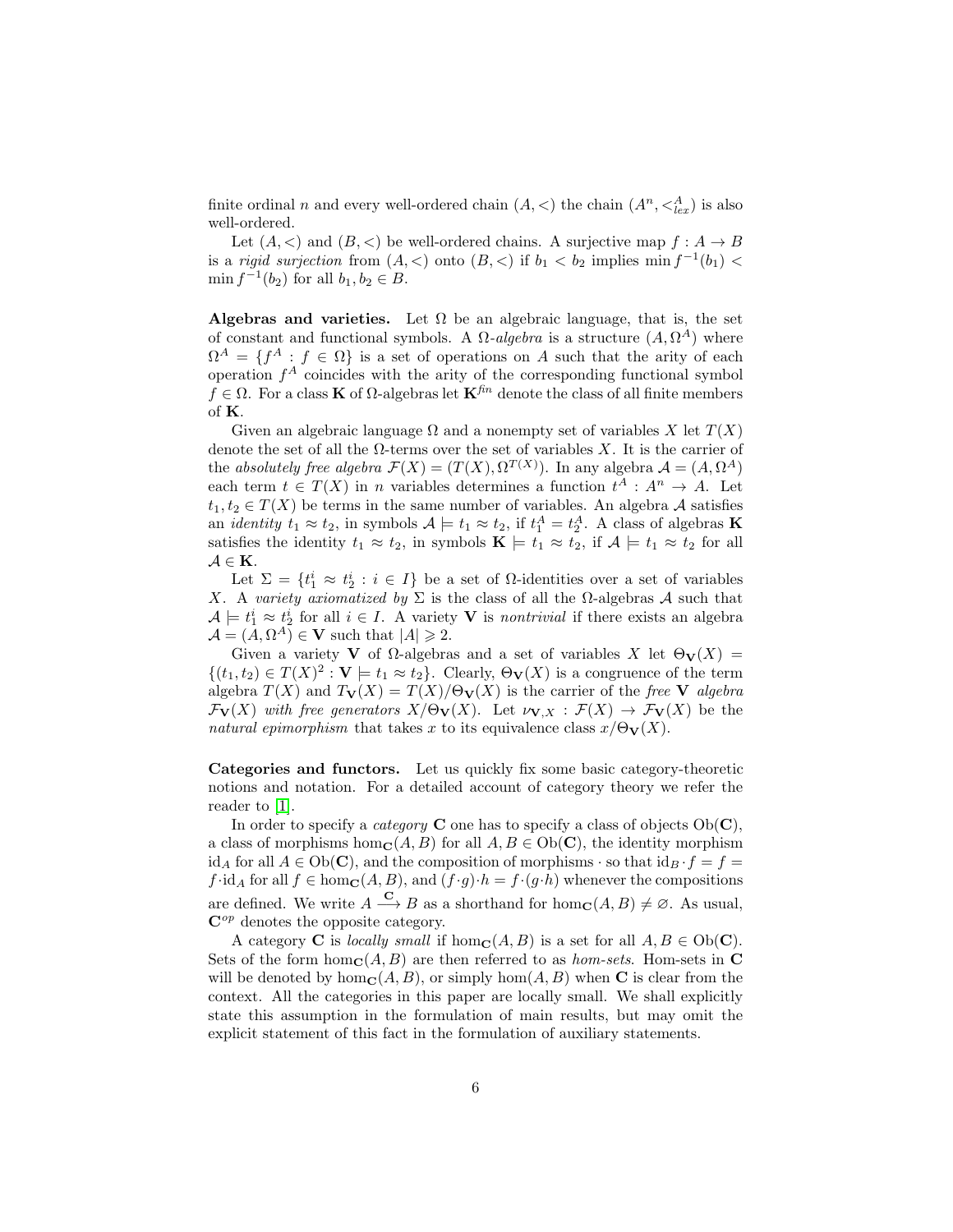A morphism f is: mono or left cancellable if  $f \cdot g = f \cdot h$  implies  $g = h$ whenever the compositions make sense; *epi* or *right cancellable* if  $g \cdot f = h \cdot f$ implies  $g = h$  whenever the compositions make sense; and *invertible* if there is a morphism g with the appropriate domain and codomain such that  $g \cdot f = id$ and  $f \cdot g = id$ . By iso $\mathbf{C}(A, B)$  we denote the set of all invertible morphisms  $A \to B$ , and we write  $A \cong B$  if iso $\mathbf{C}(A, B) \neq \emptyset$ . Let  $\text{Aut}(A) = \text{iso}(A, A)$ . An object  $A \in Ob(\mathbf{C})$  is rigid if  $Aut(A) = \{id_A\}.$ 

A category **D** is a *subcategory* of a category **C** if  $Ob(\mathbf{D}) \subseteq Ob(\mathbf{C})$  and  $hom_{\mathbf{D}}(A, B) \subseteq hom_{\mathbf{C}}(A, B)$  for all  $A, B \in Ob(\mathbf{D})$ . A category **D** is a full subcategory of a category C if  $Ob(D) \subseteq Ob(C)$  and  $hom_{\mathbf{D}}(A, B) = hom_{\mathbf{C}}(A, B)$ for all  $A, B \in Ob(\mathbf{D})$ . If **C** is a category of structures, where by a structure we mean a set together with some additional information, by  $\mathbf{C}^{\mathit{fin}}$  we denote the full subcategory of C spanned by its finite members.

Let **D** be a full subcategory of **C**. An  $S \in Ob(\mathbb{C})$  is universal for **D** if for every  $D \in Ob(\mathbf{D})$  the set hom $_{\mathbf{C}}(D, S)$  is nonempty and consists of monos only. Note that if there exists an  $S \in Ob(\mathbb{C})$  universal for **D** then all the morphisms in **D** are mono. We say that  $S \in Ob(\mathbb{C})$  is projectively universal for **D** if S is universal for **D** in  $\mathbf{C}^{op}$ .

If  $D$  is a full subcategory of  $C$  the we say that  $C$  is an *ambient category* for  $D$ . An ambient category  $C$  is usually a category in which we can perform certain operations that are not possible in  $D$ , or which contains an object universal for D.

A functor  $F : \mathbf{C} \to \mathbf{D}$  from a category **C** to a category **D** maps  $Ob(\mathbf{C})$ to Ob(D) and maps morphisms of C to morphisms of D so that  $F(f) \in$ hom $_{\mathbf{D}}(F(A), F(B))$  whenever  $f \in \text{hom}_{\mathbf{C}}(A, B)$ ,  $F(f \cdot g) = F(f) \cdot F(g)$  whenever  $f \cdot g$  is defined, and  $F(\mathrm{id}_A) = \mathrm{id}_{F(A)}$ . A functor  $F : \mathbf{C} \to \mathbf{D}$  is an *isomorphism* if there exists a functor  $E : D \to \mathbf{C}$  such that  $EF = ID_{\mathbf{C}}$  and  $FE = ID_{\mathbf{D}}$ , where  $ID_{\mathbf{C}}$  denotes the identity functor on  $\mathbf{C}$  which takes each object to itself and each morphism to itself. Categories  $C$  and  $D$  are *isomorphic* if there is an isomorphism  $F: \mathbf{C} \to \mathbf{D}$ .

A functor  $U : \mathbf{C} \to \mathbf{D}$  is *forgetful* if it is injective on morphisms in the following sense: for all  $A, B \in Ob(\mathbb{C})$  and all  $f, g \in hom_{\mathbb{C}}(A, B)$ , if  $f \neq g$ then  $U(f) \neq U(q)$ . In this setting we may actually assume that hom<sub>C</sub>(A, B) ⊂ hom $_D(U(A), U(B))$  for all  $A, B \in Ob(C)$ . The intuition behind this point of view is that  $C$  is a category of structures,  $D$  is the category of sets and U takes a structure  $A$  to its underlying set  $A$  (thus "forgetting" the structure). Then for every morphism  $f : \mathcal{A} \to \mathcal{B}$  in C the same map is a morphism  $f : \mathcal{A} \to \mathcal{B}$  in **D**. Therefore, if U is a forgetful functor we shall always take that  $U(f) = f$ . In particular,  $U(\mathrm{id}_A) = \mathrm{id}_{U(A)}$  and we, therefore, identify  $\mathrm{id}_A$  with  $\mathrm{id}_{U(A)}$ . Also, if  $U : \mathbf{C} \to \mathbf{D}$  is a forgetful functor and all the morphisms in  $\mathbf{D}$  are mono, then all the morphisms in C are mono.

Let  $F, E : \mathbf{C} \to \mathbf{D}$  be a pair of functors. A natural transformation from F to E, in symbols  $\zeta : F \to E$ , is a class of arrows  $\zeta_C \in \text{hom}_{\mathbf{D}}(F(C), E(C))$  indexed by  $C \in Ob(\mathbf{C})$  such that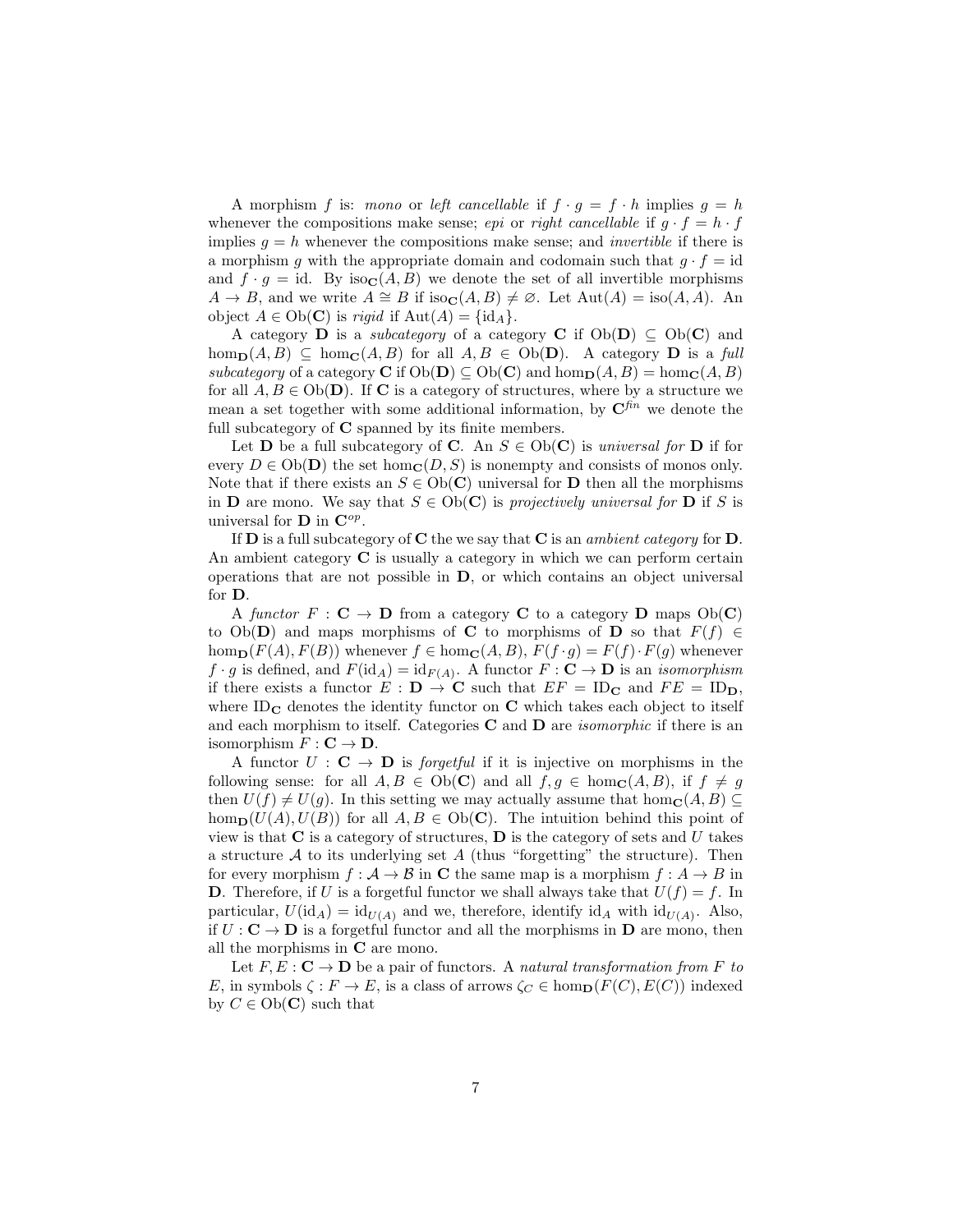$$
F(B) \xrightarrow{F(f)} F(C)
$$
  
\n
$$
\begin{array}{c} \n\downarrow & \downarrow c \\
E(B) \xrightarrow{E(f)} E(C)\n\end{array}
$$

for every  $B, C \in Ob(\mathbf{C})$  and every morphism  $f \in hom_{\mathbf{C}}(B, C)$ .

- Example 2.1. (1) Let Set denote the category of sets and set functions and  $Set^+$  the full subcategory of  $Set$  spanned by all the nonempty sets.
- (2) Let Top denote the category of topological spaces and continuous maps.
- (3) Let  $\mathbf{Ch}_{emb}$  denote the category whose objects are chains and whose morphisms are embeddings. Let  $\mathbf{Wch}_{rs}$  denote the category whose objects are well-ordered chains and whose morphisms are rigid surjections. Let  $\mathbf{Ch}^{\mathit{fin}}_{emb}$ , resp.  $\mathbf{Wch}_{rs}^{fin}$ , denote the full subcategory of  $\mathbf{Ch}_{emb}$ , resp.  $\mathbf{Wch}_{rs}$ , spanned by finite chains.
- (4) Let  $\mathbf{Alg}(\Omega)$  denote the category whose objects are  $\Omega$ -algebras and morphisms are homomorphisms. Let  $\mathbf{Alg}_{evi}(\Omega)$  denote the category whose objects are  $\Omega$ -algebras and morphisms are epimorphisms.
- (5) Let  $V$  be a variety of algebras of a fixed algebraic language. Then  $V$  can be thought of as a category whose objects are the algebras in the variety and morphisms are homomorphisms. Let  $V_{epi}$  denote the subcategory of V whose objects are again all the algebras in the variety, but morphisms are epimorphisms. Finally, let  $\mathbf{V}_{epi}^{fin}$  be the full subcategory of  $\mathbf{V}_{epi}$  spanned by its finite members.

Adjunctions and monads. An *adjunction* between categories **B** and **C** consists of a pair of functors  $F : \mathbf{B} \rightleftarrows \mathbf{C} : H$  together with a natural family of isomorphisms

$$
\Phi_{X,Y} : \hom_{\mathbf{C}}(F(X),Y) \xrightarrow{\cong} \hom_{\mathbf{B}}(X,H(Y))
$$

indexed by pairs  $(X, Y) \in Ob(B) \times Ob(C)$ . The functor F is then left adjoint (to  $H$ ) and  $H$  is right adjoint (to  $F$ ).

Let C be a category and  $T : \mathbf{C} \to \mathbf{C}$  a functor. *Multiplication for* T is a natural transformation  $\mu: TT \to T$  such that for each  $A \in Ob(\mathbf{C})$ :

$$
\begin{array}{c}\nTTT(A) \xrightarrow{T(\mu_A)} TT(A) \\
\downarrow^{\mu_{T(A)}} \downarrow^{\mu_A} \\
TT(A) \xrightarrow{\mu_A} T(A)\n\end{array}
$$

A natural transformation  $\eta : ID \to T$  is a unit for  $\mu$  if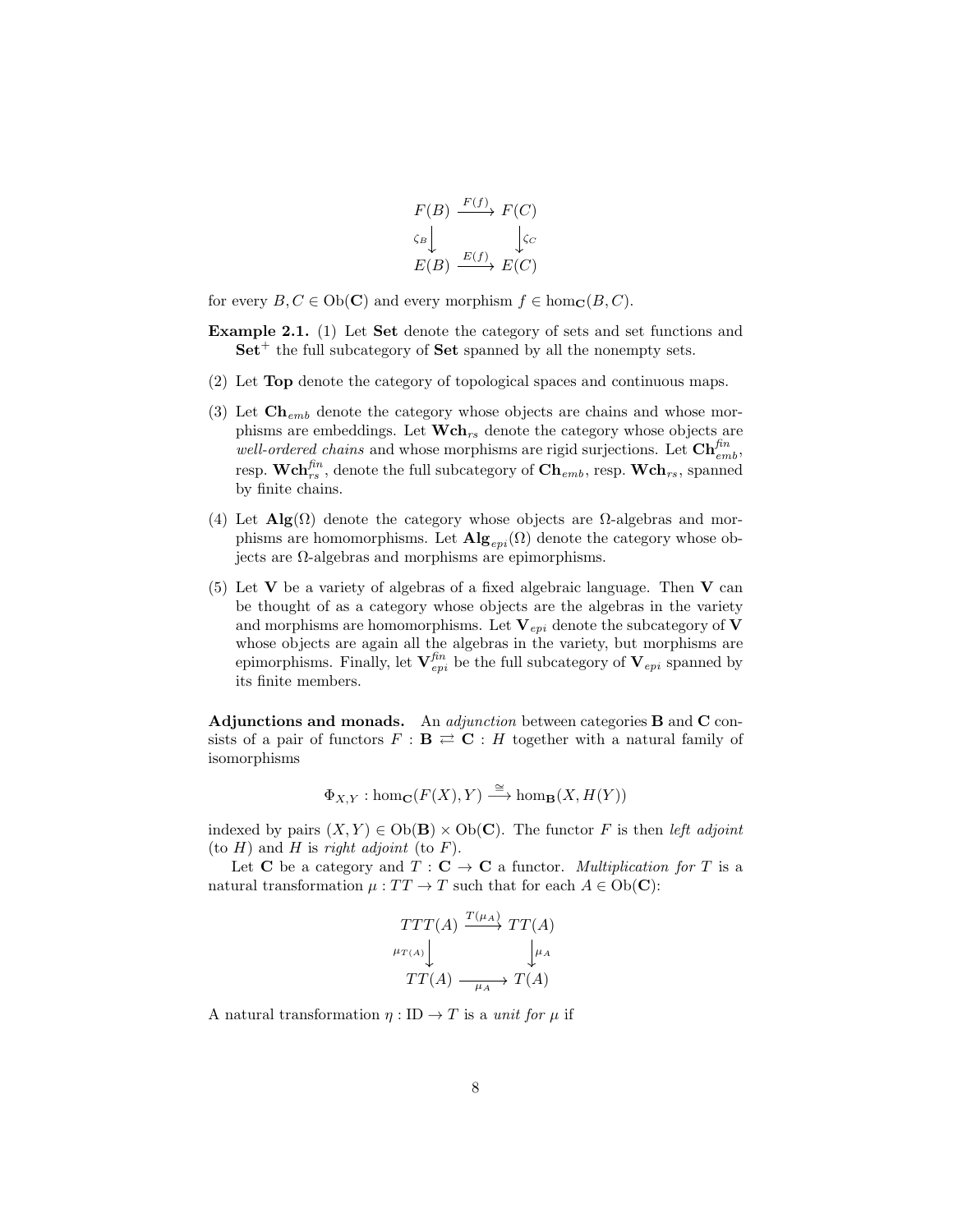$$
T(A) \xrightarrow{T(\eta_A)} TT(A) \xleftarrow{\eta_{T(A)}} T(A)
$$
  

$$
\downarrow^{\mu_A} \qquad \qquad \downarrow^{\eta_{T(A)}} T(A)
$$
  

$$
T(A)
$$

for each  $A \in Ob(C)$ . A monad on a category C is a triple  $(T, \mu, \eta)$  where  $T: \mathbf{C} \to \mathbf{C}$  is a functor,  $\mu$  is a multiplication for T and  $\eta$  is a unit for  $\mu$ .

Let  $F : \mathbf{C} \to \mathbf{C}$  be a functor. An F-algebra is a pair  $(A, \alpha)$  where  $\alpha \in$ hom<sub>C</sub>( $F(A)$ , A), while an F-coalgebra is a pair  $(A, \alpha)$  where  $\alpha \in \text{hom}_\mathbf{C}(A, F(A))$ . An *algebraic homomorphism* between F-algebras  $(A, \alpha)$  and  $(B, \beta)$  is a morphism  $f \in \text{hom}_\mathbf{C}(A, B)$  such that the diagram below commutes:

$$
F(A) \xrightarrow{F(f)} F(B)
$$
  
\n
$$
\alpha \downarrow \qquad \qquad \downarrow \beta
$$
  
\n
$$
A \xrightarrow{f} B
$$

Two categories are traditionally associated to each monad  $(T, \mu, \eta)$ : the Kleisli category  $\mathbf{K} = \mathbf{K}(T, \mu, \eta)$  and the Eilenberg-Moore category  $\mathbf{EM} =$  $\mathbf{EM}(T,\mu,\eta)$ . The objects of the Kleisli category  $\mathbf{K}(T,\mu,\eta)$  are the same as the objects of C, morphisms are defined by

$$
\hom_{\mathbf{K}}(A, B) = \hom_{\mathbf{C}}(A, T(B))
$$

and the composition in **K** for  $f \in \text{hom}_{\mathbf{K}}(A, B)$  and  $g \in \text{hom}_{\mathbf{K}}(B, C)$  is given by

 $g \cdot K f = \mu_C \cdot T(g) \cdot f.$ 

The objects of the Eilenberg-Moore category  $\mathbf{EM}(T, \mu, \eta)$  are Eilenberg-Moore T -algebras (special T -algebras to be defined immediately), morphisms are algebraic homomorphisms and the composition is as in C. An Eilenberg-Moore T -algebra is a T -algebra for which the following two diagrams commute:

$$
\begin{array}{ccc}\nTT(A) & \xrightarrow{T(\alpha)} T(A) & A & \xrightarrow{\eta_A} T(A) \\
\downarrow \downarrow \alpha & & \downarrow \alpha \\
T(A) & \xrightarrow{\alpha} A & & A\n\end{array}
$$

A weak Eilenberg-Moore T -algebra is a T -algebra for which only the diagram on the left commutes. Let  $\mathbf{EM}^w(T,\mu)$  denote the category of weak Eilenberg-Moore T -algebras and algebraic homomorphisms. A free Eilenberg-Moore T -algebra is an Eilenberg-Moore T-algebra of the form  $(T(A), \mu_A)$ .

<span id="page-8-0"></span>Example 2.2. Let  $\Omega$  be an algebraic language, that is, a set of functional and constant symbols. For any nonempty set  $X$  let  $T(X)$  denote the set of all  $\Omega$ -terms in variables from X. For a function  $f : X \to Y$  define  $T(f)$ :  $T(X) \to T(Y)$  to be the substitution of variables with respect to f. Then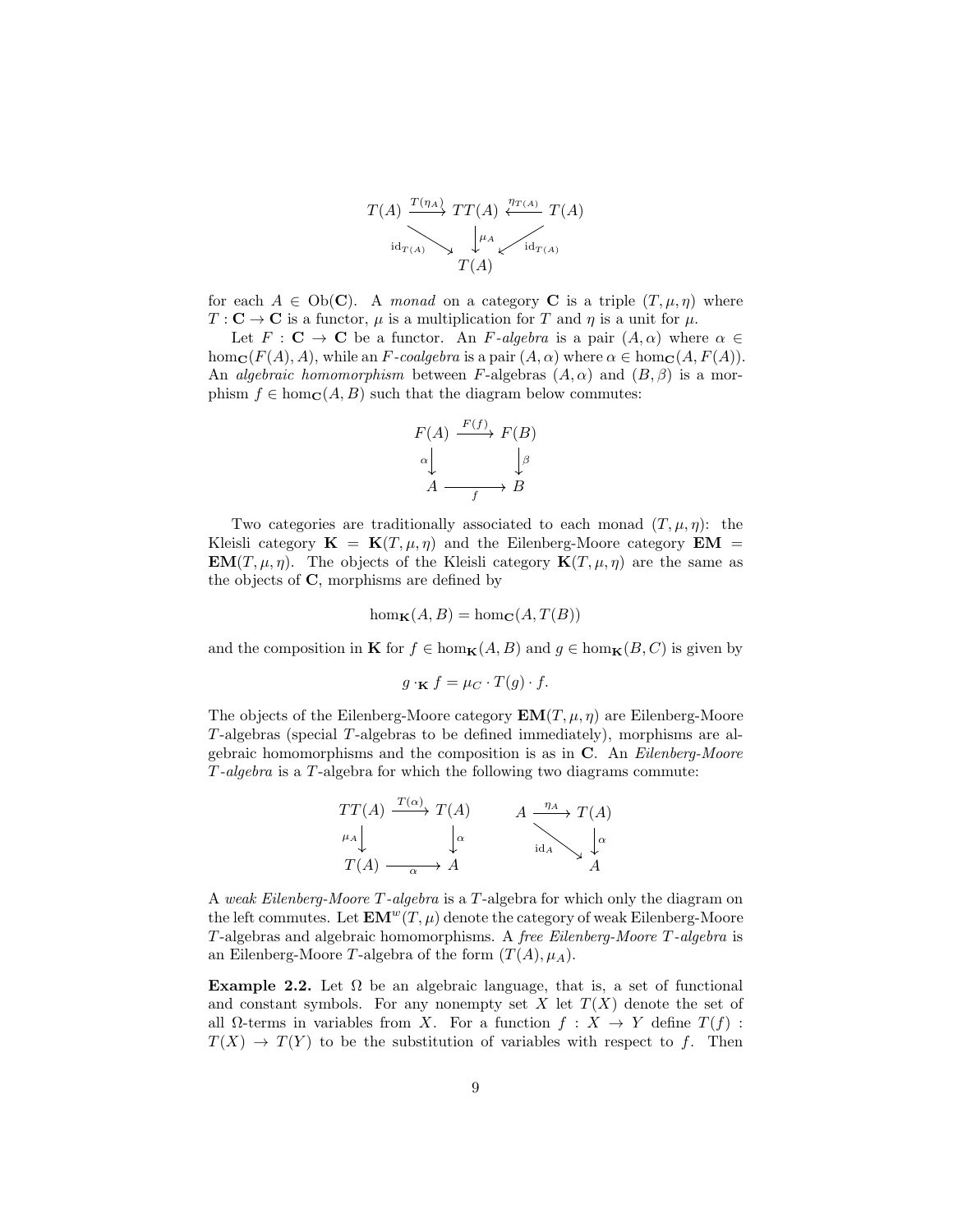$T : Set^+ \to Set^+$  is a functor. Let  $\eta_X : X \to T(X)$  send x as a variable to x as an  $\Omega$ -term and let  $\mu_X : TT(X) \to T(X)$  denote the substitution of terms for variables. Then  $(T, \mu, \eta)$  is a **Set<sup>+</sup>**-monad such that the category **EM**(T,  $\mu$ ,  $\eta$ ) is isomorphic to **Alg**( $\Omega$ ). Note that for an  $\Omega$ -algebra  $\mathcal{A} = (A, \Omega^A)$ the corresponding T-algebra  $(A, \text{eval}^A)$  is constructed so that the structure map eval<sup>A</sup> :  $T(A) \rightarrow A$  is just the evaluation in A.

## <span id="page-9-0"></span>3 Ramsey properties in a category

In this section we collect and prove several results about the Ramsey property, Ramsey degrees, dual Ramsey property and dual small Ramsey degrees in a category. We then use the results of this section as the main tool to obtain new Ramsey results about algebras in a variety (in Section [4\)](#page-16-0).

The arrow notation. For  $k \in \mathbb{N}$ , a k-coloring of a set S is any mapping  $\chi: S \to k$ , where, as usual, we identify k with  $\{0, 1, \ldots, k-1\}$ . Let C be a locally small category. For integers  $k \geqslant 2$  and  $t \geqslant 1$ , and objects  $A, B, C \in Ob(\mathbb{C})$  we write

$$
C \longrightarrow (B)^A_{k,t}
$$

to denote that for every k-coloring  $\chi : \text{hom}(A, C) \to k$  there is a morphism  $w \in \text{hom}(B, C)$  such that  $|\chi(w \cdot \text{hom}(A, B))| \leq t$ . (For a set of morphisms F we let  $w \cdot F = \{w \cdot f : f \in F\}$ .) In case  $t = 1$  we write  $C \longrightarrow (B)_k^A$ . We write

$$
C \longleftarrow (B)_{k,t}^A, \text{ resp. } C \longleftarrow (B)_k^A,
$$

to denote that  $C \longrightarrow (B)_{k,t}^A$ , resp.  $C \longrightarrow (B)_k^A$ , in  $\mathbb{C}^{op}$ .

<span id="page-9-1"></span>Lemma 3.1. *[\[27,](#page-30-6) Lemma 2.4] Let* C *be a locally small category such that all the morphisms in* **C** are mono and let  $A, B, C, D \in Ob(C)$ *.* If  $C \longrightarrow (B)_{k,t}^A$  for some  $k, t \geq 2$  and if  $C \stackrel{\mathbf{C}}{\longrightarrow} D$ , then  $D \longrightarrow (B)_{k,t}^A$ .  $\Box$ 

The above lemma tells us that with the arrow notation we can always go "up to a superstructure" of  $C$ . In some cases we can also "go down to a substructure" of C. Let **A** be a subcategory of **C** and let  $C \in Ob(\mathbf{C})$ . An object  $B \in Ob(\mathbf{A})$ together with a morphism  $c : B \to C$  is a *coreflection of C in* **A** if for every  $A \in Ob(\mathbf{A})$  and every morphism  $f \in \text{hom}_{\mathbf{C}}(A, C)$  there is a unique morphism  $g \in \hom_{\mathbf{A}}(A, B)$  such that  $c \cdot g = f$ :

$$
\begin{array}{ccc}\n & C & & \mathbf{C} \\
 & f & \uparrow_c & \\
A & \xrightarrow{g} & B & \mathbf{A}\n\end{array}
$$

Dually, an object  $B \in Ob(A)$  together with a morphism  $r : C \to B$  is a reflection of C in **A** if for every  $A \in Ob(A)$  and every morphism  $f \in hom_{\mathbf{C}}(C, A)$ there is a unique morphism  $g \in \hom_{\mathbf{A}}(B, A)$  such that  $g \cdot r = f$ :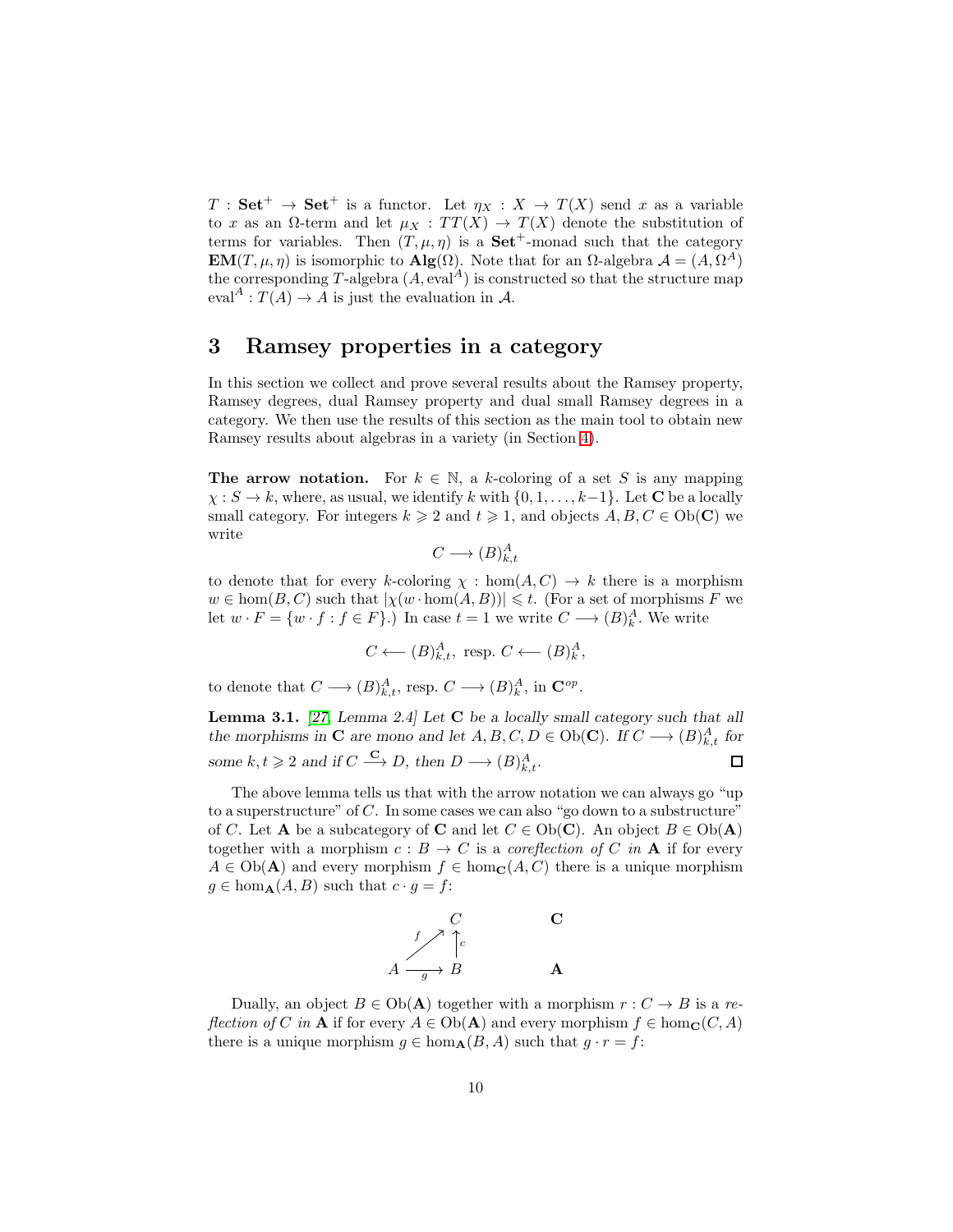

<span id="page-10-1"></span>Lemma 3.2. *Let* C *be a locally small category such that all the morphisms in* **C** are mono. Let **A** *be a full subcategory of* **C**, let  $A, B, D \in Ob(A)$  and  $C \in Ob(\mathbf{C})$ *.* If  $C \longrightarrow (B)_{k,t}^A$  for some  $k, t \geq 2$  and if  $c : D \rightarrow C$  is a coreflection *of* C in **A** then  $D \longrightarrow (B)_{k,t}^A$ .

*Dually, let* C *be a locally small category such that all the morphisms in* C *are epi.* Let **A** *be a full subcategory of* **C**, let  $A, B, D \in Ob(A)$  *and*  $C \in Ob(C)$ *. If*  $C$  ←  $(B)_{k,t}^A$  for some  $k, t \ge 2$  *and if*  $r : C \to D$  *is a reflection of*  $C$  *in* **A** *then*  $D \longleftarrow (B)_{k,t}^A$ .

*Proof.* Take any coloring  $\chi : \text{hom}(A, D) \to k$  and define  $\chi' : \text{hom}(A, C) \to k$ as follows:  $\chi'(c \cdot g) = \chi(g)$  for all  $g \in \text{hom}(A, D)$ , and  $\chi'(f) = 0$  for all  $f \in$  $hom(A, C) \setminus c \cdot hom(A, D)$ . Note that the definition of  $\chi'$  is correct because c is mono. Since  $C \longrightarrow (B)_{k,t}^A$  there is a  $w' \in \text{hom}(B, C)$  such that

$$
|\chi'(w'\cdot\hom(A,B))|\leq t.
$$

Because  $c: D \to C$  is a coreflection of C in **A** there is a unique morphism  $w \in \text{hom}(B, D)$  such that  $c \cdot w = w'$ :



So,  $|\chi'(c \cdot w \cdot \hom(A, B))| \leq t$  whence  $|\chi(w \cdot \hom(A, B))| \leq t$ .

 $\Box$ 

Finite Ramsey phenomena. A category C has the *(finite) Ramsey property* if for every integer  $k \geq 2$  and all  $A, B \in Ob(\mathbf{C})$  there is a  $C \in Ob(\mathbf{C})$  such that  $C \longrightarrow (B)^A_k$ . A category **C** has the *(finite) dual Ramsey property* if  $\mathbb{C}^{op}$  has the Ramsey property.

Both the Ramsey property and the dual Ramsey property impose severe restrictions on the classes of objects enjoying the property. For example, all the objects in such classes have to be rigid:

<span id="page-10-0"></span>Theorem 3.3. *([\[27,](#page-30-6) Proposition 2.3], cf. [\[29,](#page-30-5) [46\]](#page-31-2)) Let* C *be a locally small category such that all the morphisms in* C *are mono. If* C *has the Ramsey property then all the objects in* C *are rigid.*

*Dually, let* C *be a locally small category such that all the morphisms in* C *are epi. If* C *has the dual Ramsey property then all the objects in* C *are rigid.* □

For  $A \in Ob(C)$  let  $t_{\mathbf{C}}(A)$  denote the least positive integer n such that for all  $k \geq 2$  and all  $B \in Ob(\mathbf{C})$  there exists a  $C \in Ob(\mathbf{C})$  such that  $C \longrightarrow (B)_{k,n}^A$ ,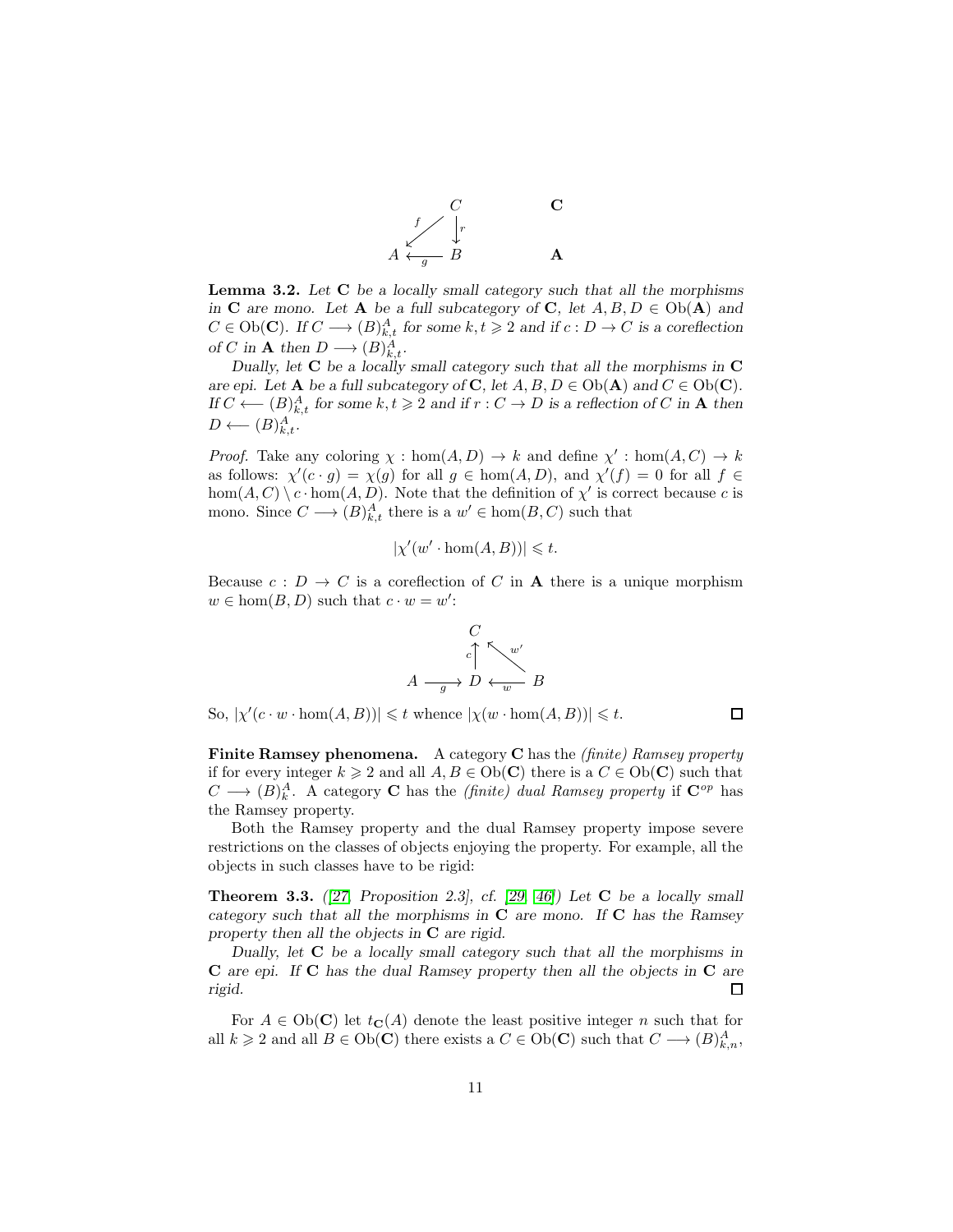if such an integer exists. Otherwise put  $t_{\mathbf{C}}(A) = \infty$ . The number  $t_{\mathbf{C}}(A)$  is referred to as the *small Ramsey degree* of  $A$  in  $C$ . A category  $C$  has the *finite* small Ramsey degrees if  $t_{\mathbf{C}}(A) < \infty$  for all  $A \in Ob(\mathbf{C})$ . Clearly, a category **C** has the Ramsey property if and only if  $t_{\mathbf{C}}(A) = 1$  for all  $A \in Ob(\mathbf{C})$ . In this parlance the Finite Ramsey Theorem takes the following form.

**Theorem 3.4** (The Finite Ramsey Theorem [\[40\]](#page-31-9)). *The category*  $\mathbf{Ch}^{\text{fin}}_{emb}$  has *the Ramsey property.*

By straightforward dualization we can introduce dual small Ramsey degrees  $t_{\mathbf{C}}^{\partial}(A)$  by  $t_{\mathbf{C}}^{\partial}(A) = t_{\mathbf{C}^{op}}(A)$ . We then say that a category **C** has the *finite dual* small Ramsey degrees if  $\mathbb{C}^{op}$  has finite small Ramsey degrees. Clearly, a category **C** has the dual Ramsey property if and only if  $t_{\mathbf{C}}^{\partial}(A) = 1$  for all  $A \in Ob(\mathbf{C})$ . The Finite Dual Ramsey Theorem [\[16\]](#page-29-5) takes the following form.

**Theorem 3.5** (The Finite Dual Ramsey Theorem [\[16\]](#page-29-5)). The category  $\mathbf{Wch}_{rs}^{fin}$ *has the dual Ramsey property.*

The Ramsey property for ordered structures implies the existence of finite small Ramsey degrees for the corresponding unordered structures. This was first observed for categories of structures in [\[3\]](#page-28-2), and generalized to arbitrary categories in [\[25\]](#page-30-11). This generalization will prove useful here because it will enable us to derive statements about the dual small Ramsey degrees for finite algebras in a variety.

Let us outline the main tool we employ to obtain results of this form. Fol-lowing [\[18,](#page-29-2) [3,](#page-28-2) [25\]](#page-30-11) we say that an *expansion* of a category  $\mathbb{C}$  is a category  $\mathbb{C}^*$ together with a forgetful functor  $U : \mathbf{C}^* \to \mathbf{C}$ . We shall generally follow the convention that  $A, B, C, \ldots$  denote objects from **C** while  $A, B, C, \ldots$  denote objects from  $\mathbb{C}^*$ . Since U is injective on hom-sets we may safely assume that hom<sub>C</sub>∗ (A, B)  $\subseteq$  hom<sub>C</sub>(A, B) where  $A = U(\mathcal{A}), B = U(\mathcal{B})$ . In particular, id<sub>A</sub> = id<sub>A</sub> for  $A = U(A)$ . Moreover, it is safe to drop subscripts **C** and  $\mathbb{C}^*$  in hom $_{\mathbb{C}}(A, B)$  and hom $_{\mathbb{C}^*}(A, B)$ , so we shall simply write hom $(A, B)$  and hom( $A, B$ ), respectively. Let  $U^{-1}(A) = \{A \in Ob(\mathbf{C}^*) : U(A) = A\}$ . Note that this is not necessarily a set.

An expansion  $U : \mathbf{C}^* \to \mathbf{C}$  is *reasonable* (cf. [\[18,](#page-29-2) [25\]](#page-30-11)) if for every  $e \in \mathbb{C}$ hom $(A, B)$  and every  $A \in U^{-1}(A)$  there is a  $B \in U^{-1}(B)$  such that  $e \in$  $hom(\mathcal{A}, \mathcal{B})$ :

$$
\begin{array}{ccc}\n\mathcal{A} & \xrightarrow{e} & \mathcal{B} \\
\uparrow & & \uparrow \\
U_{\downarrow} & & \downarrow \\
A & \xrightarrow{e} & B\n\end{array}
$$

An expansion  $U : \mathbf{C}^* \to \mathbf{C}$  has unique restrictions [\[25\]](#page-30-11) if for every  $\mathcal{B} \in Ob(\mathbf{C}^*)$ and every  $e \in \text{hom}(A, U(B))$  there is a unique  $A \in U^{-1}(A)$  such that  $e \in$  $hom(\mathcal{A}, \mathcal{B})$ :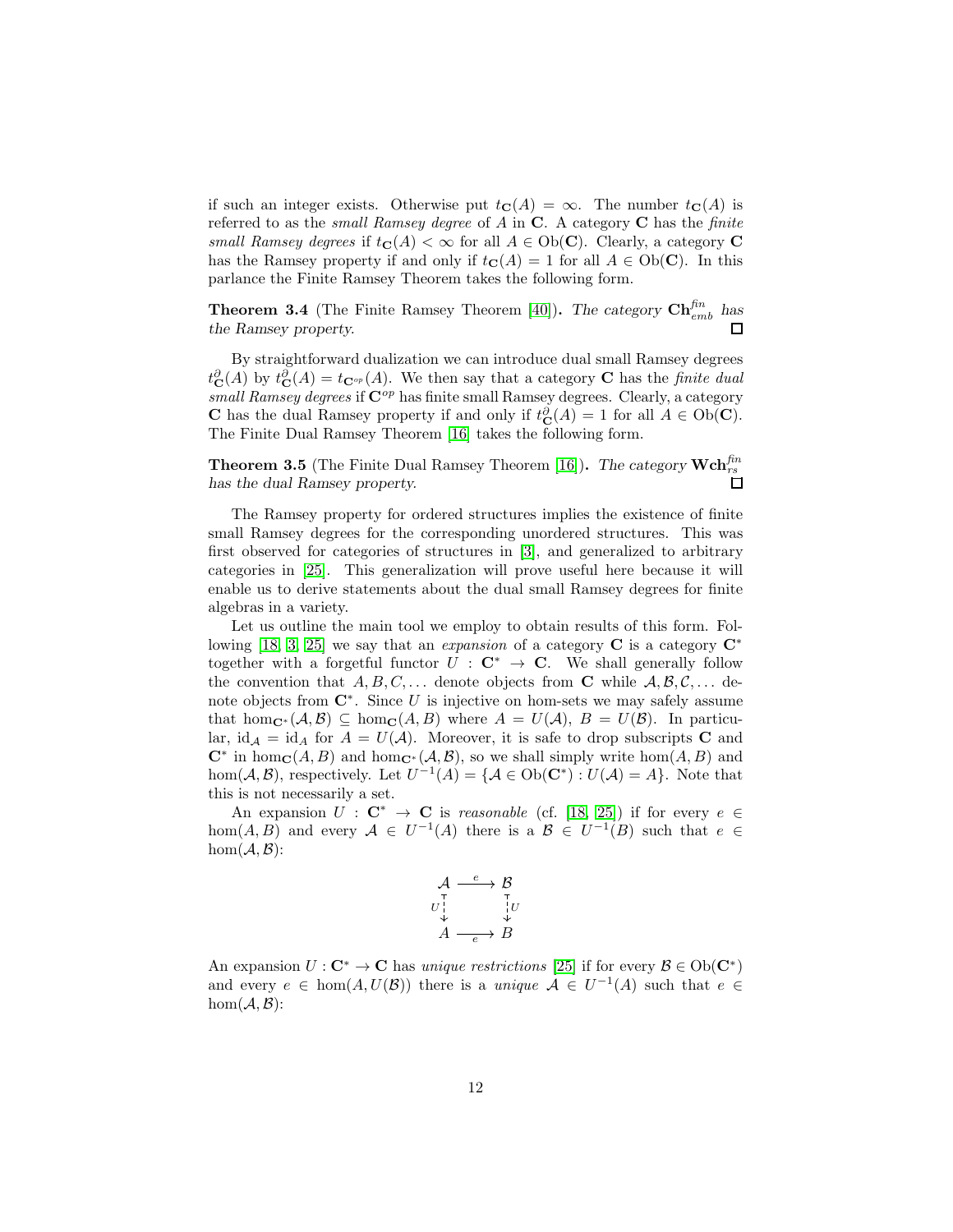$$
\mathcal{B}|_e = \mathcal{A} \xrightarrow{e} \mathcal{B} \nU \downarrow^{\top} \downarrow^{\top} U \downarrow^{\top} \n\mathcal{A} \xrightarrow{e} \mathcal{B}
$$

We denote this unique A by  $\mathcal{B} \upharpoonright_{e}$  and refer to it as the restriction of B along e.

The following result was first proved for categories of structures in [\[3\]](#page-28-2), and for general categories in [\[25\]](#page-30-11). This more general statement will be of use in Section [4](#page-16-0) where we shall need the dual of the statement.

<span id="page-12-0"></span>Theorem 3.6. *[\[3,](#page-28-2) [25\]](#page-30-11) Let* C *and* C<sup>∗</sup> *be locally small categories such that all the morphisms in* C and  $C^*$  *are mono.* Let  $U: C^* \to C$  be a reasonable expansion *with unique restrictions. For any*  $A \in Ob(\mathbb{C})$  *we then have:* 

$$
t_{\mathbf{C}}(A) \leqslant \sum_{\mathcal{A} \in U^{-1}(A)} t_{\mathbf{C}^*}(\mathcal{A}).
$$

*Consequently, if*  $U^{-1}(A)$  *is finite and*  $t_{\mathbf{C}^*}(A) < \infty$  *for all*  $A \in U^{-1}(A)$  *then*  $t_{\mathbf{C}}(A) < \infty$ .

*In particular, if*  $U : \mathbf{C}^* \to \mathbf{C}$  *is a reasonable expansion with unique restrictions such that*  $C^*$  *has the Ramsey property and*  $U^{-1}(A)$  *is finite for all*  $A \in Ob(\mathbf{C})$  then **C** has finite small Ramsey degrees. □

**Infinite Ramsey phenomena.** Let C be a locally small category. For  $A, S \in$ Ob(C) let  $T_{\mathbf{C}}(A, S)$  denote the least positive integer n such that  $S \longrightarrow (S)_{k,n}^A$  for all  $k \geq 2$ , if such an integer exists. Otherwise put  $T_{\mathbf{C}}(A, S) = \infty$ . The number  $T_{\mathbf{C}}(A, S)$  is referred to as the *big Ramsey degree* of A in S. By straightforward dualization, we can introduce *dual big Ramsey degrees*  $T_{\mathbf{C}}^{\partial}(A, S)$  by  $T_{\mathbf{C}}^{\partial}(A, S)$  =  $T_{\mathbf{C}^{op}}(A, S)$ . We shall drop the the category in the index whenever it is clearly stated which category we work in. In this parlance the Infinite Ramsey Theorem takes the following form.

**Theorem 3.7** (The Infinite Ramsey Theorem [\[40\]](#page-31-9)). In the category  $\mathbf{Ch}_{emb}$  we *have that*  $T(A, \omega) = 1$  *for every finite chain A.*  $\Box$ 

The Infinite Dual Ramsey Theorem of Carlson and Simpson [\[2\]](#page-28-3) requires additional infrastructure and the notion of dual big Ramsey degrees with respect to special colorings.

A category C is *enriched over* Top if each hom<sub>C</sub> $(A, B)$  is a topological space and the composition  $\cdot$ : hom<sub>C</sub>(B, C)  $\times$  hom<sub>C</sub>(A, B)  $\rightarrow$  hom<sub>C</sub>(A, C) is continuous for all  $A, B, C \in Ob(\mathbb{C})$ . Any locally small category can be thought of as a category enriched over Top by taking each hom-set to be a discrete space. We shall refer to this as the *discrete enrichment*. (Note that a category enriched over Top has to be locally small.)

The category  $\mathbf{Wch}_{rs}$  can be enriched over **Top** in a nontrivial way as follows: each hom-set hom $\mathbf{wch}_{rs}((A,<), (B, <))$  inherits the topology from the Tychonoff topology on  $B^A$  with A discrete. Whenever we refer to  $\mathbf{Wch}_{rs}$  as a category enriched over Top we have this particular enrichment in mind.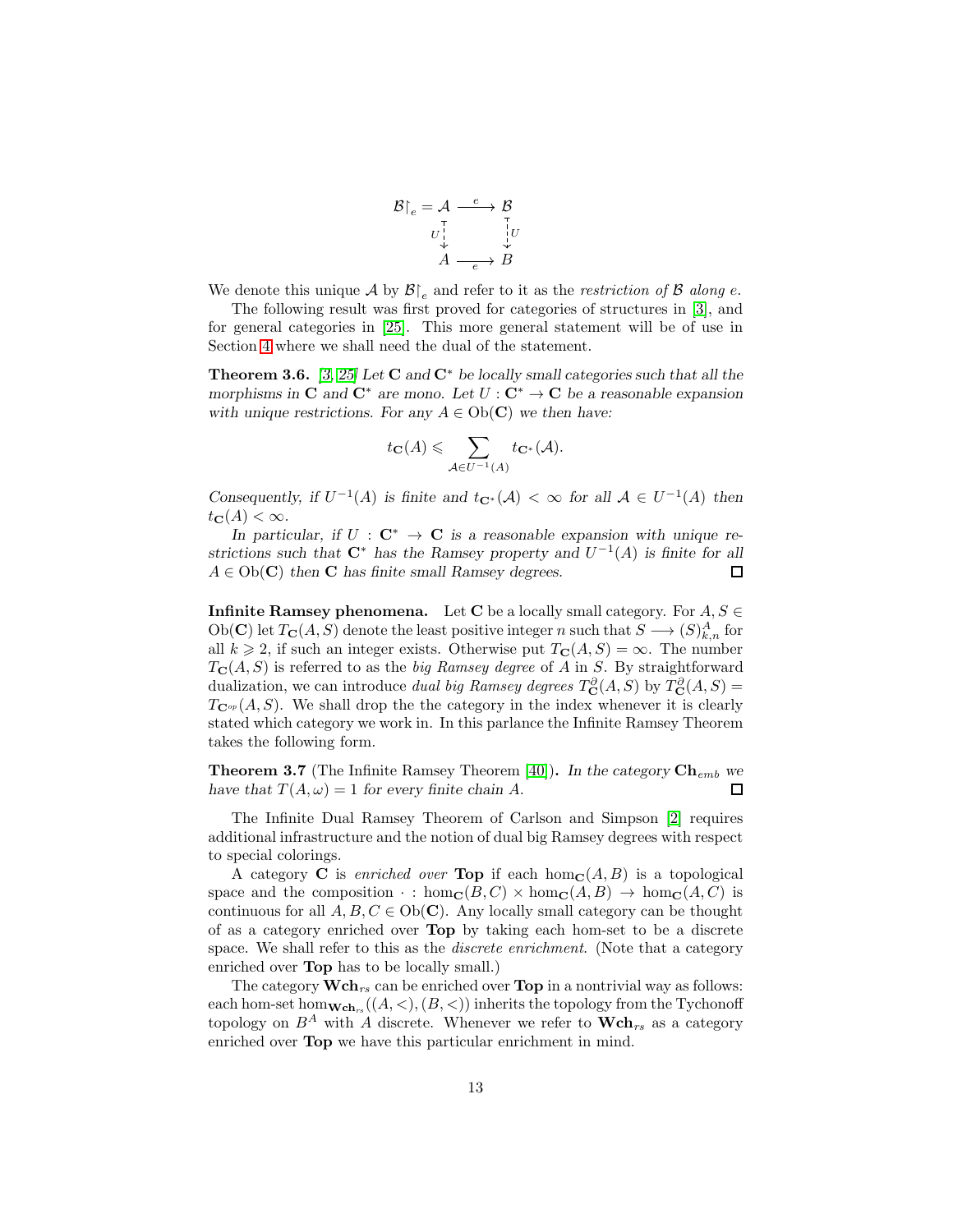For a topological space X and an integer  $k \geq 2$  a Borel k-coloring of X is any mapping  $\chi: X \to k$  such that  $\chi^{-1}(i)$  is a Borel set for all  $i \in k$ .

Let **C** be a category enriched over **Top**. For  $A, B, C \in Ob(\mathbb{C})$  we write  $C \stackrel{\flat}{\longrightarrow} (B)_{k,n}^A$  to denote that for every Borel k-coloring  $\chi : \hom_{\mathbf{C}}(A, C) \to k$ there is a morphism  $w \in \text{hom}_{\mathbf{C}}(B, C)$  such that  $|\chi(w \cdot \text{hom}_{\mathbf{C}}(A, B))| \leq n$ . For  $A, S \in Ob(C)$  let  $T_{\mathbf{C}}^{\flat}(A, S)$  denote the least positive integer n such that  $S \xrightarrow{b} (S)_{k,n}^A$  for all  $k \geqslant 2$ , if such an integer exists. Otherwise put  $T_{\mathbf{C}}^{\flat}(A, S) =$ ∞. The number  $T_C^{\flat}(A, S)$  will be referred to as the *big Ramsey degree of A* in  $S$  with respect to Borel colorings. By straightforward dualization, we can introduce big dual Ramsey degrees with respect to Borel colorings  $T_{\bf C}^{\flat\partial}(A, S)$  by  $T_{\bf C}^{\flat\partial}(A,S) = T_{\bf C}^{\flat}(\Lambda,S)$ . The Infinite Dual Ramsey Theorem of Carlson and Simpson [\[2\]](#page-28-3) now takes the following form.

<span id="page-13-0"></span>**Theorem 3.8** (The Infinite Dual Ramsey Theorem [\[2\]](#page-28-3)). In the category  $\mathbf{Wch}_{rs}$ *enriched over* **Top** *as above*,  $T^{\flat\partial}(A,\omega) = 1$  *for every finite chain A*.  $\Box$ 

The following result was first proved for categories of structures in [\[3\]](#page-28-2), and for general categories in [\[26\]](#page-30-12).

Theorem 3.9. *(cf. [\[3,](#page-28-2) [26\]](#page-30-12)) Let* C *and* C<sup>∗</sup> *be locally small categories such that all the morphisms in* C *and*  $C^*$  *are mono.* Let  $U: C^* \to C$  *be an expansion* with unique restrictions. For  $A \in Ob(C)$ ,  $S^* \in Ob(C^*)$  and  $S = U(S^*)$ , if  $U^{-1}(A)$  *is finite then* 

$$
T_{\mathbf{C}}(A,S) \leqslant \sum_{A^* \in U^{-1}(A)} T_{\mathbf{C}^*}(A^*,S^*). \quad \Box
$$

However, for the results in Section [4](#page-16-0) we shall need the version of this statement which, with Theorem [3.8](#page-13-0) in mind, has to be formulated in terms of categories enriched over Top. Let B and C be categories enriched over Top.

<span id="page-13-1"></span>Theorem 3.10. *Let* C *and* C<sup>∗</sup> *be categories enriched over* Top *such that morphisms in both* **C** *and*  $\mathbb{C}^*$  *are mono.* Let  $U : \mathbb{C}^* \to \mathbb{C}$  be an expan*sion with unique restrictions and assume that*  $hom_{\mathbf{C}^*}(A^*, B^*)$  *is a Borel set in*  $hom_{\mathbf{C}}(U(A^*), U(B^*))$  *for all*  $A^*, B^* \in Ob(\mathbf{C}^*)$ *. For*  $A \in Ob(\mathbf{C})$ *,*  $S^* \in Ob(\mathbf{C}^*)$ and  $S = U(S^*)$ , if  $U^{-1}(A)$  is finite then

$$
T_{\mathbf{C}}^{\flat}(A,S) \leqslant \sum_{A^* \in U^{-1}(A)} T_{\mathbf{C}^*}^{\flat}(A^*,S^*).
$$

Proof. The proof is analogous to the proof of the corresponding statement in [\[26\]](#page-30-12). The only difference is that we now have to ensure that all the colorings we construct along the way are Borel. But that follows immediately from the additional assumption that  $hom_{\mathbf{C}^*}(A^*, B^*)$  is a Borel set in  $hom_{\mathbf{C}}(U(A^*), U(B^*))$ for all  $A^*, B^* \in Ob(\mathbb{C}^*)$ , and the fact that in categories enriched over **Top** the composition of morphisms is continuous. □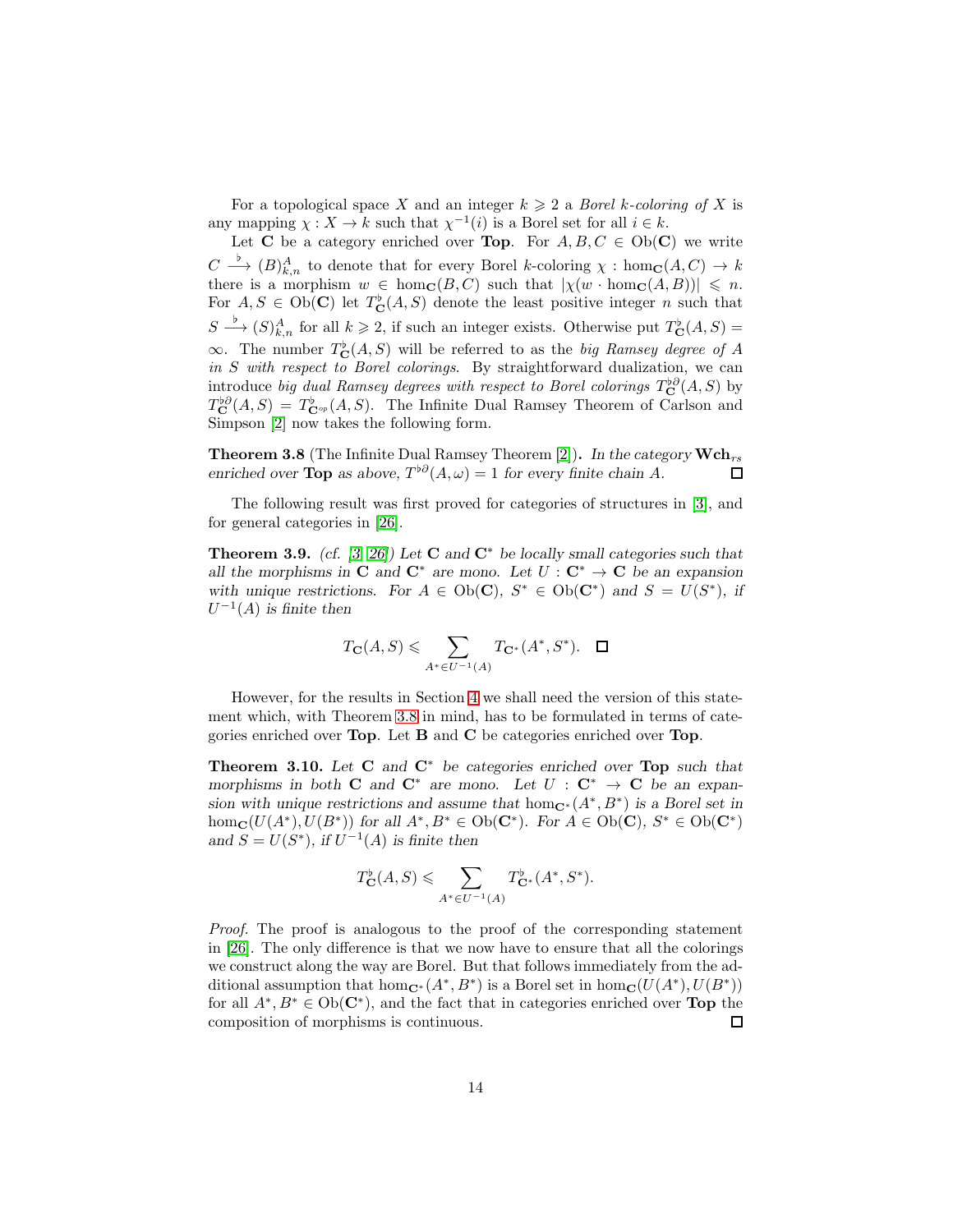Ramsey properties and adjunctions. Our major tool for transporting the Ramsey property from one context to another is to establish an adjunction-like relationship between the corresponding categories.

<span id="page-14-0"></span>Theorem 3.11. *[\[27\]](#page-30-6) Right adjoints preserve the Ramsey property while left adjoints preserve the dual Ramsey property. More precisely, let* B *and* C *be locally small categories and let*  $F : \mathbf{B} \rightleftarrows \mathbf{C} : H$  *be an adjunction.* 

(a) *If* C *has the Ramsey property then so does* B*.*

(b) *If* B *has the dual Ramsey property then so does* C*.*

 $\Box$ 

**Theorem 3.12.** Let **C** be a locally small category,  $(T, \mu, \eta)$  a monad on **C**, *and let*  $\mathbf{K} = \mathbf{K}(T, \mu, \eta)$  *and*  $\mathbf{EM} = \mathbf{EM}(T, \mu, \eta)$  *be the Kleisli category and the Eilenberg-Moore category, respectively, for the monad. If* C *has the dual Ramsey property then so do both* K *and* EM*.*

*Proof.* Let  $(T, \mu, \eta)$  be a monad on C, and let  $\mathbf{K} = \mathbf{K}(T, \mu, \eta)$  and  $\mathbf{EM} =$  $EM(T, \mu, \eta)$  be the Kleisli category and the Eilenberg-Moore category, respectively, for the monad. It is a well-known fact (see [\[22\]](#page-30-13)) that there exist adjunctions  $C \rightleftarrows K$  and  $C \rightleftarrows EM$ . The statement now follows from Theorem [3.11.](#page-14-0)  $\Box$ 

However, more is true in case of the Eilenberg-Moore construction. We are now going to show that the (dual) Ramsey property carries over from C to a more general context of (co)algebras for functors with (co)multiplication, which are straightforward weakenings of (co)monads. The proof relies on the following weakening of the notion of adjunction.

<span id="page-14-1"></span>Definition 3.13. [\[23\]](#page-30-14) Let B and C be locally small categories. A pair of maps  $F: Ob(\mathbf{B}) \rightleftarrows Ob(\mathbf{C}): H$  is a pre-adjunction between **B** and **C** provided there is a family of maps  $\Phi_{X,Y}$ : hom $_{\mathbf{C}}(F(X), Y) \to \text{hom}_{\mathbf{B}}(X, H(Y))$  indexed by the pairs  $(X, Y) \in Ob(B) \times Ob(C)$  and satisfying the following:

(PA) for every  $C \in Ob(\mathbf{C})$ , every  $A, B \in Ob(\mathbf{B})$ , every  $u \in hom_{\mathbf{C}}(F(B), C)$ and every  $f \in \text{hom}_{\mathbf{B}}(A, B)$  there is a  $v \in \text{hom}_{\mathbf{C}}(F(A), F(B))$  satisfying  $\Phi_{B,C}(u) \cdot f = \Phi_{A,C}(u \cdot v).$ 



(Note that in a pre-adjunction  $F$  and  $H$  are not required to be functors, just maps from the class of objects of one of the two categories into the class of objects of the other category; also  $\Phi$  is not required to be a natural isomorphism, just a family of maps between hom-sets satisfying the requirement above.)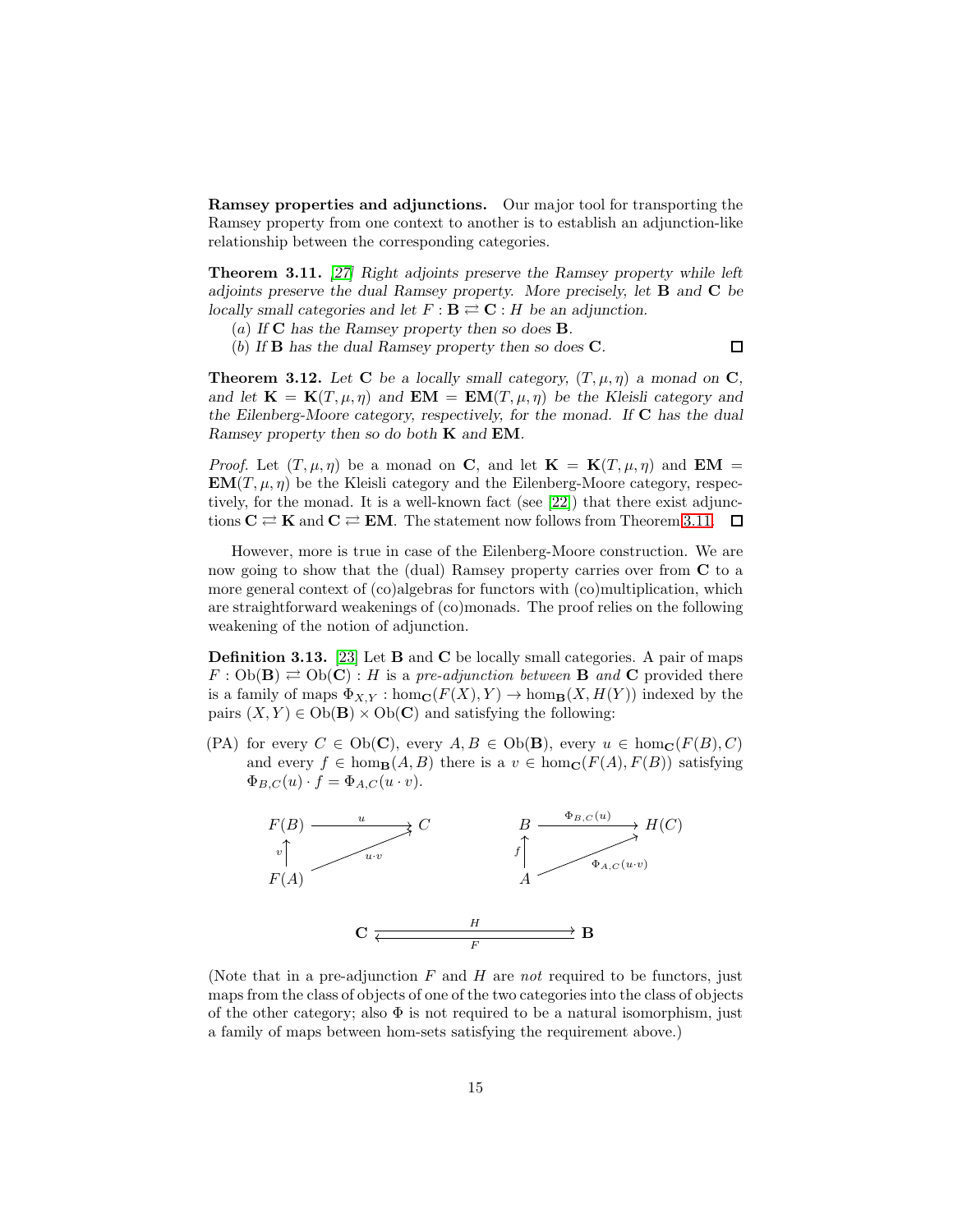<span id="page-15-0"></span>Theorem 3.14. *[\[23\]](#page-30-14) Let* B *and* C *be locally small categories and let* F :  $Ob(\mathbf{B}) \rightleftarrows Ob(\mathbf{C}) : H$  *be a pre-adjunction.* 

(a) Let  $t, k \geq 2$  be integers, let  $A, B \in Ob(\mathbf{B})$  and  $C \in Ob(\mathbf{C})$ . If  $C \longrightarrow$  $(F(B))_{k,t}^{F(A)}$  in **C** then  $H(C) \longrightarrow (B)_{k,t}^{A}$  in **B**.

 $\Box$ 

- (b)  $t_{\mathbf{B}}(A) \leq t_{\mathbf{C}}(F(A))$  *for all*  $A \in Ob(\mathbf{B})$ *.*
- (c) *If* C *has the Ramsey property then so does* B*.*

<span id="page-15-1"></span>**Theorem 3.15.** Let **C** be a locally small category,  $T : \mathbf{C} \to \mathbf{C}$  a functor and  $\mu:TT\to T$  *a* multiplication for T. Let **W** be a category whose objects are weak *Eilenberg-Moore* T *-algebras, morphisms are algebraic homomorphisms and the composition of morphisms is as in* C*. If* C *has the dual Ramsey property then so does every full subcategory of* W *which contains all the free Eilenberg-Moore* T *-algebras.*

*Proof.* Let  $B$  be a full subcategory of  $W$  such that all the free Eilenberg-Moore T -algebras are in B. By Theorem [3.14](#page-15-0) in order to show that B has the dual Ramsey property it suffices to construct a pre-adjunction  $F : Ob(\mathbf{B}^{op}) \nightharpoonup$  $Ob(\mathbf{C}^{op})$ : H. For  $(B, \beta) \in Ob(\mathbf{B})$  put  $F(B, \beta) = B$ , for  $C \in Ob(\mathbf{C})$  put  $H(C) = (T(C), \mu_C)$  and for  $u \in \text{hom}_{\mathbf{C}}(C, B)$  put  $\Phi_{(B,\beta),C}(u) = \beta \cdot T(u)$ .

Let us first show that the definition of  $\Phi$  is correct by showing that for each  $u \in \text{hom}_{\mathbb{C}}(C, B)$  we have that  $\Phi_{(B, \beta), C}(u)$  is a homomorphism from  $H(C)$  to  $(B, \beta)$ , that is:

$$
TT(C) \xrightarrow{T(\beta \cdot T(u))} T(B)
$$
  
\n
$$
\mu_C \downarrow \qquad \qquad \downarrow \beta
$$
  
\n
$$
T(C) \xrightarrow{\beta \cdot T(u)} B
$$

But this is straightforward – the two squares below commute because  $\mu : TT \rightarrow$ T is a natural transformation and  $(B, \beta)$  is a weak T-algebra:

$$
TT(C) \xrightarrow{TT(u)} TT(B) \xrightarrow{T(\beta)} T(B)
$$
  
\n
$$
\downarrow^{\mu} B \qquad \qquad \downarrow^{\beta}
$$
  
\n
$$
T(C) \xrightarrow{T(u)} T(B) \xrightarrow{\beta} B
$$

To complete the proof we still have to show that the condition (PA) of Defini-tion [3.13](#page-14-1) is satisfied. Take any  $C \in Ob(\mathbf{C})$  and  $(A, \alpha), (B, \beta) \in Ob(\mathbf{B})$ , take arbitrary  $u \in \text{hom}_{\mathbf{C}}(C, B)$  and an arbitrary homomorphism  $f \in \text{hom}_{\mathbf{B}}((B, \beta), (A, \alpha)).$ Take  $v = f \in \text{hom}_{\mathbb{C}}(B, A)$  and note that

$$
f \cdot \Phi_{(B,\beta),C}(u) = f \cdot \beta \cdot T(u) = \alpha \cdot T(f) \cdot T(u) = \alpha \cdot T(f \cdot u) = \Phi_{(A,\alpha),C}(f \cdot u)
$$

having in mind that  $f \cdot \beta = \alpha \cdot T(f)$  because f is a homomorphism. This completes the proof.  $\Box$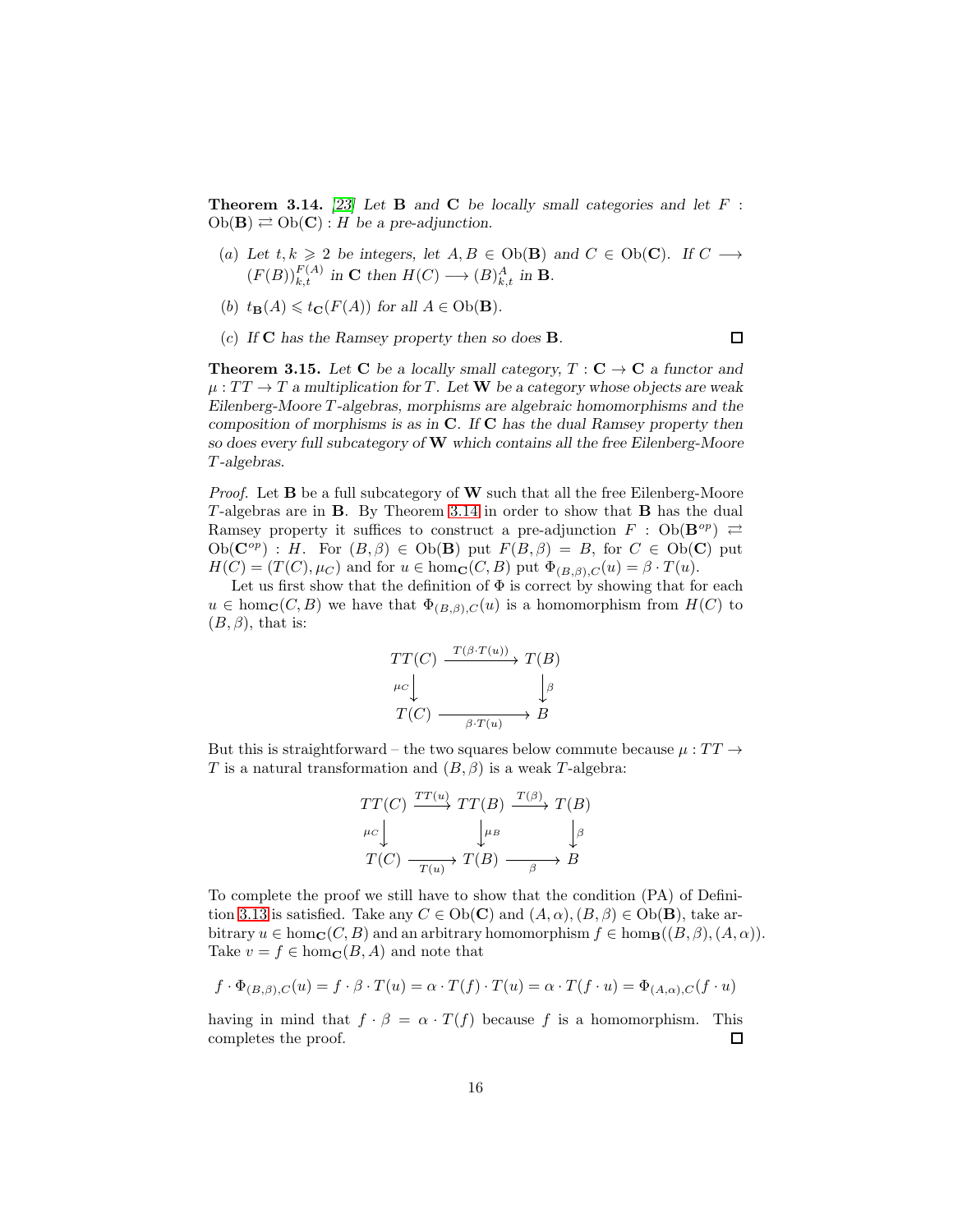# <span id="page-16-0"></span>4 Dual Ramsey properties for varieties of algebras

This section is devoted to the study of dual Ramsey phenomena in nontrivial varieties of algebras. Motivated by the fact that the category of weak Eilenberg-Moore algebras for a monad has the dual Ramsey property (Theorem [3.15\)](#page-15-1), we show that for every algebraic language  $\Omega$  and every nontrivial variety **V** of  $\Omega$ algebras the class of finite ordered  $V$  algebras taken with rigid epimorphisms (that is, epimorphisms of algebras that are at the same time rigid surjections) has the dual Ramsey property. The unordered version then follows immediately: for every algebraic language  $\Omega$  and every nontrivial variety **V** of  $\Omega$ -algebras, finite V algebras have finite small dual Ramsey degrees with respect to epimorphisms.

Our proof mimics the proof of the fact that the category of weak Eilenberg-Moore algebras for a monad has the dual Ramsey property (Theorem [3.15\)](#page-15-1). Unfortunately, we are unable to apply Theorem [3.15](#page-15-1) directly because the monad we are going to construct will not produce finite free algebras. We shall bypass this issue with the help of the following compactness argument which was first proved for categories of structures in [\[28\]](#page-30-15) (see also [\[36\]](#page-31-0)), and for general categories in [\[25\]](#page-30-11).

An  $F \in Ob(\mathbf{C})$  is weakly locally finite for **B** (cf. locally finite in [\[25\]](#page-30-11)) if for every  $A, B \in Ob(\mathbf{B})$  and every  $e \in \text{hom}(A, F), f \in \text{hom}(B, F)$  there exist  $D \in Ob(\mathbf{B}), r \in hom(D, F), p \in hom(A, D)$  and  $q \in hom(B, D)$  such that  $r \cdot p = e$  and  $r \cdot q = f$ . We say that  $F \in Ob(\mathbf{C})$  is projectively weakly locally finite for **B** if F is weakly locally finite for **B** in  $\mathbf{C}^{op}$ .

<span id="page-16-1"></span>Lemma 4.1. *[\[28,](#page-30-15) [36,](#page-31-0) [25\]](#page-30-11) Let* B *be a full subcategory of a locally small category* **C** and fix an  $F \in Ob(C)$  which is universal and weakly locally finite for **B**. The *following are equivalent for all*  $t \geq 2$  *and all*  $A \in Ob(\mathbf{B})$ *:* 

- $(1)$   $t_{\mathbf{B}}(A) \leqslant t$ ;
- (2)  $F \longrightarrow (B)_{k,t}^A$  *for all*  $k \geq 2$  *and all*  $B \in Ob(\mathbf{B})$  *such that*  $A \xrightarrow{\mathbf{B}} B$ .  $\Box$

We then prove that for every countable algebraic language  $\Omega$  and every nontrivial variety V of  $\Omega$ -algebras finite ordered V algebras have finite big Ramsey degrees in the ordered free V algebra  $\mathcal{F}_{V}(\omega)$  on  $\omega$  generators with respect to Borel colorings. The corresponding result for the unordered case follows by a straightforward modification of the ideas we have already seen (to account for Borel colorings).

Let us start with a few technical results about rigid surjections. For a chain  $(A, \leq)$  and  $x \in A$  let  $\downarrow_A x = \{y \in A : y \leq x\}$ . An *initial segment* of  $(A, \leq)$  is a subset  $I \subseteq A$  such that  $x \in I$  implies  $\downarrow_A x \subseteq I$  for all  $x \in A$ .

**Lemma 4.2.** Let  $(A, \leq)$  and  $(B, \leq)$  be well ordered chains. A surjective map  $f: A \to B$  is a rigid surjection from  $(A, \leq)$  onto  $(B, \leq)$  if and only if f takes *every initial segment of*  $(A, \leq)$  *onto an initial segment of*  $(B, \leq)$ *.*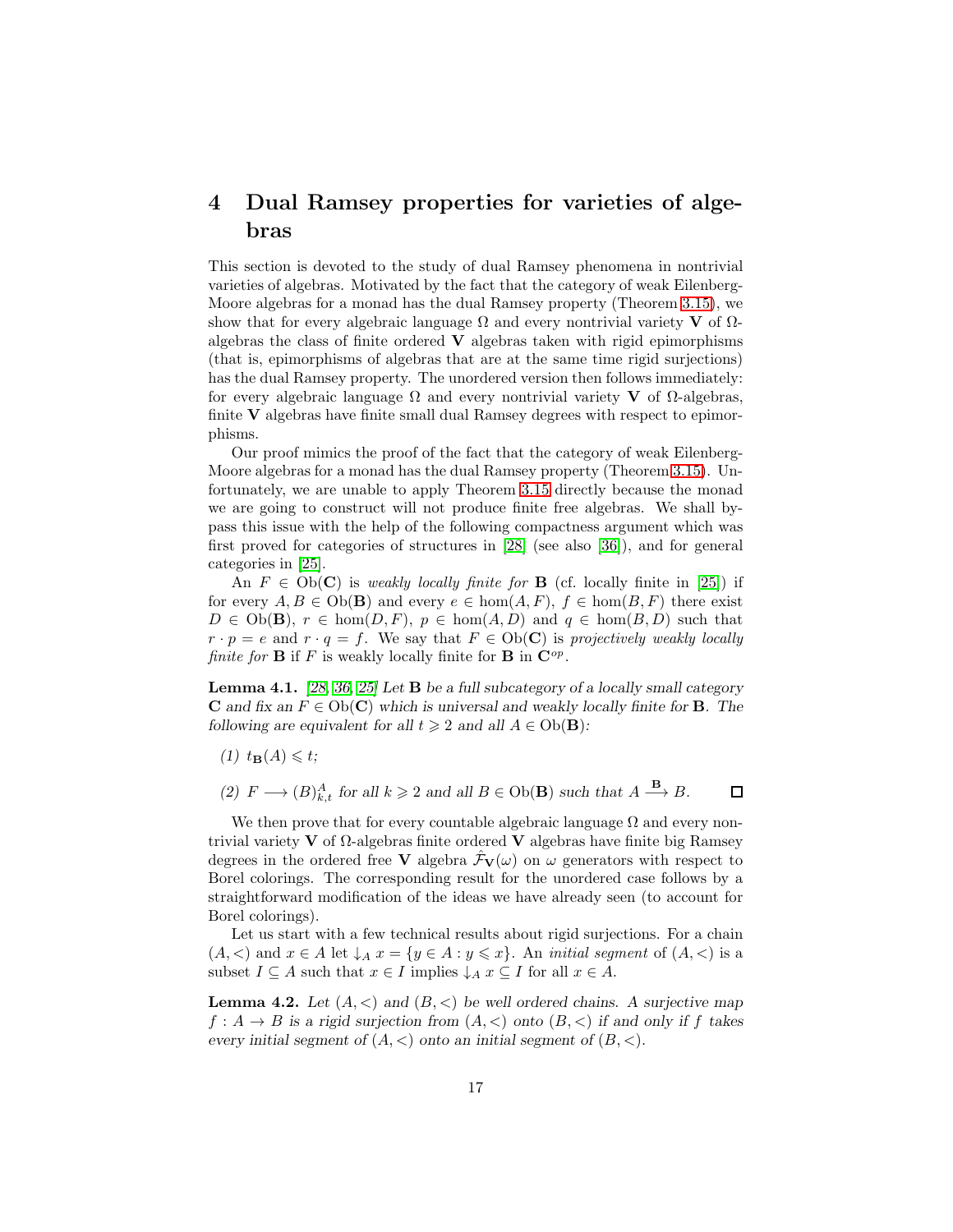*Proof.* Let us only show direction  $(\Leftarrow)$ . Take  $b_1, b_2 \in B$  such that  $b_1 < b_2$  and suppose that  $\min f^{-1}(b_1) > \min f^{-1}(b_2) = a$ . Let  $I = \downarrow_A a$ . Then  $f(I) \ni b_2$ , but  $f(I) \not\supseteq b_1$  because  $\min f^{-1}(b_1) > a$ , whence  $f^{-1}(b_1) \cap I = \emptyset$ . Therefore,  $f(I)$  is not an initial segment of  $(B, <)$ . □

<span id="page-17-2"></span>**Lemma 4.3.** Let  $g: A \rightarrow B$  and  $h: B \rightarrow C$  be surjections. Assume that  $(A, \leq), (B, \leq)$  and  $(C, \leq)$  are a well-ordered chains and that g and  $f = h \circ g$ *are rigid surjections. Then* h *is also a rigid surjection.*

*Proof.* Let us show that h takes every initial segment of  $(B, \lt)$  onto an initial segment of  $(C, <)$ . Let  $I \subseteq B$  be an initial segment of B. Define  $J \subseteq A$  as follows:

$$
J = \bigcup \{ \downarrow_A x : x \in A \text{ and } g(\downarrow_A x) \subseteq I \}.
$$

It is clear that J is an initial segment of  $(A, <)$  and that  $g(J) \subseteq I$ . To show that  $g(J) = I$  take any  $b \in I$  and let  $a = \min g^{-1}(b)$ . To show that  $a \in J$  it suffices to show that  $g(\downarrow_A a) \subseteq I$ . Take any  $x \in \downarrow_A a$  and let us show that  $g(x) \leq b$ . Suppose this is not the case. Then  $b < g(x)$ . Since g is rigid, we have that  $a = \min g^{-1}(b) < \min g^{-1}(g(x)) \leq x \leq a$ . Contradiction. This completes the proof that  $g(J) = I$ . Now,  $h(I) = h(g(J)) = f(J)$ , which is an initial segment of  $(C, <)$  because f is a rigid surjection.  $\Box$ 

<span id="page-17-1"></span>**Lemma 4.4.** Let  $f : A \rightarrow B$  be a surjection and let  $(A, \leq)$  be a well-ordered *chain.* Define  $f^{\partial}: B \to A$  by  $f^{\partial}(b) = \min f^{-1}(b)$ .

(a) Assume that  $(B, <)$  is well-ordered. Then f is a rigid surjection if and *only if*  $f^{\partial}$  :  $(B, <) \rightarrow (A, <)$  *is an embedding.* 

(b) *There is a unique well-ordering of* B *which turns* f *into a rigid surjection.*

*Proof.* (a) is obvious. Let us show (b). According to (a), in order to turn f into a rigid surjection,  $f^{\partial}$  has to be an embedding, and the unique linear order on B that turns  $f^{\partial}$  into an embedding (and hence f into a rigid surjection) is given by  $b_1 < b_2 \Leftrightarrow f^{\partial}(b_1) < f^{\partial}(b_2)$ . The fact that  $f^{\partial}$  is an embedding implies that  $(B, \leq)$  is isomorphic to a suborder of  $(A, \leq)$ , so it has to be well-ordered. 口

<span id="page-17-0"></span>**Lemma 4.5.** Let  $(A, \leq)$  and  $(B, \leq)$  be well-ordered chains and let  $f : A \to B$ *be a rigid surjection*  $(A, \langle) \rangle \rightarrow (B, \langle)$ *. Let n be any positive integer and let*  $g: A^n \to B^n$  be the mapping defined by  $g(a_1, \ldots, a_n) = (f(a_1), \ldots, f(a_n))$ . *Then:*

(a)  $\min g^{-1}(b_1, \ldots, b_n) = (\min f^{-1}(b_1), \ldots, \min f^{-1}(b_n)),$  for all  $b_1, \ldots, b_n \in$ B*.*

(b)  $g: A^n \to B^n$  is a rigid surjection  $(A^n, \langle A^a_{lex} \rangle) \to (B^n, \langle B^a_{lex} \rangle)$ .

*Proof.* (a) Take any  $b_1, ..., b_n \in B$  and let  $(a_1, ..., a_n) = \min g^{-1}(b_1, ..., b_n)$ . We claim that  $(a_1, \ldots, a_n) = (\min f^{-1}(b_1), \ldots, \min f^{-1}(b_n))$ . Suppose this is not the case. Then there exists a  $j \in \{1, 2, ..., n\}$  such that  $a_i = \min f^{-1}(b_i)$ for all  $i < j$  and  $a_j \neq \min f^{-1}(b_j)$ . Note that, by construction,  $f(a_j) = b_j$ , that is,  $a_j \in f^{-1}(b_j)$ . Let  $c = \min f^{-1}(b_j)$ . Then  $c < a_j$ , so

 $(a_1, \ldots, a_{j-1}, c, a_{j+1}, \ldots, a_n) <^A_{lex}(a_1, \ldots, a_{j-1}, a_j, a_{j+1}, \ldots, a_n)$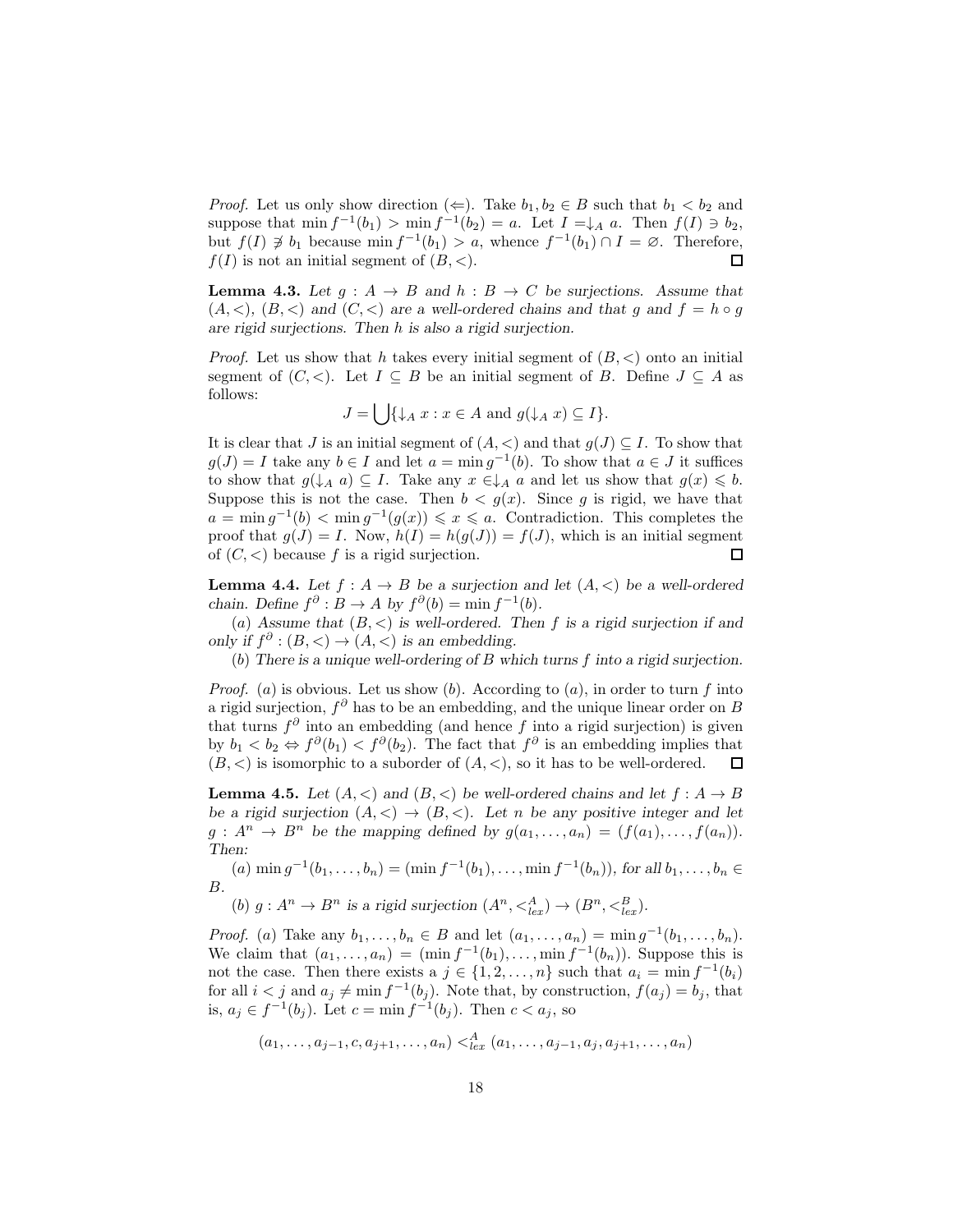$$
(a_1, \ldots, a_{j-1}, c, a_{j+1}, \ldots, a_n) \in g^{-1}(b_1, \ldots, b_n).
$$

But this contradicts the fact that  $(a_1, \ldots, a_n) = \min g^{-1}(b_1, \ldots, b_n)$ .

(b) Take any  $b_1, \ldots, b_n, d_1, \ldots, d_n \in B$  such that  $(b_1, \ldots, b_n) <_{lex}^B (d_1, \ldots, d_n)$ and let us show that

$$
\min g^{-1}(b_1,\ldots,b_n) <_{lex}^A \min g^{-1}(d_1,\ldots,d_n).
$$

By  $(a)$  it suffices to show that

$$
(\min f^{-1}(b_1), \ldots, \min f^{-1}(b_n)) <_{lex}^A (\min f^{-1}(d_1), \ldots, \min f^{-1}(d_n)).
$$

Since  $(b_1, \ldots, b_n) <_{lex}^B (d_1, \ldots, d_n)$  there is a  $j \in \{1, \ldots, n\}$  such that  $b_i = d_i$ for  $i < j$  and  $b_j < d_j$ . But then  $\min f^{-1}(b_i) = \min f^{-1}(d_i)$  for  $i < j$  and  $\min f^{-1}(b_j) <^A \min f^{-1}(d_j)$  because  $f : A \to B$  is a rigid surjection. This completes the proof.  $\Box$ 

We shall now upgrade the functor  $T$  and multiplication  $\mu$  from Example [2.2](#page-8-0) defined on  $\mathbf{Set}^+$  to the category  $\mathbf{Wch}_{rs}$  of well-ordered chains and rigid surjections. Let  $\Omega = \Omega_C \oplus \Omega_F$  be a well-ordered algebraic language where  $\Omega_C$  is a well-ordered set of constant symbols and  $\Omega_F$  is a well-ordered set of functional symbols. For a well-ordered chain  $\mathcal{X} = (X, \leq)$  of variables let  $T(X)$  be the set of all the  $\Omega$ -terms over the set of variables X. We are now going to construct a particular well-ordering of  $T(X)$  which is functorial and ensures that every structure map of every  $\Omega$ -algebra is a rigid surjection.

Let  $\xi = \min \mathcal{X}$ . For a term  $t \in T(X)$ , the shape of t is the term obtained from t by replacing every variable that occurs in in t with  $\xi$ . For example, for  $\Omega = \{c, f, g\}$  where f is ternary, g is binary and c is a constant, the shape of  $f(g(x_2, x_1), c, x_1)$  is  $f(g(\xi, \xi), c, \xi)$ , while the shape of  $x_1$  is  $\xi$ . For each  $n \geq 1$ let  $S_n$  be the set of all the shapes of length n (recall that shapes are terms, and hence, strings of symbols). Let us order  $S_n$  lexicographically with respect to the well-ordering  $\{\xi\} \oplus \Omega \oplus \{ (|\langle \Gamma, \rangle \rangle |), \text{ where } |(|\langle \Gamma, \rangle \text{ and } \rangle) | \text{ are the usual} \}$ additional symbols we use to form terms. Note that each  $S_n$  is well-ordered and that  $S_1 = \{\xi\} \oplus \Omega_C$ .

For every shape  $\sigma \in \bigcup_{n\geqslant 1} S_n$  let  $T_{\sigma}(X)$  denote the set of all the terms  $t \in T(X)$  of shape  $\sigma$ . Let us order  $T_{\sigma}(X)$  lexicographically with respect to the well-ordering  $\mathcal{X} \oplus \Omega \oplus \{ ( \mid < \boxed{\cdot } \} \}$  and let us order  $T(X)$  as follows:

$$
(T(X), <) = \left(\bigoplus_{\sigma \in S_1} T_{\sigma}(X)\right) \oplus \left(\bigoplus_{\sigma \in S_2} T_{\sigma}(X)\right) \oplus \left(\bigoplus_{\sigma \in S_3} T_{\sigma}(X)\right) \oplus \dots
$$

Note that this is a well-ordering of  $T(X)$  and that

$$
(T(X), <) = \mathcal{X} \oplus \Omega_C \oplus \left(\bigoplus_{\sigma \in S_2} T_{\sigma}(X)\right) \oplus \left(\bigoplus_{\sigma \in S_3} T_{\sigma}(X)\right) \oplus \dots
$$

and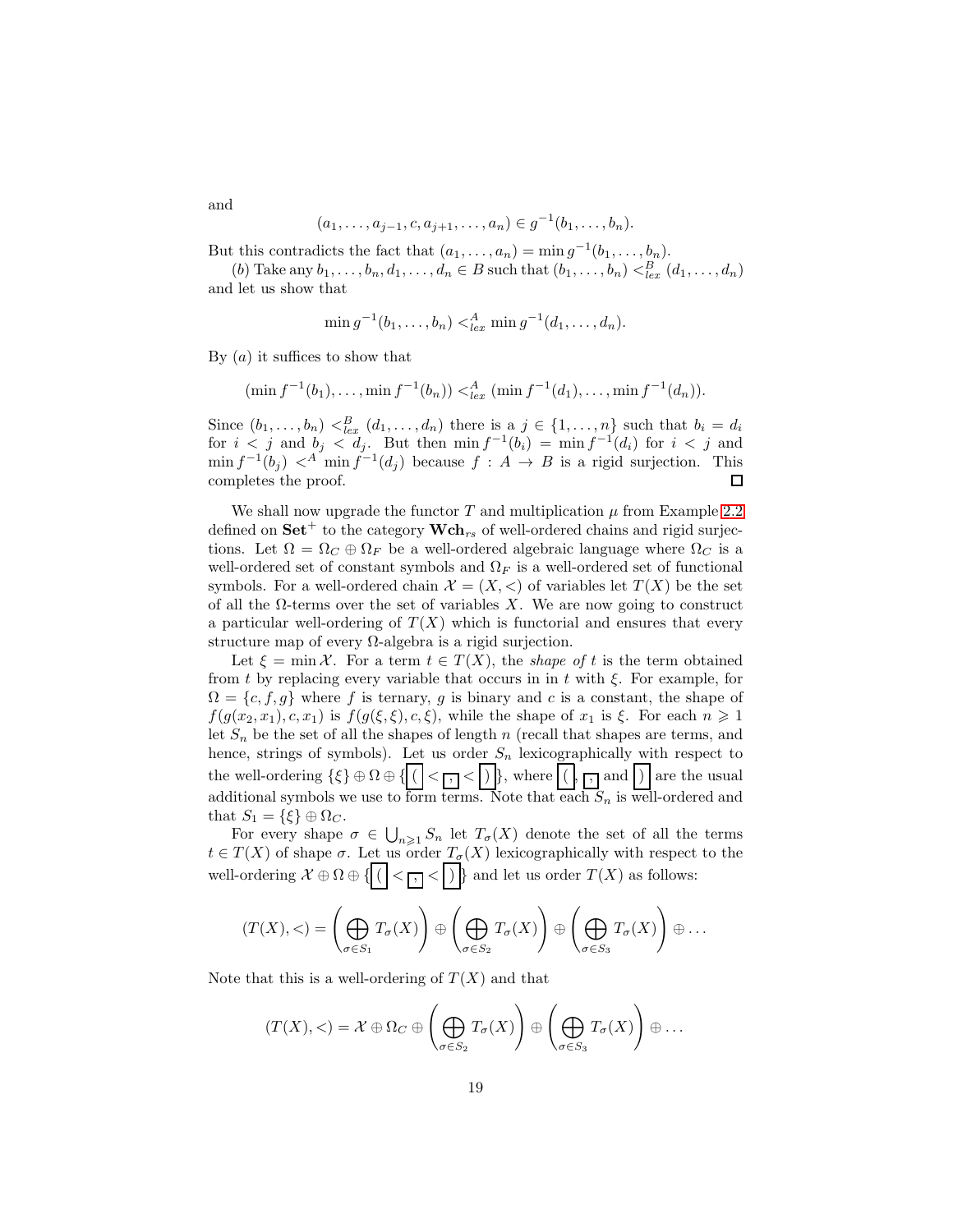We shall refer to this well-ordering of  $T(X)$  as the a neat well-ordering of  $T(X)$ . Note that the neat well-ordering of  $T(X)$  depends on X and the choice of the well-ordering of  $\Omega$ .

For a chain X put  $\hat{T}(\mathcal{X}) = (T(X), <)$  where  $<$  is the neat well-ordering of  $T(X)$ . This is how T acts on objects. For a rigid surjection  $f:(X,<)\to$  $(Y, \leq)$  let  $\hat{T}(f) = T(f)$ , that is, variable substitution where  $\hat{T}(f)(t)$  is a new term obtained from t by systematically replacing each occurrence of  $x \in X$  by  $f(x) \in Y$ . This will clearly be a functor once we ensure that  $\hat{T}(f)$  is well defined.

<span id="page-19-0"></span>**Lemma 4.6.** Let  $(X, \leq)$  and  $(Y, \leq)$  be well-ordered chains and let  $f : (X, \leq) \to$  $(Y, \leq)$  *be a rigid surjection.* Then  $\hat{T}(f) : \hat{T}(X) \to \hat{T}(Y)$  *is a rigid surjection*  $(T(X), <) \to (T(Y), <)$ .

*Proof.* Let us represent the chains  $(T(X), \langle)$  and  $(T(Y), \langle)$  as

$$
(T(X), <) = (X, <) \oplus \Omega_C \oplus \bigoplus_{n \geq 2} \left( \bigoplus_{\sigma \in S_s} T_{\sigma}(X) \right)
$$

$$
(T(Y), <) = (Y, <) \oplus \Omega_C \oplus \bigoplus_{n \geq 2} \left( \bigoplus_{\sigma \in S_s} T_{\sigma}(Y) \right).
$$

Being just a variable substitution,  $\hat{T}(f)$  preserves the shape of terms, so  $\hat{T}(f)$ restricted to  $(T_{\sigma}(X), <)$  for a fixed shape  $\sigma$  is a rigid surjection  $(T_{\sigma}(X), <) \rightarrow$  $(T_{\sigma}(Y), <)$ . Note, next, that for each shape  $\sigma$  the chain  $(T_{\sigma}(X), <)$  is isomorphic to  $(X^{n(\sigma)}, \langle \zeta_{lex}^X)$  where  $n(\sigma)$  is the number of occurrences of  $\xi$  in  $\sigma$ . Lemma [4.5](#page-17-0) now implies that  $\hat{T}(f)$  restricted to  $(T_{\sigma}(X), <)$  is a rigid surjection for every shape  $\sigma$ , so  $\hat{T}(f)$  as a whole is also a rigid surjection.  $\Box$ 

Next, let us show that the multiplication  $\hat{\mu}$  :  $\hat{T}\hat{T} \rightarrow \hat{T}$  defined as in Example [2.2](#page-8-0) remains well-defined. In other words, let us show that for every well-ordered chain  $\mathcal{X} = (X, \leq)$  the map  $\hat{\mu}_{\mathcal{X}} : \hat{T}\hat{T}(\mathcal{X}) \to \hat{T}(\mathcal{X})$  is a rigid surjection. To see that this is indeed the case recall that the neat well-ordering of  $T(\mathcal{X})$  places all the variables before the terms involving at least one functional or constant symbol:

$$
\hat{T}(\mathcal{X}) : \underbrace{x_1 < x_2 < \dots}_{\text{variables}} < \underbrace{t_1 < t_2 < \dots}_{\text{other terms}}
$$

In  $\hat{T}\hat{T}(\mathcal{X})$  we use  $\hat{T}(\mathcal{X})$  as variables upon which we build terms from  $\hat{T}\hat{T}(\mathcal{X})$ . If we denote the elements of  $\hat{T}(\mathcal{X})$  as

$$
\langle x_1 \rangle < \langle x_2 \rangle < \cdots < \langle t_1 \rangle < \langle t_2 \rangle < \cdots
$$

just as a notational convenience, then the ordering of  $\hat{T}\hat{T}(\mathcal{X})$  takes the following form:

$$
\hat{T}\hat{T}(\mathcal{X}) : \underbrace{\langle x_1 \rangle \langle x_2 \rangle \langle \cdots \langle x_1 \rangle \langle x_2 \rangle \langle \cdots \rangle}_{\text{variables}} \leq \underbrace{t'_1 \langle t'_2 \rangle \langle \cdots \rangle}_{\text{other terms}}
$$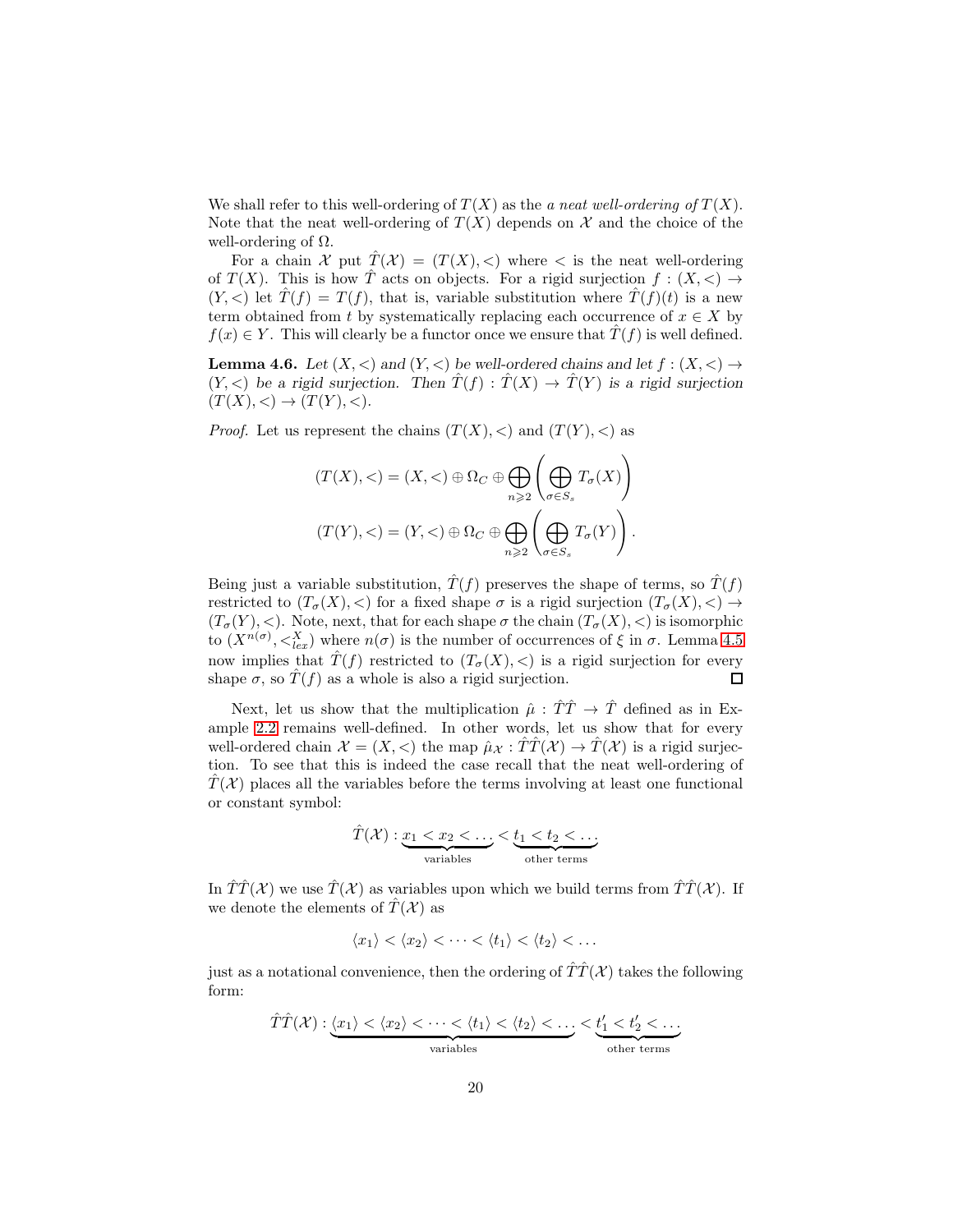Recall also that  $\mu_X$  acts as substitution of terms for variables, for example,  $\mu_X(\langle t \rangle) = t$  and  $\mu_X(t'(\langle t_1 \rangle, \langle t_2 \rangle)) = t'(t_1, t_2)$ . Therefore, the diagram depicting the action of  $\hat{\mu}_{\mathcal{X}}$  looks like this:



which is clearly a rigid surjection.

An well-ordered  $\Omega$ -algebra is a structure  $\mathcal{A} = (A, \Omega^A, \langle)$  where  $(A, \Omega^A)$  is an  $\Omega$ -algebra and  $\lt$  is a well-ordering of A. A mapping  $f : A \to B$  is a rigid *epimorphism* from a well-ordered  $\Omega$ -algebra  $\mathcal{A} = (A, \Omega^A, \leq)$  onto a well-ordered  $\Omega$ -algebra  $\mathcal{B} = (B, \Omega^B, <)$  if f is a rigid surjection  $(A, <) \to (B, <)$  and at the same time an epimorphism  $(A, \Omega^A) \to (B, \Omega^B)$ . Every well-ordered  $\Omega$ -algebra  $\mathcal{A} = (A, \Omega^A, \leq)$  is also an Eilenberg-Moore  $\hat{T}$ -algebra  $((A, \leq), \text{eval}^A)$  where the structure map

$$
\text{eval}^A: \hat{T}(A, <) \to (A, <)
$$

is the evaluation in  $A$ , and vice versa. Namely, it is easy to show that every structure map eval<sup>A</sup> is a rigid surjection: since the chain  $\hat{T}(A, \leq)$  has the following form

$$
\hat{T}(A,<): \underbrace{a_1 < a_2 < \dots}_{\text{elements of } A} < \underbrace{t_1 < t_2 < \dots}_{\text{other terms}}
$$

and since eval<sup>A</sup> is an evaluation of terms in  $A$ , it follows that the diagram depicting the action of  $eval<sup>A</sup>$  looks like this:

$$
\hat{T}(A, <) : a_1 \ a_2 \ \dots \ t_1 \ t_2 \dots
$$
  
eval<sup>A</sup>  

$$
(A, <) : a_1 \ a_2 \ \dots
$$

which is clearly a rigid surjection.

Since the category  $\mathbf{Alg}(\Omega)$  of  $\Omega$ -algebras is isomorphic to the category of Eilenberg-Moore T -algebras (see Example [2.2\)](#page-8-0) in what follows we shall think of an  $\Omega$ -algebra A as an Eilenberg-Moore T-algebra  $(A, \text{eval}^A)$  and, thus, assume that  $\mathbf{Alg}(\Omega) = \mathbf{EM}(T, \mu, \eta)$ . Hence, we treat every variety **V** of  $\Omega$ -algebras as a subcategory of  $EM(T, \mu, \eta)$ 

Let  $\mathbf{Walg}_{re}(\Omega)$  denote the category of well-ordered  $\Omega$ -algebras and rigid epimorphisms (that is, algebraic homomorphisms that are at the same time rigid surjections) understood as a full subcategory of  $\mathbf{EM}^w_{re}(\hat{T}, \hat{\mu})$ . For a variety  $\mathbf V$  of  $Ω$ -algebras let **Walg**<sub>re</sub>(**V**) denote the full subcategory of **Walg**<sub>re</sub>( $Ω$ ) spanned by all the well-ordered  $\Omega$ -algebras  $\mathcal{A} = ((A, <), eval^A)$  where  $(A, eval^A) \in Ob(V)$ . Hence, for every variety **V** of  $\Omega$ -algebras  $\text{Walg}_{re}^{fin}(\mathbf{V})$  is isomorphic to a subcategory of the category  $\mathbf{EM}^w_{re}(\hat{T}, \hat{\mu})$ .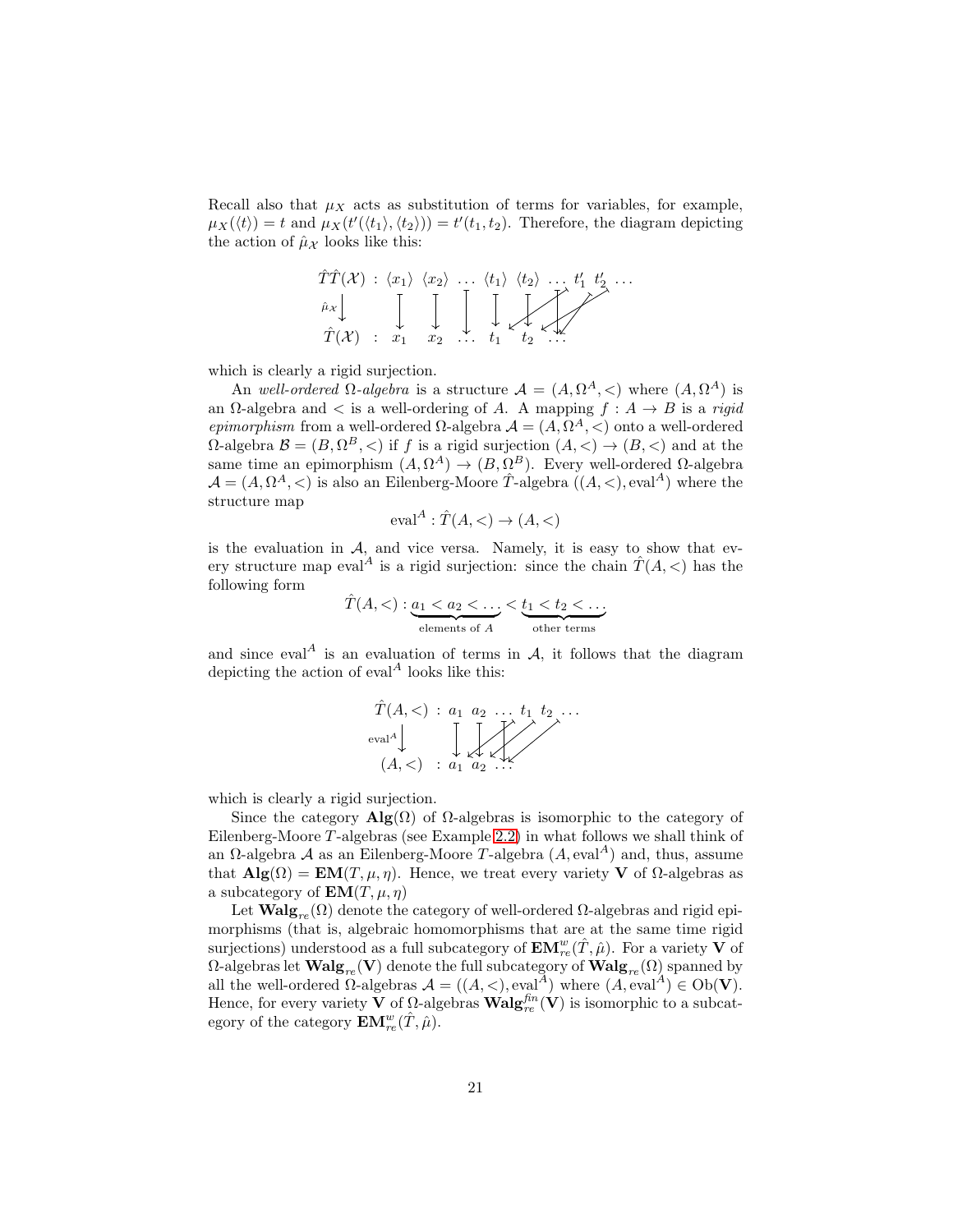Let V be a nontrivial variety of  $\Omega$ -algebras and  $\mathcal{X} = (X, \leq)$  a well-ordered chain. Recall that  $\nu_{\mathbf{V},X} : \mathcal{F}(X) \to \mathcal{F}_{\mathbf{V}}(X)$  is a natural epimorphism of the term algebra  $\mathcal{F}(X) = (T(X), \mu_X)$  onto the free **V** algebra  $\mathcal{F}_{V}(X) = (T_{V}(X), \theta_{V,X}).$ By Lemma [4.4](#page-17-1) there is a unique well-ordering of  $T_V(X)$  which turns  $\nu_{V,X}$  into a rigid surjection  $\nu_{\mathbf{V},X} : (T(X), <) \to (T_{\mathbf{V}}(X), <)$ . Let  $\hat{T}_{\mathbf{V}}(\mathcal{X})$  denote the chain  $(T_{\mathbf{V}}(X), <)$ . Then  $\nu_{\mathbf{V}, \mathcal{X}} : (\hat{T}(\mathcal{X}), \hat{\mu}_{\mathcal{X}}) \to (\hat{T}_{\mathbf{V}}(\mathcal{X}), \theta_{\mathbf{V}, X})$  is a rigid epimorphism. Let  $\hat{\mathcal{F}}(\mathcal{X}) = (\hat{T}(\mathcal{X}), \hat{\mu}_{\mathcal{X}})$  and  $\hat{\mathcal{F}}_{\mathbf{V}}(\mathcal{X}) = (\hat{T}_{\mathbf{V}}(\mathcal{X}), \theta_{\mathbf{V}, X}).$ 

<span id="page-21-1"></span>Lemma 4.7. Let **V** *be a nontrivial variety of*  $Ω$ -*algebras and let*  $X = (X, <)$ *and*  $\mathcal{Y} = (Y, \langle)$  *be well-ordered chains. For every*  $f \in \text{hom}_{\mathbf{Wch}_{rs}}(\mathcal{X}, \mathcal{Y})$  *there is* an  $f^* \in \text{hom}_{\mathbf{Walg}_{re}}(\mathbf{v})(\hat{\mathcal{F}}_{\mathbf{V}}(\mathcal{X}), \hat{\mathcal{F}}_{\mathbf{V}}(\mathcal{Y}))$  *such that the diagram below commutes in*  $\mathbf{Walg}_{re}(\Omega)$ *:* 

$$
\hat{\mathcal{F}}(\mathcal{X}) \xrightarrow{\hat{T}(f)} \hat{\mathcal{F}}(\mathcal{Y})
$$
\n
$$
\begin{array}{c}\n\downarrow \nu_{\mathbf{V},\mathcal{Y}} \\
\downarrow \downarrow \nu_{\mathbf{V},\mathcal{Y}} \\
\hat{\mathcal{F}}_{\mathbf{V}}(\mathcal{X}) \xrightarrow{f^*} \hat{\mathcal{F}}_{\mathbf{V}}(\mathcal{Y})\n\end{array}
$$

We shall denote  $f^*$  by  $\hat{T}_V(f)$ *.* 

*Proof.* In the unordered setting, every map  $f: X \to Y$  between the generating sets determines homomorphisms  $T(f) : \mathcal{F}(X) \to \mathcal{F}(Y)$  and  $f^* : \mathcal{F}_{V}(X) \to$  $\mathcal{F}_{\mathbf{V}}(Y)$  between the corresponding free algebras. Both  $T(f)$  and  $f^*$  are epimorphisms and the following diagram commutes:

 $T(\theta)$ 

$$
\mathcal{F}(X) \xrightarrow{T(f)} \mathcal{F}(Y)
$$
\n
$$
\nu_{\mathbf{V},X} \downarrow \qquad \qquad \downarrow \nu_{\mathbf{V},Y}
$$
\n
$$
\mathcal{F}_{\mathbf{V}}(X) \xrightarrow{f^*} \mathcal{F}_{\mathbf{V}}(Y)
$$

Moving back to the ordered setting,  $T(f)$  is a rigid surjection by Lemma [4.6.](#page-19-0) Since  $\nu_{\mathbf{V},\mathcal{X}}$  and  $\nu_{\mathbf{V},\mathcal{Y}}$  are rigid surjections by construction,  $f^*$  is a rigid surjection by Lemma [4.3.](#page-17-2)  $\Box$ 

<span id="page-21-0"></span>Lemma 4.8. *Let* V *be a nontrivial variety of* Ω*-algebras. Then*

$$
\nu_{\mathbf{V},\omega} : (\hat{T}(\omega), \hat{\mu}_{\omega}) \to (\hat{T}_{\mathbf{V}}(\omega), \theta_{\mathbf{V},\omega})
$$

*is a reflection of*  $(\hat{T}(\omega), \hat{\mu}_{\omega})$  *in* **Walg**<sub>re</sub>(**V**).

*Proof.* Let  $((A, <), \alpha)$  be a well-ordered algebra such that  $(A, \alpha) \in V$  and let  $f: (T(\omega), \hat{\mu}_{\omega}) \to ((A, <), \alpha)$  be a rigid epimorphism. It is a well-known fact that in the usual (unordered) setting  $\nu_{\mathbf{V},\omega}: (T(\omega), \mu_{\omega}) \to (T_{\mathbf{V}}(\omega), \theta_{\mathbf{V},\omega})$  is a reflection of  $(T(\omega), \mu_{\omega})$  in  $V_{epi}$ . Therefore, there is an epimorphism  $g: (T_V(\omega), \theta_{V<\omega}) \rightarrow$  $(A, \alpha)$  such that the following diagram commutes in  $\mathbf{Alg}_{evi}(\Omega)$ :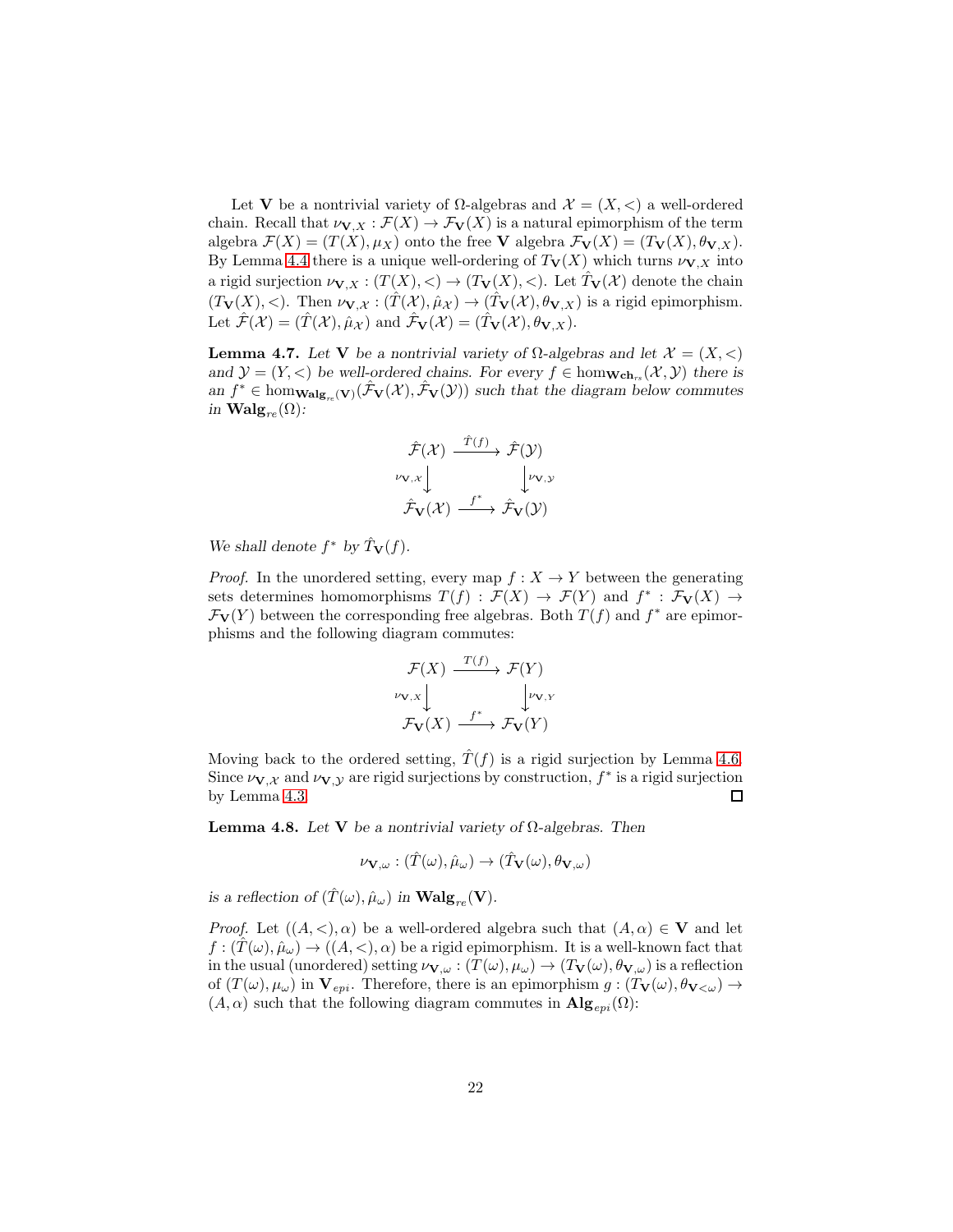

Going back to the well-ordered setting,  $f : (\hat{T}(\omega), \hat{\mu}_{\omega}) \to ((A, <), \alpha)$  and  $\nu_{\mathbf{V}, \omega}$ :  $(\hat{T}(\omega), \hat{\mu}_{\omega}) \rightarrow (\hat{T}_{\mathbf{V}}(\omega), \theta_{\mathbf{V}, \omega})$  are rigid surjections, so Lemma [4.3](#page-17-2) ensures that g:  $(T_{\mathbf{V}}(\omega), \theta_{\mathbf{V}, \omega}) \rightarrow (A, \alpha)$  is not only an epimorphism, but also a rigid surjection  $(T_{\mathbf{V}}(\omega), \theta_{\mathbf{V}, \omega}) \rightarrow ((A, <), \alpha)$ . Hence, g is a rigid epimorphism.  $\Box$ 

<span id="page-22-1"></span>Lemma 4.9. *Let* V *be a nontrivial variety of Ω-algebras. Taking* **EM** =  $\mathbf{EM}_{re}^w(\hat{T}, \hat{\mu})$  as the ambient category, for all  $\mathcal{A}, \mathcal{B} \in \mathbf{Walg}_{re}^{\text{fin}}(\mathbf{V})$  and all  $k \geq 2$ *we have that*  $(\hat{T}_{\mathbf{V}}(\omega), \theta_{\mathbf{V}, \omega}) \longleftarrow (\mathcal{B})_k^{\mathcal{A}}$ .

*Proof.* Take any  $A, B \in \textbf{Walg}_{re}^{fn}(\mathbf{V})$  and any  $k \geq 2$ , and let us first show that  $(\hat{T}(\omega), \hat{\mu}_{\omega}) \longleftarrow (\mathcal{B})_k^{\mathcal{A}}$ . To do so let us construct a pre-adjunction

$$
F: \operatorname{Ob}(\mathbf{EM}^{op}) \rightleftarrows \operatorname{Ob}(\mathbf{Wch}_{rs}^{op}): H.
$$

For  $\mathcal{B} = ((B, <), \beta) \in \mathrm{Ob}(\mathbf{EM})$  put  $F(\mathcal{B}) = (B, <),$  for  $(C, <) \in \mathrm{Ob}(\mathbf{Wch}_{rs})$ put  $H(C, \leq) = (\hat{T}(C, \leq), \hat{\mu}_{(C, \leq)})$  and for  $u \in \text{hom}_{\mathbf{Wch}_{rs}}((C, \leq), (B, \leq))$  put  $\Phi_{\mathcal{B},(C,<)}(u) = \beta \cdot \hat{T}(u)$ . By dualizing the proof of Theorem [3.15](#page-15-1) we can now easily show that  $F : Ob(\mathbf{EM}^{op}) \rightleftarrows Ob(\mathbf{Wch}_{rs}^{op}): H$  is indeed a pre-adjunction.

Since  $\mathbf{Wch}_{rs}^{fin}$  has the dual Ramsey property there is a finite chain  $(C, <)$ such that  $(C, <) \leftarrow (F(\mathcal{B}))_k^{F(\mathcal{A})}$ . By Theorem [3.14](#page-15-0) (*a*) it then follows that  $H(C, \langle) = (\hat{T}(C, \langle), \hat{\mu}_{(C, \langle}) \rangle \longleftarrow (\mathcal{B})^{\mathcal{A}}_{k}$ . Now, take any rigid surjection f:  $(\omega, <) \rightarrow (C, <)$ . The fact that  $\hat{\mu}$  is natural yields that  $\hat{T}(f) : \hat{T}(\omega) \rightarrow \hat{T}(C, <)$ is a morphism in **EM**. The dual of Lemma [3.1](#page-9-1) now ensures that  $(T(\omega), \hat{\mu}_{\omega}) \leftarrow$  $(\mathcal{B})_k^{\mathcal{A}}.$ 

We have shown in Lemma [4.8](#page-21-0) that  $\nu_{\mathbf{V},\omega} : (\hat{T}(\omega), \hat{\mu}_{\omega}) \to (\hat{T}_{\mathbf{V}}(\omega), \theta_{\mathbf{V},\omega})$  is a reflection of  $(\hat{T}(\omega), \hat{\mu}_{\omega})$  in **Walg**<sub>re</sub> (V). Hence, the dual of Lemma [3.2](#page-10-1) now yields that  $(\hat{T}_{\mathbf{V}}(\omega), \theta_{\mathbf{V}_{\omega}}) \leftarrow (\mathcal{B})_b^{\mathcal{A}}$ . yields that  $(\hat{T}_{\mathbf{V}}(\omega), \hat{\theta}_{\mathbf{V}, \omega}) \longleftarrow (\mathcal{B})_k^{\tilde{\mathcal{A}}}$ .

<span id="page-22-0"></span>Lemma 4.10. *Let* **V** *be a nontrivial variety of*  $Ω$ -*algebras.* Taking **EM** =  $\mathbf{EM}_{re}^w(\hat{T}, \hat{\mu})$  as the ambient category,  $(\hat{T}_{\mathbf{V}}(\omega), \theta_{\mathbf{V}, \omega})$  is projectively universal and projectively weakly locally finite for  $\text{Walg}_{re}^{fin}(\mathbf{V})$ .

*Proof.* To see that  $(\hat{T}_{V}(\omega), \theta_{V_{,\omega}})$  is projectively universal for  $\text{Walg}_{re}^{\text{fin}}(V)$  take any  $\mathcal{B} = ((B, <), \beta) \in \textbf{Walg}_{re}^{fin}(\mathbf{V})$  and any rigid surjection  $f : \omega \to (B, <)$ . Then the square on the left commutes because  $\hat{\mu}$  is natural, while the square on the right commutes because  $\beta$  is a weak Eilenberg-Moore T-algebra:

$$
\hat{T}\hat{T}(\omega) \xrightarrow{\hat{T}\hat{T}(f)} \hat{T}(B,<) \xrightarrow{\hat{T}(\beta)} \hat{T}(\omega) \xrightarrow{\hat{T}(\omega)} \hat{T}(B,<) \downarrow
$$
\n
$$
\hat{T}(\omega) \xrightarrow{\hat{T}(f)} \hat{T}(B,<) \xrightarrow{\hat{T}(\omega)} \hat{T}(B,<)
$$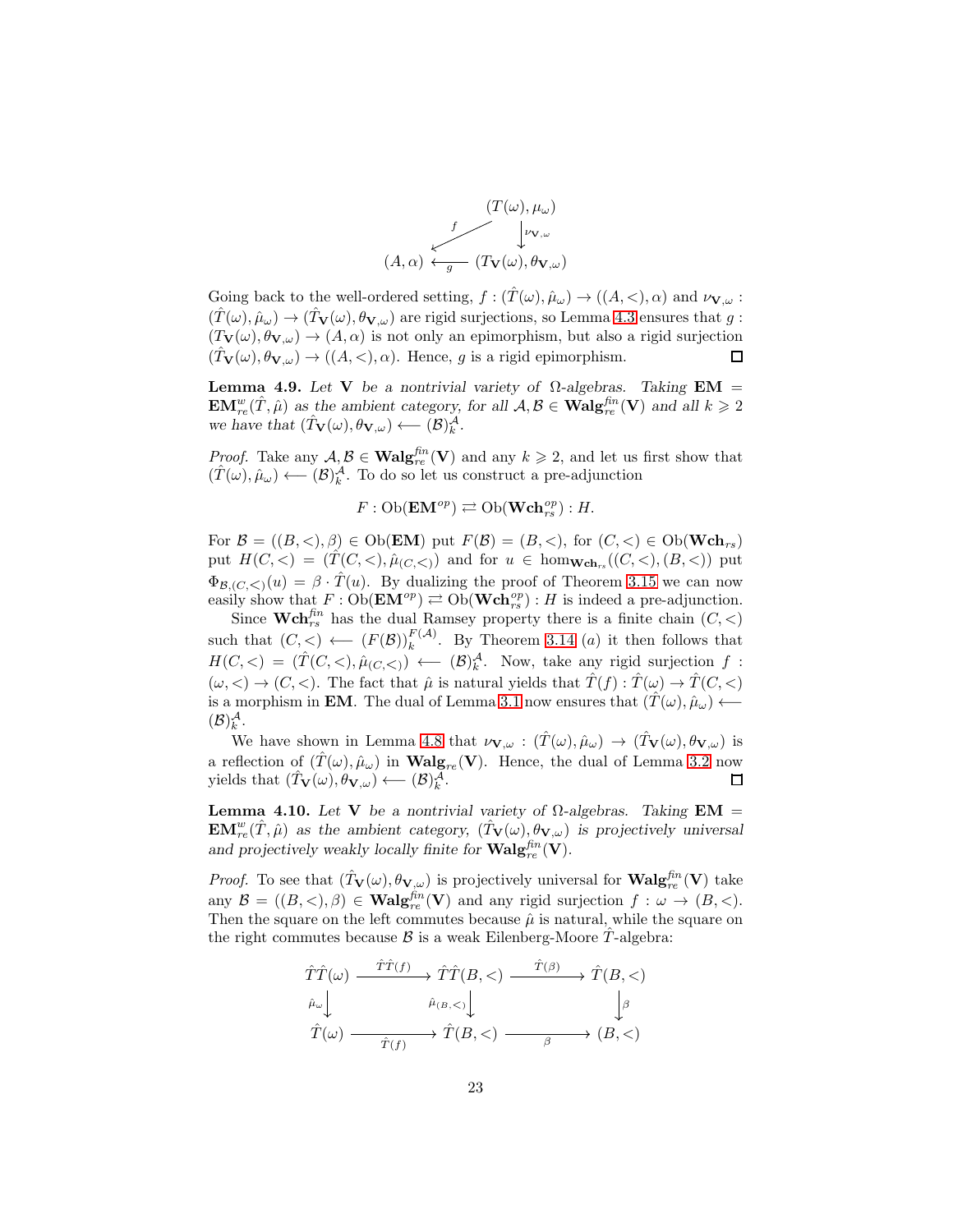Therefore,  $(\hat{T}(\omega), \hat{\mu}_{\omega}) \stackrel{\textbf{EM}}{\longrightarrow} \mathcal{B}$ . Now recall that  $\nu_{\mathbf{V}, \omega} : (\hat{T}(\omega), \hat{\mu}_{\omega}) \to (\hat{T}_{\mathbf{V}}(\omega), \theta_{\mathbf{V}, \omega})$ is a reflection of  $(\hat{T}(\omega), \hat{\mu}_{\omega})$  in  $\mathbf{Walg}_{re}(\mathbf{V})$  (Lemma [4.8\)](#page-21-0). This ensures the existence of a morphism  $(\hat{T}_{\mathbf{V}}(\omega), \theta_{\mathbf{V}, \omega}) \stackrel{\text{EM}}{\longrightarrow} \mathcal{B}$ .

To see that  $(\hat{T}_{V}(\omega), \theta_{V, \omega})$  is projectively weakly locally finite for  $\text{Walg}_{re}^{\text{fin}}(V)$ take any  $\mathcal{A} = ((A, <), \alpha)$  and  $\mathcal{B} = ((B, <), \beta)$  in  $\text{Walg}_{re}^{fn}(\mathbf{V})$  and arbitrary morphisms  $f : (\hat{T}_{V}(\omega), \theta_{V, \omega}) \rightarrow A$  and  $g : (\hat{T}_{V}(\omega), \theta_{V, \omega}) \rightarrow B$ . Then f:  $(T_{\mathbf{V}}(\omega), \theta_{\mathbf{V}, \omega}) \rightarrow (A, \alpha)$  and  $g: (T_{\mathbf{V}}(\omega), \theta_{\mathbf{V}, \omega}) \rightarrow (B, \beta)$  are epimorphisms in the category  $\mathbf{Alg}_{epi}(\Omega)$  of (unordered)  $\Omega$ -algebras. The category  $\mathbf{Alg}_{epi}(\Omega)$  has products, and if the two algebras come from a variety  $V$  the product also belongs to V. So, let  $(A \times B, \delta) = (A, \alpha) \times (B, \beta)$  be the product of the two finite algebras. Clearly, there is a unique homomorphism  $h_0 : (T_V(\omega), \theta_{V, \omega}) \to (A \times B, \delta)$  such that  $\pi_1 \circ h_0 = f$  and  $\pi_2 \circ h_0 = g$ , but  $h_0$  is not necessarily an epimorphism. However,  $C = h_0(T(\omega))$  is a subalgebra of  $(A \times B, \delta)$ . Let  $\gamma : T(C) \to C$  be the corresponding structure map. We now have that the codomain restriction  $h: (T_{\mathbf{V}}(\omega), \theta_{\mathbf{V}, \omega}) \to (C, \gamma)$  of  $h_0$  is an epimorphism and the following diagram commutes in  $\mathbf{Alg}_{evi}(\Omega)$ :



Note that  $(C, \gamma)$  is finite as a subalgebra of a finite algebra. According to Lemma [4.4](#page-17-1) there is a unique well-ordering of  $C$  which turns  $h$  into a rigid surjection, and hence into a rigid epimorphism  $h : (T_V(\omega), \theta_{V, \omega}) \to ((C, <), \gamma)$ . Lemma [4.3](#page-17-2) now ensures that  $\pi_1 : ((C, <), \gamma) \to \mathcal{A}$  and  $\pi_2 : ((C, <), \gamma) \to \mathcal{B}$  are also rigid surjections, and hence rigid epimorphisms. Therefore,  $(\hat{T}_{\mathbf{V}}(\omega), \theta_{\mathbf{V}, \omega})$ is projectively locally finite for  $\text{Walg}_{re}^{fin}(\mathbf{V})$ .  $\Box$ 

<span id="page-23-0"></span>Theorem 4.11. *Let* Ω *be an arbitrary algebraic language and* V *a nontrivial variety of* Ω*-algebras. Let* C *be the category whose objects are ordered finite algebras*  $(A, \Omega^A, \leq)$  *where*  $(A, \Omega^A) \in \mathbf{V}^{\text{fin}}$  *and*  $\leq$  *is a linear ordering of A, and whose morphisms are rigid epimorphisms (that is, epimorphisms between algebras that are at the same time rigid surjections). Then* C *has the dual Ramsey property.*

*Proof.* Fix a well-ordering of  $\Omega$  such that  $\Omega = \Omega_C \oplus \Omega_F$  where  $\Omega_C$  is a wellordered set of constant symbols and  $\Omega_F$  is a well-ordered set of functional symbols. Using this well-ordering construct the functor  $\hat{T}$  :  $\mathbf{Wch}_{rs} \to \mathbf{Wch}_{rs}$ and the multiplication  $\hat{\mu}$  :  $\hat{T}\hat{T} \to \hat{T}$  as above and note that **C** is isomorphic to  $\mathbf{Walg}_{re}^{fin}(\mathbf{V})$ . Without loss of generality we may, therefore, take that  $\mathbf{C} = \mathbf{W}\mathrm{alg}_{re}^{\mathit{fin}}(\mathbf{V}).$ 

Take  $\mathbf{EM} = \mathbf{EM}_{re}^w(\hat{T}, \hat{\mu})$  as the ambient category. We have seen in Lemma [4.10](#page-22-0) that  $(T_{\mathbf{V}}(\omega), \theta_{\mathbf{V}, \omega})$  is projectively universal and projectively locally finite for C. Lemma [4.9](#page-22-1) shows that for all  $A, B \in Ob(C)$  and all  $k \geq 2$  we have that  $(\hat{T}_{\mathbf{V}}(\omega), \theta_{\mathbf{V}, \omega}) \leftarrow (\mathcal{B})_k^{\mathcal{A}}$ . Therefore, by the dual of Lemma [4.1](#page-16-1) we have that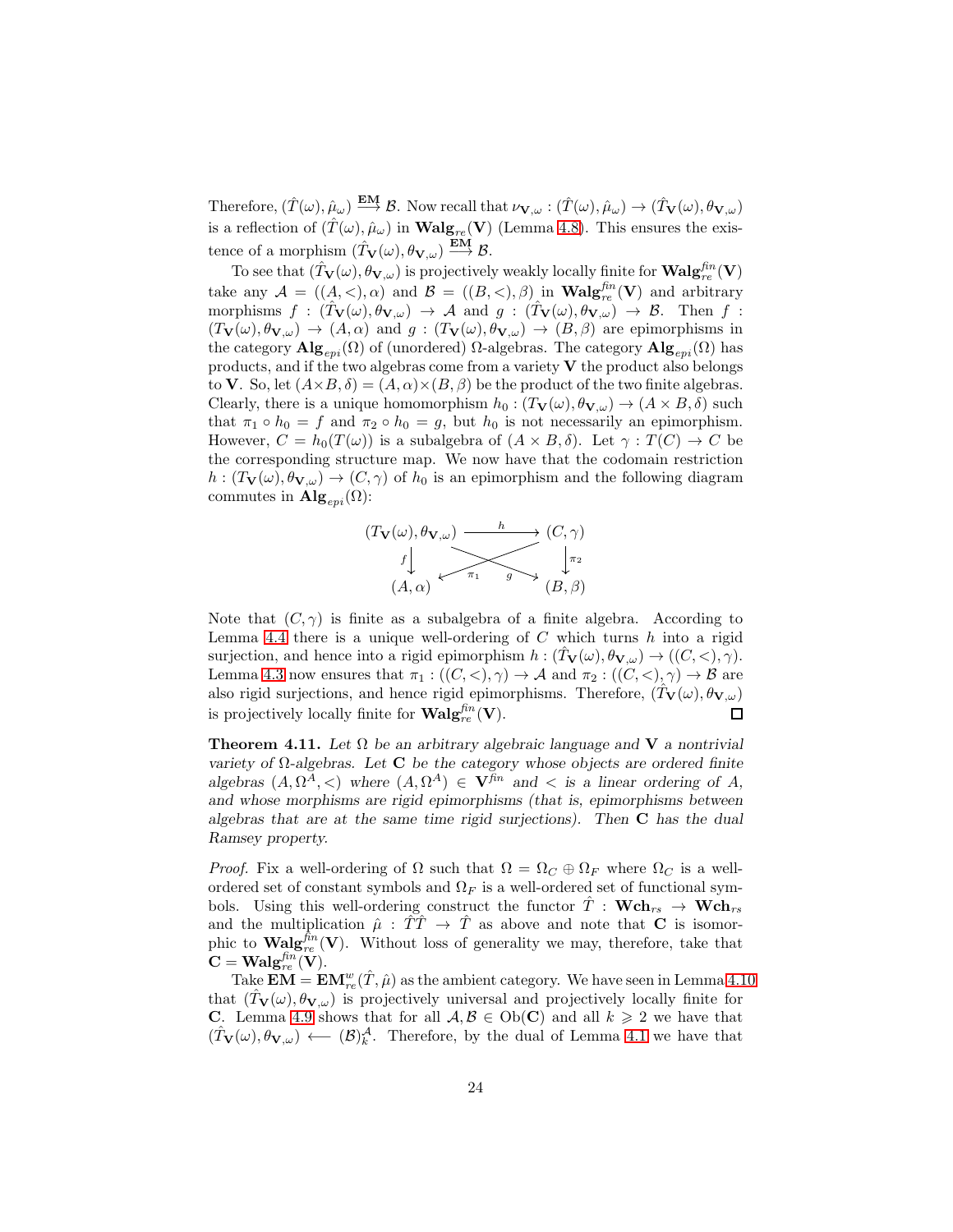$t_{\mathbf{C}}^{\partial}(\mathcal{A}) = 1$  for all  $\mathcal{A} \in Ob(\mathbf{C})$ . This is just another way of saying that **C** has the dual Ramsey property.

<span id="page-24-0"></span>Corollary 4.12. *For every algebraic language* Ω *and every nontrivial variety* *of* **Ω-algebras the category**  $**V**^{fin}_{epi}$ *of finite* **<b>V** algebras and epimorphisms has *finite dual small Ramsey degrees.*

*Proof.* As a matter of notational convenience put  $C = Walg_{re}^{fin}(V)$  and  $B =$  $\mathbf{V}_{epi}^{\text{fin}}$ . Let  $U: \mathbf{C}^{\text{op}} \to \mathbf{B}^{\text{op}}$  be the forgetful functor that forgets the order and let us show that U is a reasonable expansion with unique restrictions.

To see that U is reasonable let  $(A, \alpha), (B, \beta) \in Ob(\mathbf{B})$  be finite V algebras, let  $e:(B,\beta)\to (A,\alpha)$  be an epimorphism and let  $\lt$  be an arbitrary linear order on A:

(A, α, <) Cop (A, α) (B, β) Bop U e

(note that an epimorphism  $e : B \to A$  in **B** is an arrow  $A \to B$  in  $\mathbf{B}^{op}$ ). Then it is easy to find a linear order on B such that  $e : (B, \leq) \rightarrow (A, \leq)$  is a rigid surjection. This turns e into a rigid epimorphism  $e : (B, \beta, \leq) \to (A, \alpha, \leq)$ .

Let us now show that U has unique restrictions. Let  $(A, \alpha), (B, \beta) \in Ob(\mathbf{B}),$ let  $e:(B,\beta)\to (A,\alpha)$  be an epimorphism and let  $\lt$  be an arbitrary linear order on B:

$$
(B, \beta, <)
$$
\n
$$
\downarrow \qquad \qquad \mathbf{C}^{op}
$$
\n
$$
(A, \alpha) \xrightarrow{e} (B, \beta) \qquad \qquad \mathbf{B}^{op}
$$

By Lemma [4.4](#page-17-1) there is a unique linear order  $\langle$  on A such that  $e:(B,\langle) \rangle$  $(A, \leq)$  is a rigid surjection.

Since  $\mathbb{C}^{op}$  has the Ramsey property and  $U^{-1}(A,\alpha)$  is finite for every  $(A,\alpha)$ (because there are only finitely many linear orders on a finite set) Theorem [3.6](#page-12-0) implies that  $\mathbf{B}^{op}$  has finite small Ramsey degrees, so  $\mathbf{B}$  has finite dual small Ramsey degrees.  $\Box$ 

So, although we still do not know whether the class of all finite groups has a precompact Ramsey expansion, the following is a straightforward consequence of Theorem [4.11](#page-23-0) and Corollary [4.12:](#page-24-0)

<span id="page-24-1"></span>Corollary 4.13. *Let let* V *be a nontrivial variety of groups. Then the category whose objects are ordered finite groups from* V *and morphisms are rigid*  $e$ pimorphisms has the dual Ramsey property. Moreover, the category  $\mathbf{V}_{epi}^{fn}$  has *finite dual small Ramsey degrees.*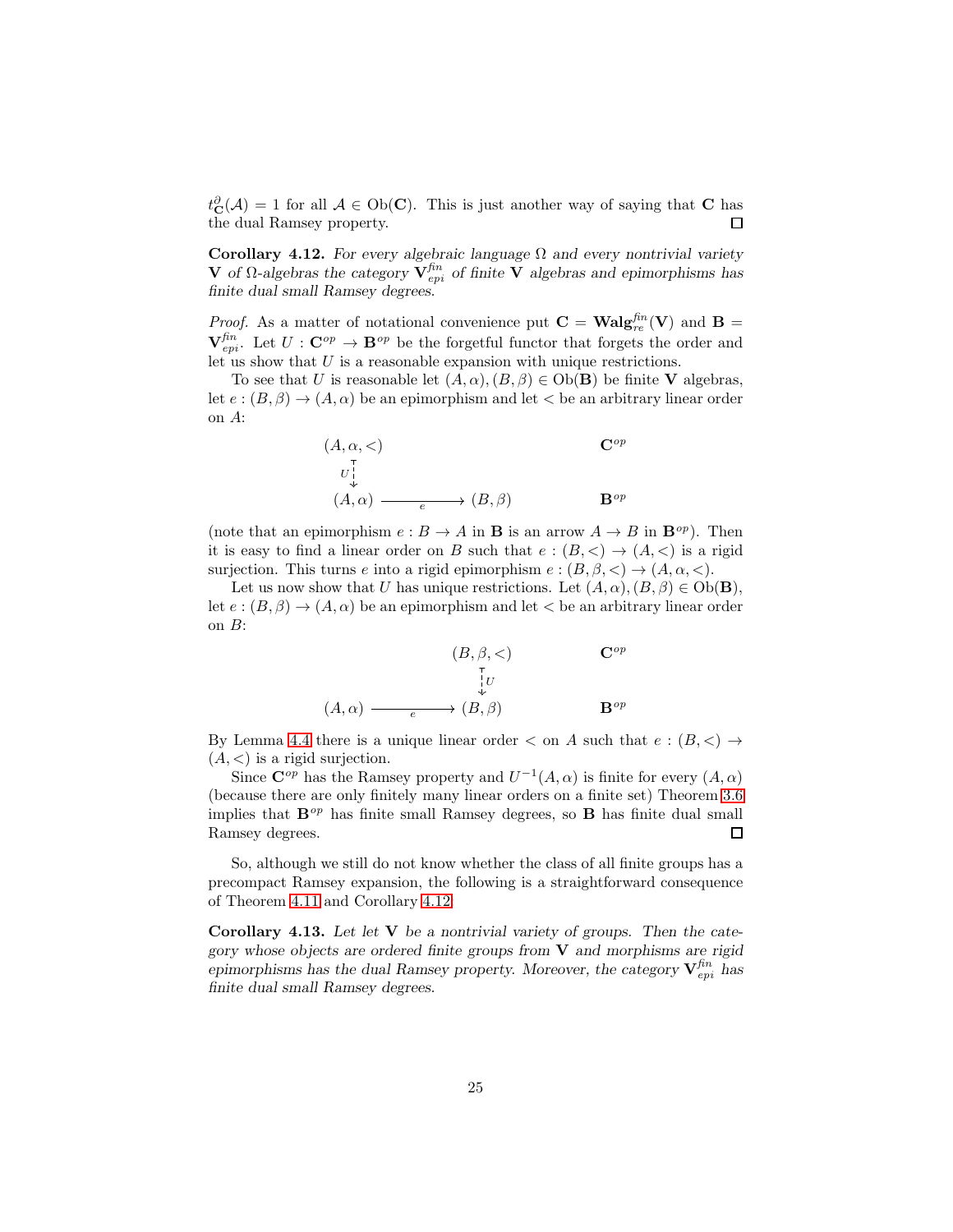Of course, the same is true for any variety of rings, modules, lattices (in particular, distributive lattices, modular lattices, . . . ), boolean algebras, vector spaces and so on.

Finally, let us prove that for a countable algebraic language  $\Omega$ , in any variety V of  $Ω$ -algebras finite algebras have finite dual big Ramsey degrees in the free V algebra on  $\omega$  generators. As usual, we shall first prove the ordered version of the statement and then from it infer the unordered version.

<span id="page-25-0"></span>Theorem 4.14. *Let* Ω *be a countable algebraic language and* V *a nontrivial variety of* Ω*-algebras. Let* C *be the category whose objects are ordered algebras*  $(A, \Omega^A, \leq)$  where  $(A, \Omega^A) \in \mathbf{V}$  and  $\leq$  is a linear ordering of A, and whose *morphisms are rigid epimorphisms (that is, epimorphisms between algebras that are at the same time rigid surjections). Then there exists a linear ordering*  $\mathcal{F}_{\mathbf{V}}(\omega)$  of  $\mathcal{F}_{\mathbf{V}}(\omega)$  such that every finite ordered **V** algebra has finite big dual *Ramsey degree in*  $\mathcal{F}_V(\omega)$  *with respect to Borel colorings. More precisely, for*  $every \mathcal{A} = (A, \Omega^A, <) \in \mathbf{C}^{\text{fin}}$ :

$$
T_{\mathbf{C}}^{b\partial}(\mathcal{A}, \hat{\mathcal{F}}_{\mathbf{V}}(\omega)) \leqslant |A|.
$$

*Proof.* Fix a well-ordering of  $\Omega$  such that  $\Omega = \Omega_C \oplus \Omega_F$  where  $\Omega_C$  is a wellordered set of constant symbols and  $\Omega_F$  is a well-ordered set of functional symbols. Using this well-ordering construct the functor  $\hat{T}$  :  $\mathbf{Wch}_{rs} \to \mathbf{Wch}_{rs}$ and the multiplication  $\hat{\mu}$  :  $\hat{T}\hat{T} \to \hat{T}$  as above and note that **C** is isomorphic to  $\mathbf{Walg}_{re}(\mathbf{V})$ . Without loss of generality we may, therefore, take that  $\mathbf{C} = \mathbf{Walg}_{re}(\mathbf{V})$ . Let  $\mathcal{F}_{\mathbf{V}}(\omega) = (\mathcal{T}_{\mathbf{V}}(\omega), \theta_{\mathbf{V}, \omega})$  be the ordered free V algebra constructed as above by factoring the neatly well-ordered absolutely free algebra  $\mathcal{F}_{\mathbf{V}}(\omega) = (\hat{T}(\omega), \hat{\mu}_{\omega})$  by  $\Theta_{\mathbf{V}}(\omega)$ . Since **V** is a nontrivial variety,  $\Theta_{\mathbf{V}}(\omega)$  cannot identify distinct generators in  $T(\omega)$  so the chain  $T_{\mathbf{V}}(\omega)$  takes the following form:

$$
\hat{T}_{\mathbf{V}}(\omega) = \omega \oplus \Omega_C \oplus \ldots
$$

(actually,  $T_V(\omega)$  is isomorphic to the right-hand side because the elements of  $T_{\mathbf{V}}(\omega)$  are congruence classes, but there is no harm in identifying the congruence class of a generator  $x/\Theta_{\mathbf{V}}(\omega) = \{x\}$  with the generator x itself,  $x \in \omega$ ).

Take any  $A = (A, \Omega^A, <) \in \mathbb{C}^{fn}$  where  $(A, <) = \{a_1 < a_2 < \ldots < a_s\},\$  $s = |A|$ . As a notational convenience let

$$
F=T_{\mathbf{V}}(\omega)
$$

be the carrier of the free algebra  $\mathcal{F}_{V}(\omega)$  (without the ordering relation), let

$$
H = \hom_{\mathbf{Alg}(\Omega)}(\mathcal{F}_\mathbf{V}(\omega), (A, \Omega^A)) \subseteq A^F
$$

be the set of all the homomorphisms  $\mathcal{F}_{\mathbf{V}}(\omega) \to (A, \Omega^A)$ , and let

$$
R = \hom_{\mathbf{C}}(\hat{\mathcal{F}}_{\mathbf{V}}(\omega), \mathcal{A}) \subseteq H
$$

be the set of all the rigid epimorphisms  $\hat{\mathcal{F}}_{\mathbf{V}}(\omega) \to \mathcal{A}$ . Note that F is a countable set and that H is closed in  $A<sup>F</sup>$ . Next, define

$$
\pi: H \to A^{\omega} \quad \text{by} \quad \pi(h) = h\!\upharpoonright_{\omega}.
$$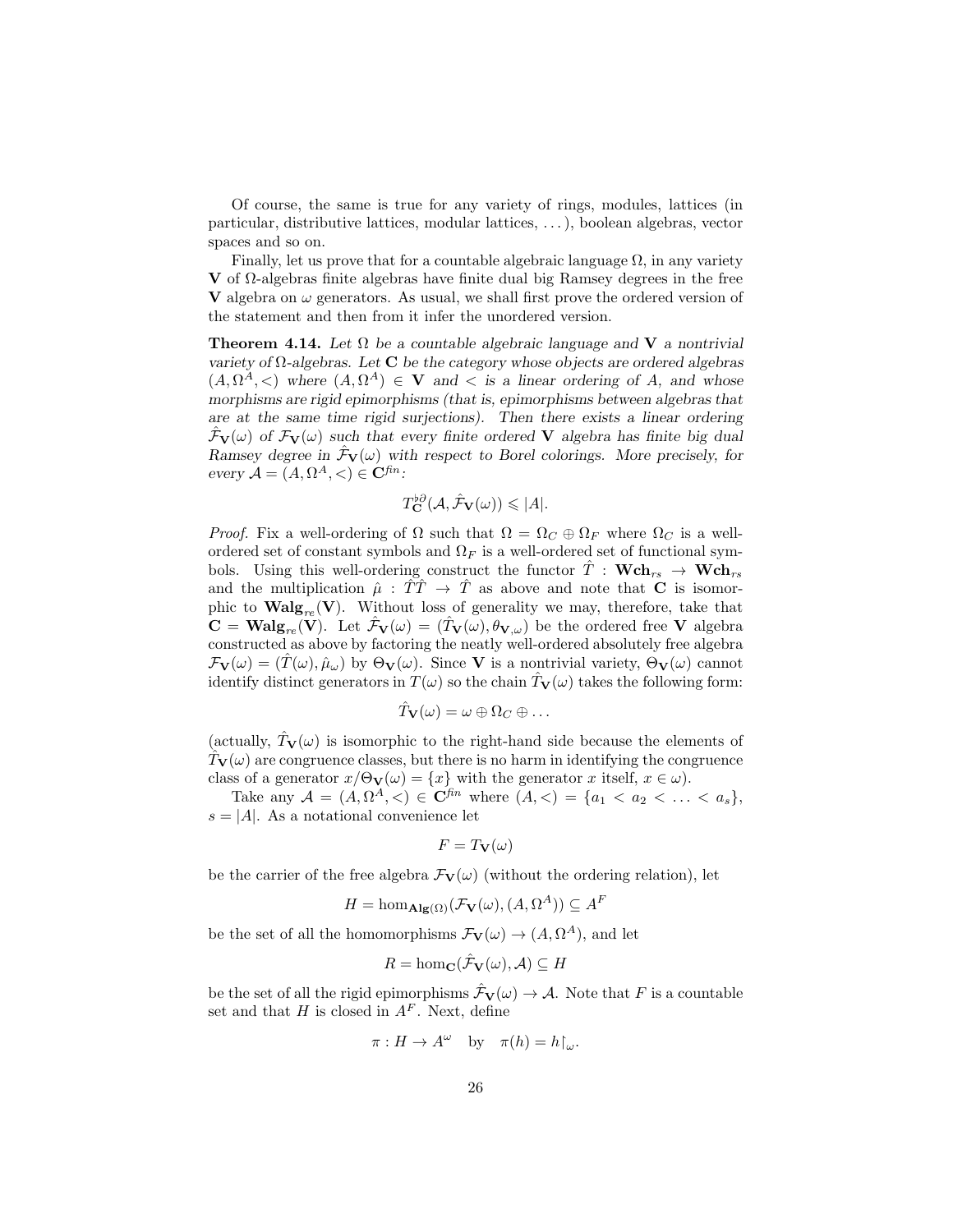Claim 1.  $\pi$  is a continuous bijection.

Proof. Since  $\mathcal{F}_{\mathbf{V}}(\omega)$  is a free **V** algebra, every mapping  $g : \omega \to A$  uniquely determines a homomorphism  $g^{\#} : \mathcal{F}_{V}(\omega) \to (A, \Omega^{A})$ . Therefore,  $\pi$  is a bijection. It is clear that  $\pi$  is continuous.

Claim 2. Both R and  $H \setminus R$  are Borel in  $A^F$ .

Proof. It suffices to show that  $R$  is Borel in  $H$ . Let us denote the basic open sets in  $A^F$  by  $B(\begin{matrix} x_1 & ... & x_n \\ a_1 & ... & a_n \end{matrix}) = \{f \in A^F : f(x_i) = a_i, 1 \leq i \leq n\}.$  It is easy to see that  $x = \min f^{-1}(a)$  iff

$$
f \in \rho(x, a) = B\left(\begin{smallmatrix} x \\ a \end{smallmatrix}\right) \cap \bigcap_{\substack{x' \in F \\ x' < x}} (A^F \setminus B\left(\begin{smallmatrix} x' \\ a \end{smallmatrix}\right)).
$$

Then, for  $f \in H$  we have that  $f \in R$  iff f is a surjection, and a rigid one:

$$
f \in \left(\bigcap_{a \in A} \bigcup_{x \in F} B\left(\frac{x}{a}\right)\right) \cap \left(\bigcap_{a \in A} \bigcap_{\substack{b \in A \\ a < b}} \bigcup_{x \in F} \bigcup_{\substack{y \in F \\ x < y}} (\rho(x, a) \cap \rho(y, b))\right).
$$

This concludes the proof of Claim 2.

Claim 3.  $\pi(R)$  is Borel in  $A^{\omega}$ . If  $\{R_1, \ldots, R_k\}$  is a partition of R into Borel sets, then  $\{\pi(R_1), \ldots, \pi(R_k)\}\$ is a partition of  $\pi(R)$  into Borel sets.

Proof. Follows from the Lusin-Suslin Theorem, having in mind that  $\pi$  is a continuous bijection.

Finally, for  $1 \leq i \leq s$  let

$$
A_i = \{a_1 < \cdots < a_i\}
$$
 and  $S_i = \text{hom}_{\mathbf{Wch}_{rs}}(\omega, A_i) \subseteq A^{\omega}$ .

By the argument we used in the proof of Claim 2 it easily follows that each  $S_i$ is Borel in  $A^{\omega}$ .

We are now ready to show that  $T_{\mathbf{C}}^{b\partial}(\mathcal{A}, \hat{\mathcal{F}}_{\mathbf{V}}(\omega)) \leqslant |A|$ . Take any  $k \geqslant 2$  and an arbitrary Borel coloring  $\chi : R \to k$ . Define  $\gamma : \pi(R) \to k$  by

$$
\gamma(f) = \chi(\pi^{-1}(f)).
$$

Claim 3 now ensures that  $\gamma$  is a Borel coloring. Finally, define Borel colorings  $\gamma_i: S_i \to k, 1 \leqslant i \leqslant s$ , by

$$
\gamma_i(f) = \begin{cases} \gamma(f), & f \in \pi(R) \cap S_i, \\ 0, & \text{otherwise.} \end{cases}
$$

Let us construct  $\gamma'_i : S_i \to k$  and  $w_i \in \text{hom}_{\mathbf{Wch}_{rs}}(\omega, \omega), i \in \{1, \ldots, s\}$ , inductively as follows. First, put  $\gamma'_s = \gamma_s$ . Given a Borel coloring  $\gamma'_i : S_i \to k$ , construct  $w_i$  by the Infinite Dual Ramsey Theorem (Theorem [3.8\)](#page-13-0): since  $\omega \xleftarrow{b}$  $(\omega)^{A_i}_k$ , there is a  $w_i \in \text{hom}_{\mathbf{Wch}_{rs}}(\omega, \omega)$  such that

$$
|\gamma_i'(S_i \cdot w_i)| \leq 1.
$$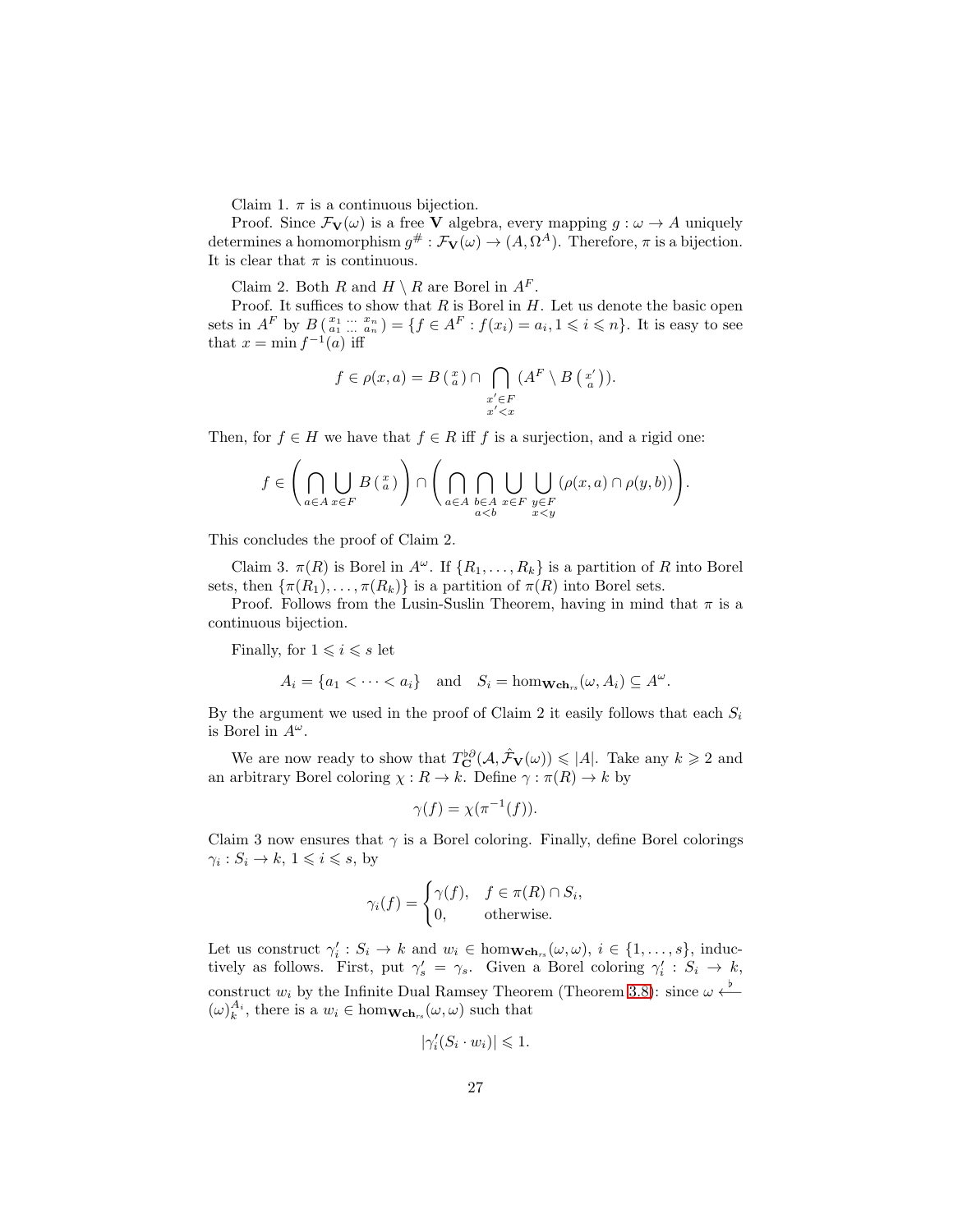Finally, given  $w_i \in \text{hom}_{\mathbf{Wch}_{rs}}(\omega, \omega)$  define  $\gamma'_{i-1}: S_{i-1} \to k$  by

$$
\gamma'_{i-1}(f) = \gamma_{i-1}(f \cdot w_i \cdot \dots \cdot w_s).
$$

Since  $\gamma_{i-1}$  is a Borel coloring and the composition of morphisms is continuous,  $\gamma_{i-1}'$  is also a Borel coloring.

Now, put  $u = w_1 \cdot \ldots \cdot w_s \in \text{hom}_{\mathbf{Wch}_{rs}}(\omega, \omega)$  and let us show that

$$
|\chi(R\cdot \hat{T}_{\mathbf{V}}(u))|\leqslant s.
$$

(see Lemma [4.7\)](#page-21-1). Since  $\pi$  is a bijection,

$$
\chi(R \cdot \hat{T} \mathbf{v}(u)) = \chi(\pi^{-1}(\pi(R \cdot \hat{T} \mathbf{v}(u)))) = \gamma(\pi(R \cdot \hat{T} \mathbf{v}(u))).
$$

Claim 4.  $\pi(R \cdot \hat{T}_{\mathbf{V}}(u)) = \pi(R) \cdot u \subseteq \pi(R)$ .

Proof. Since  $R \cdot \hat{T}_{\mathbf{V}}(u) \subseteq R$  we immediately have that  $\pi(R \cdot \hat{T}_{\mathbf{V}}(u)) \subseteq \pi(R)$ . To see that  $\pi(R \cdot \overline{T}_{\mathbf{V}}(u)) = \pi(R) \cdot u$  take any  $h \in R$ . By the construction of  $T_V(u)$  (see Lemma [4.7\)](#page-21-1) it follows that  $(h \cdot \hat{T}_V(u))\upharpoonright_{\omega} = h\upharpoonright_{\omega} \cdot u$ . This concludes the proof of the claim.

Therefore,  $\chi(R \cdot \hat{T}_{\mathbf{V}}(u)) = \gamma(\pi(R) \cdot u)$ . Since  $\pi(R) \subseteq \bigcup_{i=1}^{s} S_i$ ,

$$
|\gamma(\pi(R)\cdot u)|\leqslant |\gamma(\bigcup_{i=1}^sS_i\cdot u)|=|\bigcup_{i=1}^s\gamma(S_i\cdot u)|\leqslant \sum_{i=1}^s|\gamma(S_i\cdot u)|.
$$

Fix an  $i \in \{1, \ldots, s\}$ . Clearly,  $S_i \cdot u \subseteq S_i$  and  $S_i \cdot w_1 \cdot \ldots \cdot w_i \subseteq S_i \cdot w_i$ , whence

$$
|\gamma(S_i \cdot u)| = |\gamma_i(S_i \cdot w_1 \cdot \ldots \cdot w_s)| = |\gamma'_i(S_i \cdot w_1 \cdot \ldots \cdot w_i)| \leq |\gamma'_i(S_i \cdot w_i)| \leq 1.
$$

Putting it all together, we finally get

$$
|\chi(R \cdot \hat{T}_{\mathbf{V}}(u))| = |\gamma(\pi(R) \cdot u)| \leqslant \sum_{i=1}^{s} |\gamma(S_i \cdot u)| \leqslant s.
$$

This completes the proof.

<span id="page-27-0"></span>Corollary 4.15. *Let* Ω *be a countable algebraic language and* V *a nontrivial variety of* Ω*-algebras. Then every finite* V *algebra has a finite big dual Ramsey degree with respect to Borel colorings in*  $\mathcal{F}_{\mathbf{V}}(\omega)$ , the free **V** algebra on  $\omega$  gener*ators, taking the category*  $V_{epi}$  *of*  $V$  *algebras and epimorphisms as the ambient category.* More precisely, for every  $A \in V_{epi}^{fin}$  with n elements:

$$
T^{\flat\partial}_{\mathbf{V}_{epi}}(\mathcal{A},\mathcal{F}_{\mathbf{V}}(\omega))\leqslant n\cdot n!
$$

*Proof.* As a matter of notational convenience put  $C = Walg_{re}(V)$  and  $B =$  $V_{epi}$ . Let  $U: \mathbf{C}^{op} \to \mathbf{B}^{op}$  be the forgetful functor that forgets the order. The argument used in Claim 2 of the proof of Theorem [4.14](#page-25-0) can be used here as well

 $\Box$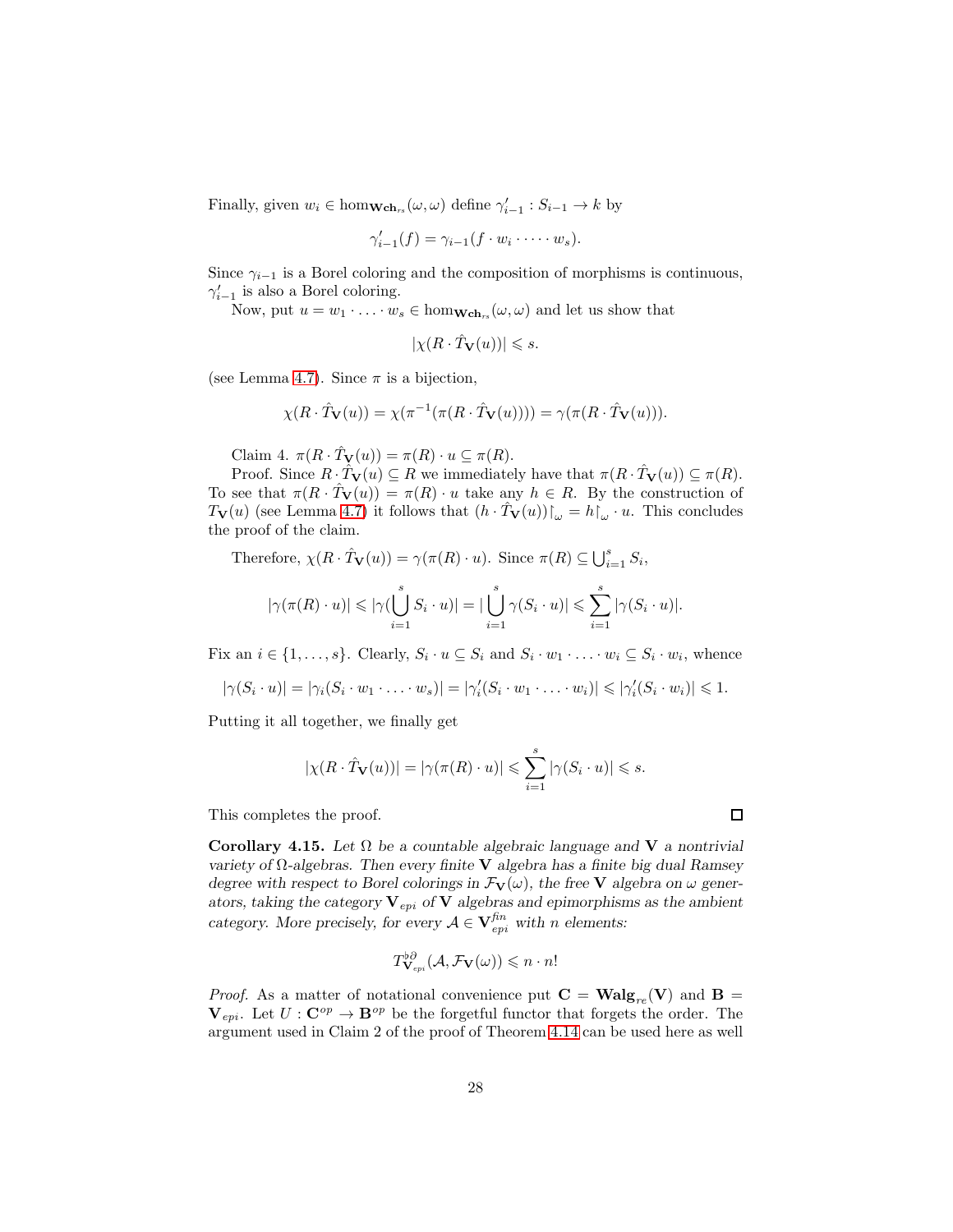to show that hom<sub>C<sup>op</sub></sup>  $(\hat{A}, \hat{B})$  is a Borel set in hom<sub>B<sup>op</sub></sup>  $(A, B)$ . To see that U has</sub></sub> unique restrictions we can repeat the argument from the proof of Corollary [4.12.](#page-24-0)

Let  $\mathcal{A} = (A, \Omega^A) \in Ob(\mathbf{B}^{fn})$  be an arbitrary finite **V** algebra. As we have seen in Theorem [4.14,](#page-25-0) there exists a linear ordering  $\mathcal{F}_{\mathbf{V}}(\omega)$  of  $\mathcal{F}_{\mathbf{V}}(\omega)$  such that every finite ordered **V** algebra has a big dual Ramsey degree in  $\mathcal{F}_{\mathbf{V}}(\omega)$  with respect to Borel colorings which does not exceed the number of elements of the algebra. Therefore, for every linear ordering  $\lt$  of A we have that

$$
T_{\mathbf{C}}^{b\partial}((A,\Omega^A,<),\hat{\mathcal{F}}_{\mathbf{V}}(\omega))\leqslant |A|.
$$

Since  $U^{-1}(\mathcal{A})$  is finite (because there are only finitely many linear orders on a finite set) Theorem [3.10](#page-13-1) tells us that

$$
T^{\flat}_{\mathbf{B}^{op}}(\mathcal{A},\mathcal{F}_{\mathbf{V}}(\omega))\leqslant \sum_{\mathcal{A}^{*}\in U^{-1}(\mathcal{A})}T^{\flat}_{\mathbf{C}^{op}}(\mathcal{A}^{*},\hat{\mathcal{F}}_{\mathbf{V}}(\omega)).
$$

In other words,

$$
T_{\mathbf{B}}^{b\partial}(\mathcal{A},\mathcal{F}_{\mathbf{V}}(\omega))\leqslant \sum_{\mathcal{A}^*\in U^{-1}(\mathcal{A})}T_{\mathbf{C}}^{b\partial}(\mathcal{A}^*,\hat{\mathcal{F}}_{\mathbf{V}}(\omega))\leqslant n\cdot n!,
$$

where  $n = |A|$ . This completes the proof.

 $\Box$ 

#### 5 Acknowledgements

The author would like to thank his colleagues Rozália Madarász and Miloš Kurilić for many helpful suggestions.

The author gratefully acknowledges the financial support of the Ministry of Education, Science and Technological Development of the Republic of Serbia (Grant No. 451-03-9/2021-14/200125).

#### <span id="page-28-1"></span>References

- [1] J. Ad´amek, H. Herrlich, G. E. Strecker. Abstract and Concrete Categories: The Joy of Cats. Dover Books on Mathematics, Dover Publications 2009
- <span id="page-28-3"></span>[2] T. J. Carlson, S. G. Simpson. A dual form of Ramsey's theorem. Adv. Math. 53 (1984), 265–290.
- <span id="page-28-2"></span>[3] K. Dasilva Barbosa. A Categorical Notion of Precompact Expansions. Preprint [\(arXiv:2002.11751\)](http://arxiv.org/abs/2002.11751)
- <span id="page-28-0"></span>[4] W. Deuber, B. Rothschild. Categories without the Ramsey property. Combinatorics (Proc. Fifth Hungarian Colloq., Keszthely, 1976), Colloq. Math. Soc. János Bolyai, 18, Vol. I, 225–249, North-Holland, Amsterdam-New York, 1978.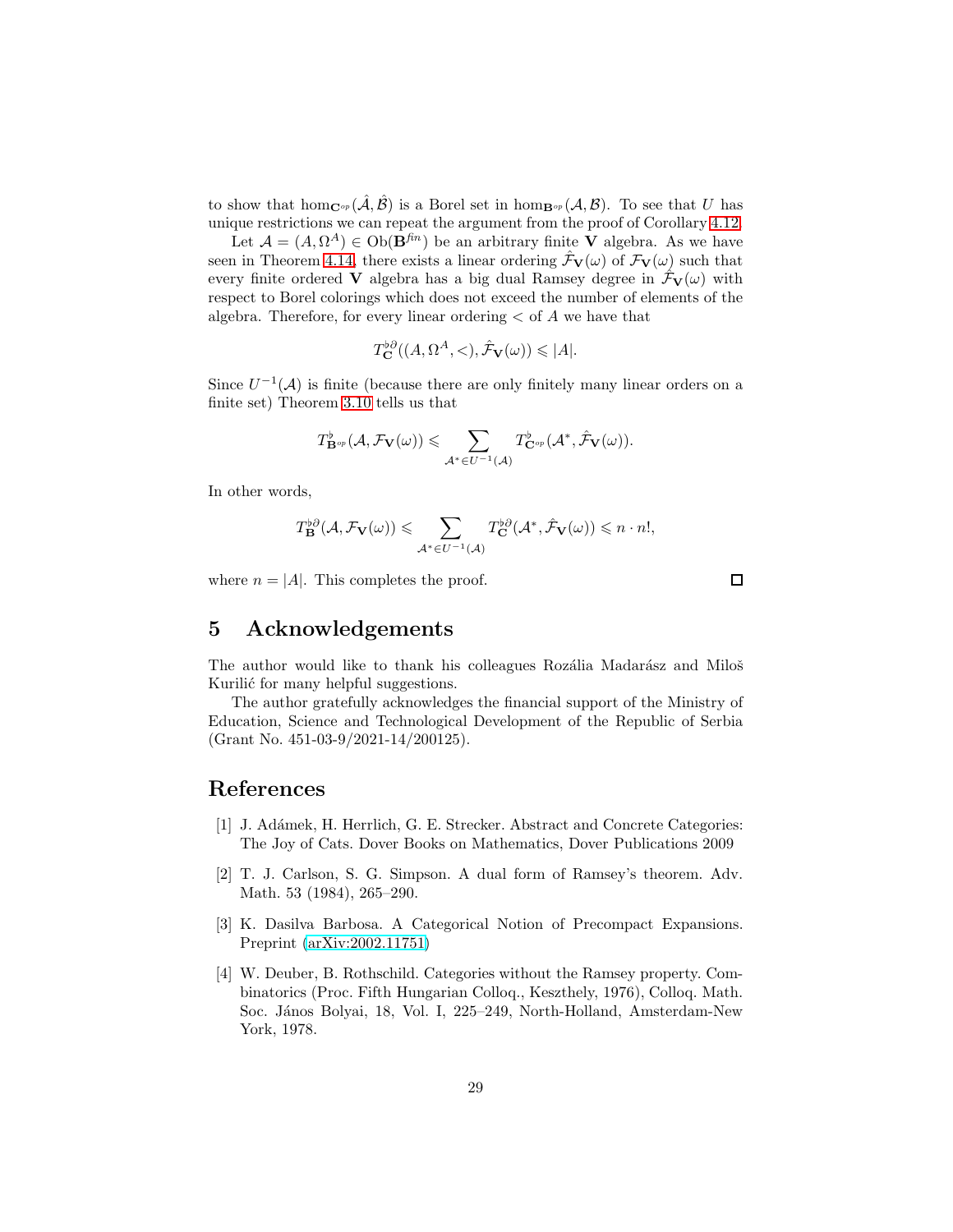- <span id="page-29-12"></span><span id="page-29-11"></span>[5] D. Devlin. Some partition theorems and ultrafilters on  $\omega$ . Ph.D. Thesis, Dartmouth College, 1979.
- <span id="page-29-13"></span>[6] N. Dobrinen. The Ramsey theory of the universal homogeneous trianglefree graph. Journal of Mathematical Logic. 20 (2020), no. 2, 75pp
- <span id="page-29-14"></span>[7] N. Dobrinen. The Ramsey Theory of Henson graphs. Preprint available at [arXiv:1901.06660](http://arxiv.org/abs/1901.06660)
- [8] N. Dobrinen. The Ramsey theory of the universal homogeneous trianglefree graph, Part II: Exact big Ramsey degrees. Preprint available at [arXiv:2009.01985](http://arxiv.org/abs/2009.01985)
- <span id="page-29-1"></span>[9] N. Draganić, D. Mašulović. A Ramsey Theorem for Multiposets. European Journal of Combinatorics 81 (2019), 142–149.
- <span id="page-29-7"></span>[10] D. M. Evans, J. Hubička, J. Nešetřil. Ramsey properties and extending partial automorphisms for classes of finite structures. Fundamenta Mathematicae 253 (2021), 121–153.
- <span id="page-29-0"></span>[11] W. L. Fouché. Symmetry and the Ramsey degree of posets. 15th British Combinatorial Conference (Stirling, 1995). Discrete Math. 167/168 (1997), 309–315.
- <span id="page-29-4"></span><span id="page-29-3"></span>[12] W. L. Fouché. Symmetries in Ramsey theory. East–West J. Math. 1 (1998), 43–60.
- [13] W. L. Fouché. Symmetry and the Ramsey degrees of finite relational structures. J. Comb. Theory Ser. A 85 (1999), 135–147.
- <span id="page-29-9"></span>[14] F. Galvin. Partition theorems for the real line. Notices Amer. Math. Soc. 15 (1968), 660.
- <span id="page-29-10"></span>[15] F. Galvin. Errata to "Partition theorems for the real line". Notices Amer. Math. Soc. 16 (1969), 1095.
- <span id="page-29-5"></span>[16] R. L. Graham, B. L. Rothschild. Ramsey's theorem for n-parameter sets. Trans. Amer. Math. Soc. 159 (1971), 257–292.
- <span id="page-29-6"></span>[17] R. L. Graham, K. Leeb, B. L. Rothschild. Ramsey's theorem for a class of categories. Advances in Math. 8 (1972), 417–433.
- <span id="page-29-2"></span>[18] A. S. Kechris, V. G. Pestov, S. Todorčević. Fraïssé limits, Ramsey theory and topological dynamics of automorphism groups. GAFA Geometric and Functional Analysis, 15 (2005) 106–189.
- <span id="page-29-8"></span>[19] A. Kechris, M. Sokić. Dynamical properties of the automorphism groups of the random poset and random distributive lattice. Fund. Math. 218 (2012), 69–94.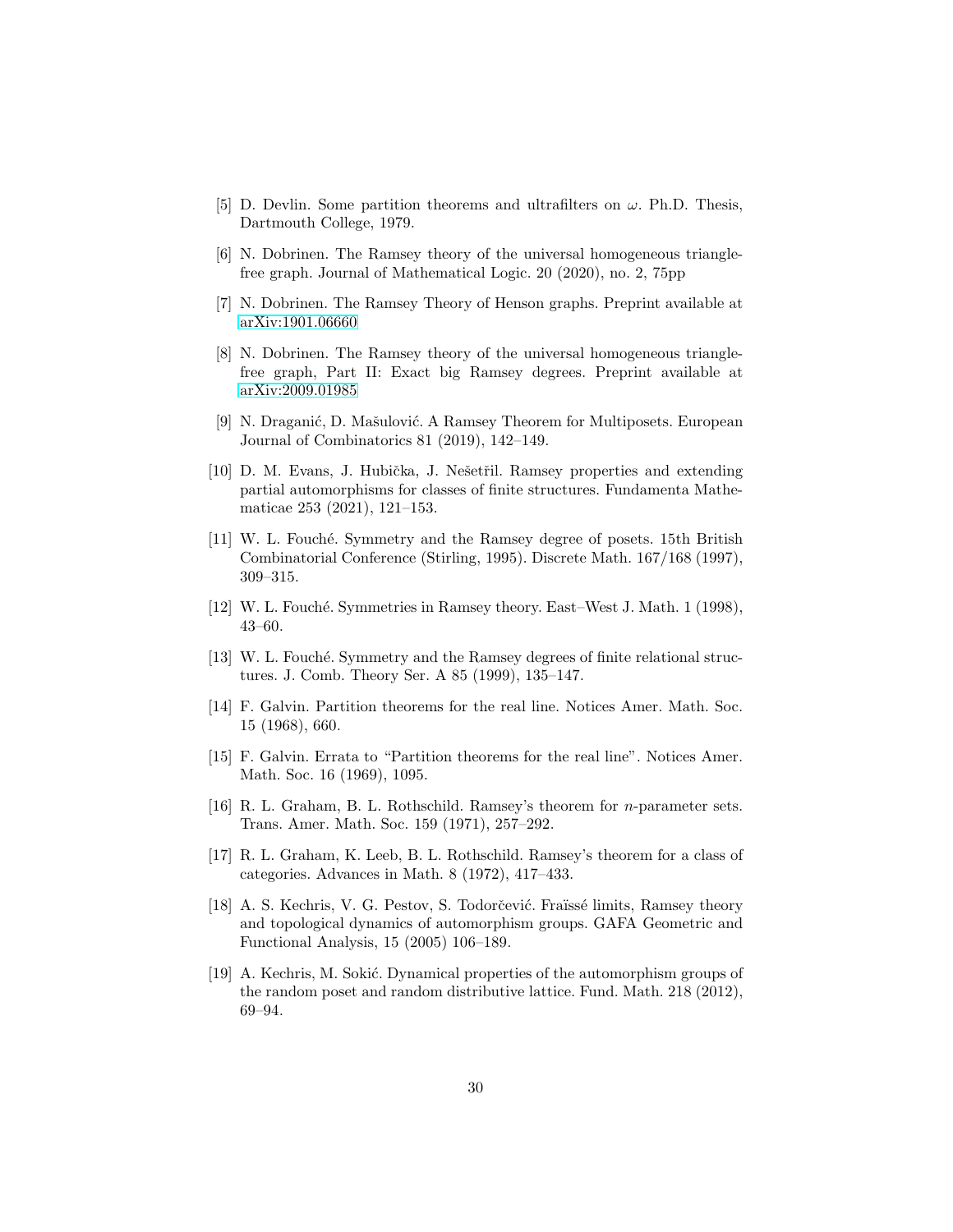- <span id="page-30-10"></span>[20] C. Laflamme, L. Nguyen Van Thé, N. Sauer. Partition properties of the dense local order and a colored version of Milliken's theorem. Combinatorica 30 (2010), 83–104.
- <span id="page-30-13"></span><span id="page-30-8"></span>[21] K. Leeb. The categories of combinatorics. Combinatorial structures and their applications. Gordon and Breach, New York, 1970.
- <span id="page-30-14"></span>[22] S. MacLane. Categories for the Working Mathematician. Graduate Texts in Mathematics, Springer, 1998.
- <span id="page-30-7"></span>[23] D. Mašulović. Pre-adjunctions and the Ramsey property. European Journal of Combinatorics 70 (2018), 268–283.
- $[24]$  D. Mašulović. The Ramsey and the ordering property for classes of lattices and semilattices. Order 36 (2019), 487–500.
- <span id="page-30-11"></span>[25] D. Mašulović. The Kechris-Pestov-Todorčević correspondence from the point of view of category theory. Applied Categorical Structures 29 (2021), 141–169
- <span id="page-30-12"></span>[26] D. Mašulović. Ramsey degrees: big v. small. European Journal of Combinatorics (accepted for publication).
- <span id="page-30-6"></span>[27] D. Mašulović, L. Scow. Categorical equivalence and the Ramsey property for finite powers of a primal algebra. Algebra Universalis 78 (2017), 159–179
- <span id="page-30-15"></span>[28] M. Müller, A. Pongrácz. Topological dynamics of unordered Ramsey structures. Fund. Math. 230 (2015), 77–98.
- <span id="page-30-5"></span>[29] J. Nešetřil. Ramsey classes and homogeneous structures. Combin. Probab. Comput. 14, 171–189 (2005)
- <span id="page-30-2"></span>[30] J. Nešetřil. Metric spaces are Ramsey. European Journal of Combinatorics 28 (2007), 457–468.
- <span id="page-30-0"></span>[31] J. Nešetřil, V. Rödl. Partitions of finite relational and set systems. J. Combin. Theory Ser. A 22 (1977), 289–312.
- <span id="page-30-1"></span>[32] J. Nešetřil, V. Rödl. Ramsey classes of set systems. Journal of Combinatorial Theory, Ser. A 34 (1983), 183–201.
- <span id="page-30-9"></span>[33] L. Nguyen Van Thé. Big Ramsey degrees and divisibility in classes of ultrametric spaces. Canad. Math. Bull. 51 (2008), 412–423.
- <span id="page-30-3"></span>[34] L. Nguyen Van Thé. Ramsey degrees of finite ultrametric spaces, ultrametric Urysohn spaces and dynamics of their isometry groups. European J. Combin. 30 (4) (2009), 934–945.
- <span id="page-30-4"></span>[35] L. Nguyen Van Thé. Structural Ramsey theory of metric spaces and topological dynamics of isometry groups. Memoirs of the American Mathematical Society, Vol. 206 (2010), No. 968